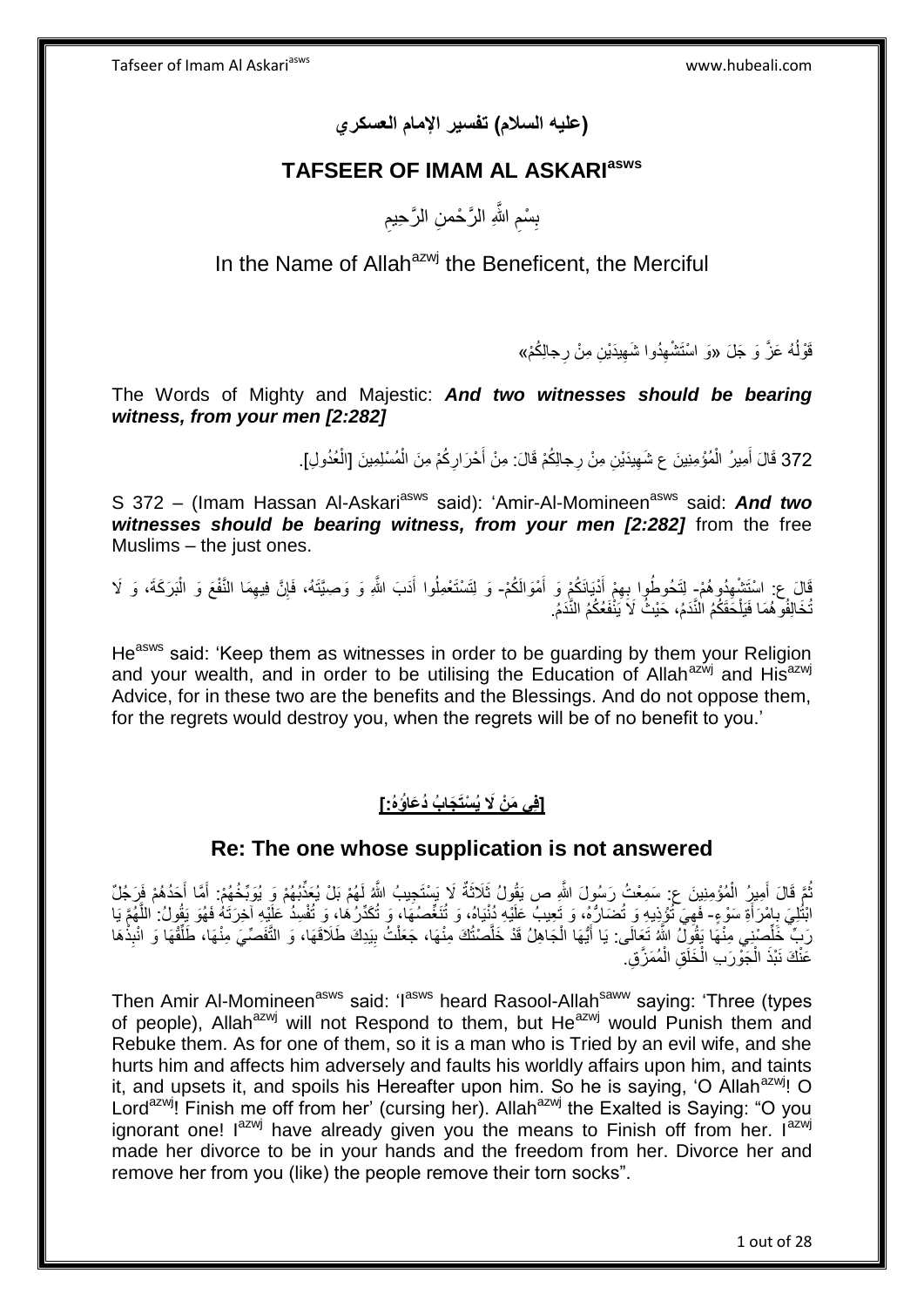Tafseer of Imam Al Askariasws www.hubeali.com

رَ الثَّانِي: رَجُلٌ مُقِيمٌ فِي بَلَدٍ قَدِ اسْتَوْبَلَهُ، وَ لَا يَحْضُرُرُهُ، لَهُ فِيهِ [كُلُ] مَا يُرِيدُهُ وَ كُلُّ مَا الْتَمَسَهُ حُرِمَهُ. يَقُولُ: اللَّهُمَّ [يَا رَب]<br>وَ الثَّانِي: رَجُلٌ مُقِيمٌ فِي بَلَاءَ وَ ِ ْ ه َفَلِّصْنِيٌّ مِنْ هَذَا الْبَلَٰدِ الَّذِي قَدِ اسْتَوْبَلْتُهُ. يَقُولُ اللَّهُ عَزَّ وَ جَلَّ: يَا عَبْدِي- قَذَّ خَلَّصْتُكَ مِنْ هَذَا الْبَلَدِ، وَ قَدْ أَوْضَحْتُ لُكَ طَرِيقَ ْ ه ا<br>ا ِ َ ْ الْخُرُوجْ مِنْهُ، وَ مَكَّنْتُكَ مِنْ ذَلِكَ، فَاخْرُجْ مِنْهُ إِلَى غَيْرِهِ- تَجْتَلِبْ عَافِيَتِي وَ تَسْتَرْزِقْنِي، **∶** ∣∣<br>∶ ِ ِ

And the second one is a man staying in a city incompatible for him, and there is no present therein everything what he wants nor everything what he seeks, he is deprives of. He is saying, 'O Allah<sup>azwj</sup>! O Lord<sup>azwj</sup>! Finish me off from this city which I am having problems in'. Allah<sup>azwj</sup> Mighty and Majestic is Saying: "O My<sup>azwj'</sup> servant! Iazwj have already given you the means to Finish you off from this city, and lazwj have Clarified to you the way of exiting from it, and Enabled you from that. So exit from it to another. Seek My<sup>azwj</sup> Grant of good health and My<sup>azwj</sup> sustenance!"

وَ الثَّالِثُ: رَجُلٌ أَوْصَاهُ اللَّهُ تَعَالَىٍ- أَنْ يَحْتَاطَ لِدَيْنِهِ بِشُهُودٍ، وَ كِتَابٍ، فَلَمْ يَفْعَلْ ذَلِكَ، وَ دَفَعَ مَالَهُ إِلَى غَيْرِ ثِقَةٍ بِغَيْرِ وَثِيقَةٍ، ه ِ ِ ِ ِ **∣** َ فَجَحَدَهُ، أَوْ بَخَسَهُ- فَهُوَ يَقُولُ: اللَّهُمَّ [يَا ِرَبِ) رِدَّ عَلَيَّ مَالِّي. يَقُولُ اللَّهُ عَزَّ وَ جَلَّ [لَهُ]: يَا عَبْدِي َ قَدْ عَلَّمَٰتُكَ كَيْفَ تَسْتَوْثِقُ َ ه ه بِمَالِكَ، لِيَكُونَ مَحْفُوظاً لِثَلَّا يَتَعَرَّضُ لِلثَّلَفِ، فَأَنْيتَ، فَأَنْتَ الْآنَ تَدْعُونِي، وَ قَدْ ضَيَّعْتَ مَالَكَ وَ أَتْلُفْتَهُ وَ خَالَفْتَ وَصِيَّتِي، فَلَا َ ن<br>ا لَ لَ َ أَسْتَجِيبُ لَكَ َ

And the third is a man Allah<sup>azwj</sup> the Exalted has Given the capacity that he takes precaution for his lending with witnesses and written documentation. But he does not do that and hands over his wealth to another one, trusting one without trustworthiness. Then he (borrower) disputes it or undervalues it, so he (the lender) is saying, 'O Allah<sup>azwj</sup>! O Lord<sup>azwj</sup>! Return my wealth to me'. Allah<sup>azwj</sup> Mighty and Majestic is Saying to him: "O My<sup>azwj</sup> servant! I<sup>azwj</sup> have already Taught you how to deal with your wealth for it to be protected, lest it is exposed to the harm, but you refused. So now you are calling upon Me<sup>azwj</sup>, and you have wasted your wealth and destroyed it, and you opposed My<sup>azwj</sup> Advice, therefore l<sup>azwj</sup> will not Respond to you!"

> نُّمَّ قَالَ رَسُولُ اللَّهِ ص: [أَلا] فَاسْتَعْمِلُوا وَصِيَّةَ اللَّهِ- تُفْلِحُوا وَ تَنْجُوا، وَ لَا تُخَالِفُوهَا فَتَنْدَمُوا. َ ُ

Then Rasool-Allah<sup>saww</sup> said: 'Indeed! Utilise the Advice of Allah<sup>azwj</sup>, you will succeed and be saved, and do not oppose it, for you will regret'.

373 ثُمَّ قَالَ رَسُولُ اللَّهِ ص أَمَا إِنَّ اللَّهَ عَنَّ وَ جَلَّ كَمَا (أَمَرَكُمْ) أَنْ تَجْتَاطُوا لِإِنْفُسِكُمْ وَ أَيْوَالِكُمْ وَ إِسْتَشْهَادِ الشُّهُودِ ِ َ َ **ٔ** َ َ ِ َ الْعُدُولِ عَلَيْكُمْ. فَكَذَلِكَ قَدِ احْتَاطَ عَلَى عِبَادِهِ- وَ لَهُمْ فِي اسْتِتِتْنُهَادٍ الشُّهُودِ عَلَيْهِمْ- فَلِلَّهِ عَزَّ وَ جَلَّ عَلَى كُلِّ عَبْدٍ رِفَقَاءُ مِنْ ِ ه خَلْقِهِ، وَ مُعَقَّبِاتٌ مِنْ بَيْنِ يَدَيْهِ وَ مِنْ خَلْفِهِ، يَحْفَظُونَهُ مِنْ أَمْرِ اللَّهِ وَ يَحْفَظُونَ كَلْيُهِ مَا يَكُونُ مِنْهُ: مِنْ أَعْمَالِهِ، وَ أَقْوَالِهِ، وَ ِ َ ْ ْ َ َ أَلْفَاظِهِ، وَ أَلْحَاظِهِ، ْ َ ْ َ

**S 373 -** Then Rasool-Allah<sup>saww</sup> said: 'Just as Allah<sup>azwj</sup> Mighty and Majestic Commanded you all that you should be taking precautions for yourselves and your loans (lent out), and your wealth by the witnessing of the just witnesses upon you, similar to that  $He^{azwj}$  is Precautious upon His<sup> $azwj$ </sup> servants and for them, regarding the testimonies of the witnesses upon them. For Allah<sup>azwj</sup> Mighty and Majestic, upon every servant, are watchers from His<sup>azwj</sup> creatures [13:11] For him are Angels *following one another, in front of him and behind him, who Guard him by Allah's Command* – and they are preserving against him whatever happens from him – from his deeds, and his speech, and his wordings, and his viewings.

فَالْبِقَاعُ الَّتِي تَشْتَمِلُ عَلَيْهِ شُِهُودُ رَبِّهِ لَهُ أَوْ عَلَيْهِ، وَ اللَّيَالِي وَ الْأَيَّامُ وَ الشُّهُورُ شُهُودٌ عَلَيْهِ أَوْ لَهُ، وَ سَائِرُ عِبَادِ اللَّهِ الْمُؤْمِنِينَ ه َ ه **ِ** ْ ْ َ ثْمُهُودٌ لَمُ أَوْ عَلَيْهِ، وَ حَفَظَتُهُ الْكَاتِبُونَ أَعْمَالَهُ شُهُودٌ لَهُ أَوْ عَلَيْهِ، فَكَمْ يَكُونُ يَوْمَ الْقِيَامَةِ مِنْ سَعِيدٍ بِشَهَادَتِهَا لَهُ، وَ كَمْ يَكُونُ ْ اً َ ْ ֪֪֪֞֟֓֕֓֡֟֓֡֟֓֡֟֓֟֓֡֟֓֡֟֓֡֟֟֓֞֟֡֟֟֟֟֡֟֟֓֞֟֞֟֓֞ ِ يَوْمَ الْقِيَامَةِ مِنْ شَقِيٍّ بِشَهَادَتِهَا عَلَيْهِ **∣** ْ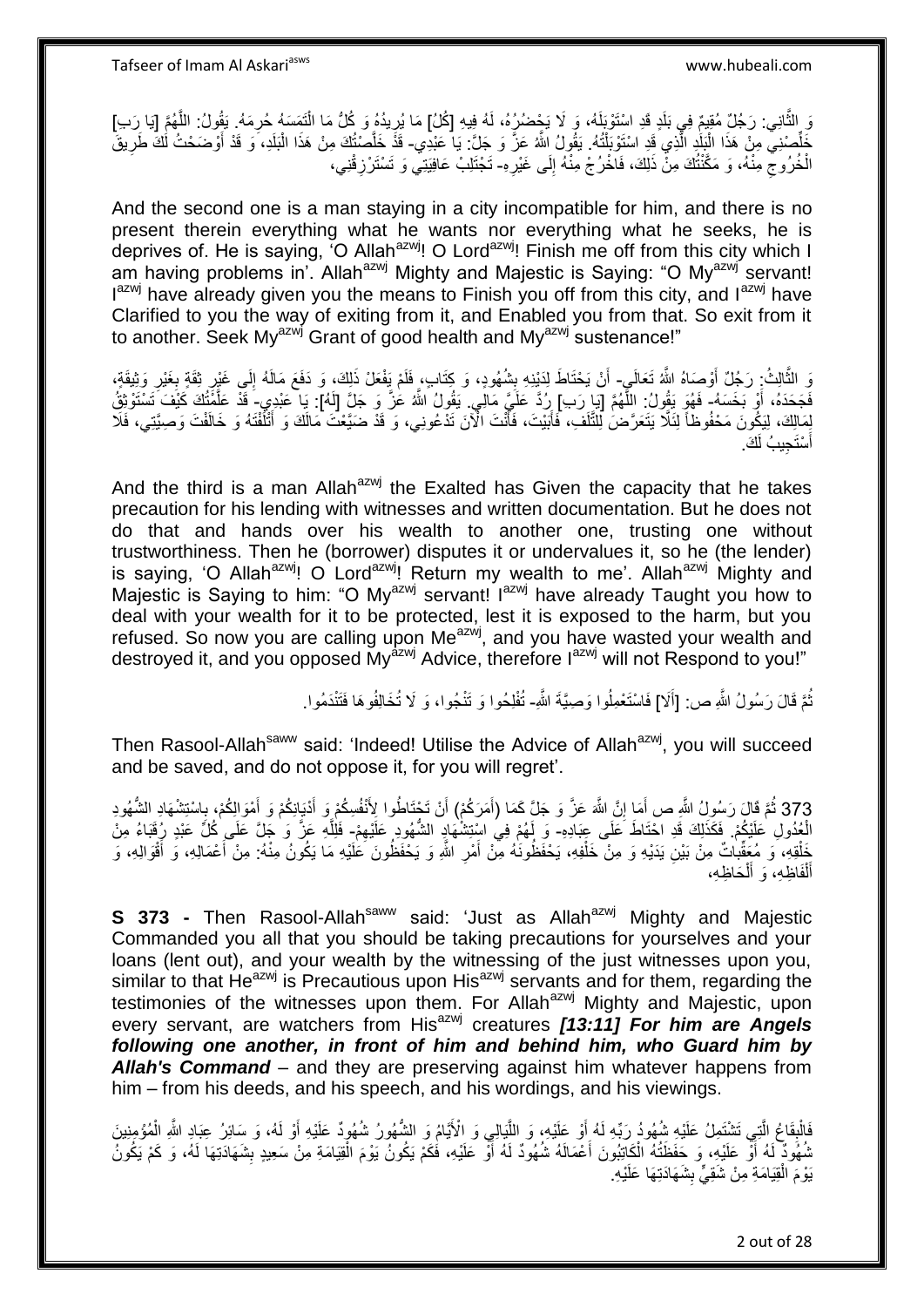Thus, they remain recording which included upon him the witnessing of his Lord<sup>azwj</sup>, for him or against him, and the nights and the days and the months, witnessing against him or for him, and (as well for) the rest of the servants of Allah $a$ <sup>azwj</sup>, the Momineen, witnessing for him or against him. And they preserve it (the recording), the recorders of his deeds, witnessing for him or against him. So how may would become on the Day of Judgment from the fortunate ones due to their witnessing for him, and how many would become on the Day of Judgment from the wretched one due to their witnessing against him.

إِنَّ اللَّهَ عَزَّ وَ جَلَّ يَيْعَثُ يَوْمَ الْقِيَامَةِ عِبَادَهُ أَجْمَعِينَ وَ إِمَاءَهُ، فَيَجْمَعُهُمْ فِي صَعِيدٍ وَاحِدٍ فَيَنْفُذُهُمُ الْبَصَرُ، وَ يُسْمِعُهُمُ الذَّاعِي، وَ  $\frac{1}{2}$ َ ْ ِ ْ يُّخْشَرُ اللَّيَالِيِّ وَ الْأَيَّامُ، وَ َتُسْتَشْهَدُ الْبِقَاعُ وَ الشُّهُورُ ۖ عَلَّى أَعْمَالِ الْعِبَادِ، ْ َ **ِ** ْ ه

Allah<sup>azwj</sup> Mighty and Majestic would Resurrect on the Day of Judgment, His<sup>azwj</sup> servants and His<sup>azwj</sup> maids altogether, and He<sup>azwj</sup> would Gather them in one plain. So, He<sup>azwj</sup> would Sharpen the visions and Cause them to hear the claimant. And He<sup>azwj</sup> would Resurrect the nights and the days, and the spots/locations and the months would bear witness upon the deeds of the servants.

فَصَلْ عَمِلَ صَالِحاً شَهِدَتْ لَهُ جَوَارِحُهُ وَ بِقَاعُهُ، وَ شُهُورُهُ، وَ أَعْوَامُهُ وَ سَاعَاتُهُ، وَ أَيَّامُهُ. وَ لَيَالِي الْجُمَع وَ سَاعَاتُهَا وَ َ **∣** ِ ِ ِ ْ َ **ِ** أَيَّامُهَا، فَيَسْعَدُ بِذَلِكَ سَعَادَةَ الْأَبَدِ

So the one who performs righteous deeds, there would testify for him, his limbs, and his spots (places where he performed them), and his months, and his years, and his hours, and his days, and the night of Friday and its hours, and its days. So, the fortunate servants would be fortunate due to that.

وَ مَنْ عَمِلَ سُوءاً شَهِدَتْ عَلَيْهِ جَوَارِحُهُ، وَ بِقَاعُهُ، وَ شُهُورُهُ وَ أَعْوَانُهُ، وَ سَاعَاتُهُ [وَ أَيَّامُهُ] وَ لَيَالِي الْجُمَع وَ سَاعَاتُهَا وَ َ َ ِ **∶** ِ ِ ْ أَيَّامُهَا، فَيَشْقَى بِذَلِكَ شَقَاءَ الْأَبَدِ. َ

And the one who does evil deeds, there would testify against him, his limbs, and his locations (of disobedience), and months, and his years, and his hours, and his days, and the night of Friday and its hours and its days. So the wretched servants would become wretched due to that.

أَلَا فَاعْمَلُوا [الْيَوْمَ] لِيَوْمِ الْقِيَامَةِ، وَ أَعِدُّوا الزَّادَ لِيَوْمِ الْجَمْعِ يَوْمَ الثَّنَادِ، وَ تَجَنَّبُوا الْمَعَاصِيَ، فَبِتَقْوَى اللَّهِ يُرْجَى الْخَلَاصُ، :<br>ا ! ْ ِ ْ ِ َ ْ ِ ْ

Indeed! Work today for the Day of Judgment, and prepare the provisions for the Day of Gathering, the Day of Summoning, and keep aside from the (acts of) disobedience, and it is by the fear of Allah<sup>azwj</sup> you should hope for the salvation.

### فَإِنَّ مَنْ عَرَفَ حُرْمَةَ رَجَبٍ وَ شَعْبَانَ، وَ وَصَلَهُمَا بِشَهْرِ رَمَضَانَ شَهْرِ اللَّهِ الْأَعْظَمِ، شَهِدَتْ لَهُ هَذِهِ الشُّهُورُ يَوْمَ الْقِيَامَةِ، وَ ِ ِ ِ ِ ِ **!** ْ كَانَ رَجَبٌ وَ شَعْبَانُ وَ شَهْرُ رَمَضَانَ شُهُودَهُ بِتَعْظِيمِهِ لَهَا.  $\frac{1}{2}$

The one who recognises the sanctity of Rajab and Shaban, and links these two with the month of Ramazan, the greatest month of Allah<sup>azwj</sup>, these months would bear witness for him on the Day of Judgment, and it would be so that Rajab, and Shaban, and the month of Ramazan would testify for him due to his reverence for these.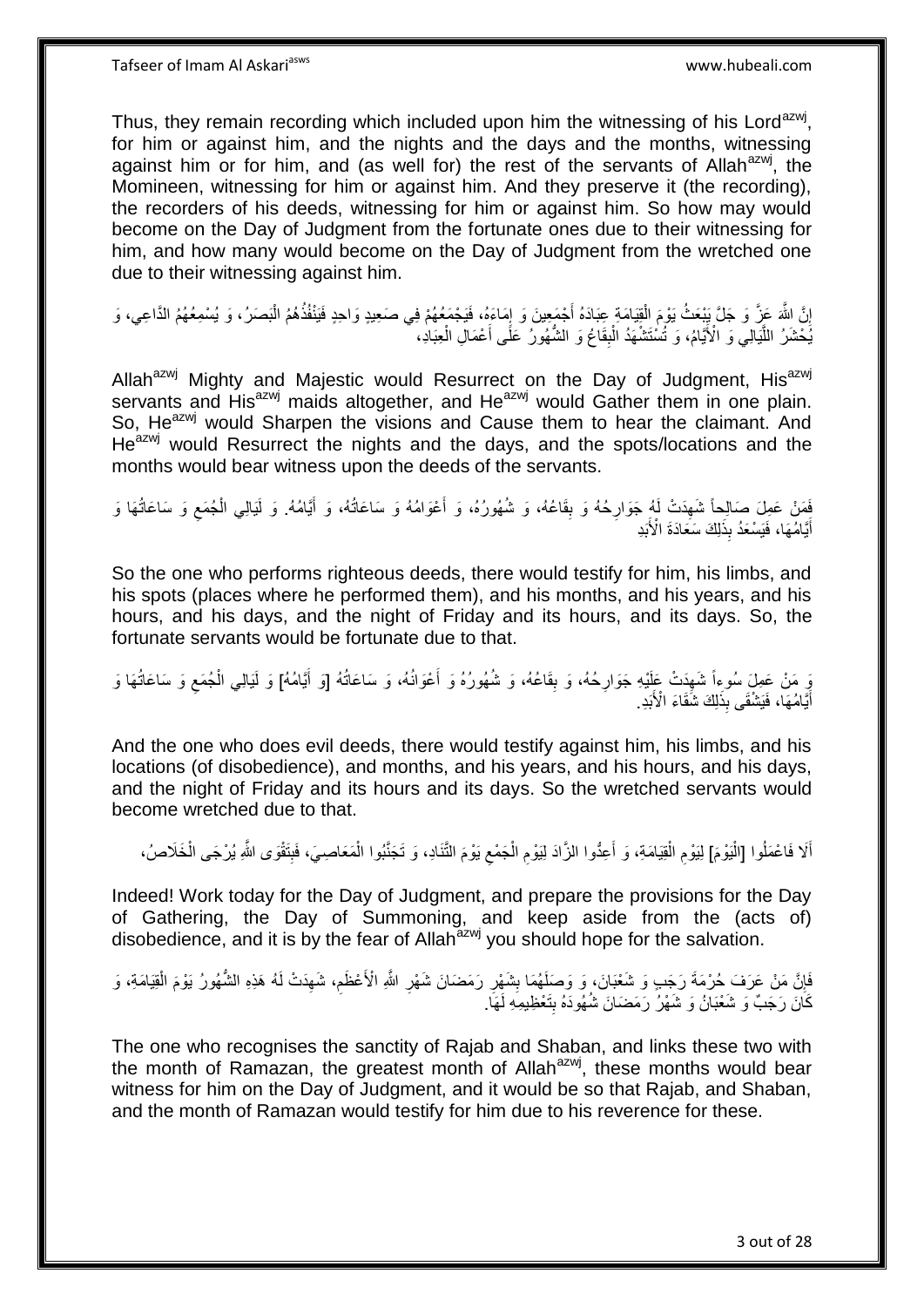وَ يُنَادِي مُنَادٍ: يَا رَجَبُ وَ يَا شَعْبَانُ وَ يَا شَهْرَ رَمَضَانَ كَيْفَ عَمَلٍُ هَذَا الْعَذِدِ فِيكُمْ وَ كَيْفَ كَانَتْ طَاعَتُهُ لِلّهِ عَزَّ وَ جَلَ فَيَقُولُ ْ رَجَبٌ وَ شَعْبَانُ وَ شَهْرُ رَمَضَانَ. يَا رَبَّنَا مَا تَزَوَّدَ مِنَّا إِلَّا اسْتِعَانَةً عَلَى طَاعَتِكَ، وَ اسْتِمْدَاداً [لِمَوَادٌ] فَضْلِكَ، وَ لَقَدْ تَعَرَّضَ ِ بِجُهْدِهِ لِرِضَاكَ، وَ طَلَبَ بِطَاقَتِهِ مَحَبَّتَكَ. ِ ِ ِ

And a caller would call out: "O Rajab, and O Shaban, and O month of Ramazan! How did this servant perform during you all, and how was his obedience for Allah<sup>azwj</sup> Mighty and Majestic?" So Rajab, and Shaban, and the month of Ramazan would be saying: 'O our Lord<sup>azwj</sup>! He did not provide from us except the recourse upon Your<sup>azwj</sup> obedience, and help for the materials of Yourazwj Grace; and he had exposed himself by his striving for Your<sup>azwj</sup> Pleasure, and sought Your<sup>azwj</sup> Love by his strength'.

فَيَقُولُ لِلْمَلَائِكَةِ الْمُوَكَّلِينَ بِهَذِهِ الشُّهُورِ : مَا ذَا تَقُولُونَ فِي هَذِهِ الشَّهَادَةِ لِهَذَا الْعَبْدِ فَيَقُولُونَ : يَا رَبَّنَا صَدَقَ رَجَبٌ وَ شَعْبَانُ وَ **∶ ∶** ْ ْ ْ ِ نْمَهْرُ رَمَضَانَ، مَا عَرَفْنَاهُ إِلَّا مُتَقَبِّلًا فِي طَاعَتِكَ مُجْتَهِداً فِي طَلَبِ رِضَاكَ، صَائِراً فِيهِ إِلَى الْبِرِّ وَ الْإِحْسَانِ، ْ ِ ِ ِ

So He<sup>azwj</sup> would be Saying to the Angels allocated with these months: "What is that which you are saying with regards to these testimonies for this servant?" So they would be saying, 'O our Lord<sup>azwj</sup>! Rajab, and Shaban and the months of Ramazan speak the truth. We do not recognise him except as being attentive in Your<sup>azwj</sup> obedience, striving in seeking Yourazwi Pleasure, coming during it to the righteousness and the favours.

ِ َرَ لَقَدْ كَانَ بِوُصُولِهِ إِلَى هَذِهِ الشُّهُورِ- فَرِحاً مُبْتَهِجاً وَ أَمَّلَ فِيهَا رَحْمَتَكَ، وَ رَجَا فِيهَا عَفْوَكَ وَ مَغْفِرَتَكَ، وَ كَانَ عَمَّا مَنَعْنَهُ<br>وَ الْقَدْ وَرَبَّاهُ مَنْ يَرْوَزُ وَيَرْوَزُون  $\frac{1}{2}$ **∣** َ فِيهَا مُمْتَنِعاً، ۖ وَ إِلَى مَا نَدَبْتَهُ إِلَيْهِ فِيهَا مُسَّرِعاً، لَقَدْ صَامَ بِبَطْنِهِ، وَ فَرْجِهِ، وَ سَمْعِهِ، وَ بَصَرِهِ، وَ سَائِرِ جَوَارِجِهِ [وَ يَرْجُو  $\frac{1}{2}$ لَ ∣∣<br>∶ ∣l<br>∶ ِ ِ ِ ً دَرَ جَهٌ]

And he used to be, at the arrival of these months, happy, beaming, and wished for Your<sup>azwj</sup> Mercy during these, and hoped for Your<sup>azwj</sup> Pardoning and Your<sup>azwj</sup> Forgiveness during these. And he used to be reluctant during these from what You<sup>azwj</sup> had Forbidden, and was quick to lament during these to what You<sup>azwj</sup> had Commanded him to do. He had Fasted (deprived) his belly, and his private parts, and his hearing, and his vision, and the rest of his body parts, and hoped for a rank.

َ وَ لَقَدْ ظَمَأَ فِي نَهَإِرِهَا، وَ نَصَبَ فِي لَيْلِهَا، وَ كَثُرَتْ نَفَقَاتُهُ فِيهَا عَلَى الْفُقَرَاءِ وَ الْمَسَاكِينِ، وَ عَظُمَتْ أَيَادِيهِ وَ اِحْسَاتُهُ إِلَى َ ْ ْ ان<br>سال ِ لَ ِ ا.<br>: عِبَادِكَ، صَحِبَّهَا أَكْرَمَ صُحْبَةٍ، وَ وَدًّعَهَا أَحْسَنَ تَوْدِيعِ، أَقَامَ بَعْدَ انْسِلَّاخِهَا عَنْهُ عَلَى طَاعَثِّكَ، وَ لَمْ يَهْتِكْ عِنْدَ إِنْبَارِهَا سُتُوَرَّ َ  $\ddot{\phantom{0}}$ َ ِ ِ حُرُمَاتِكَ، فَنِعْمَ الْعَبْدُ هَذَا. ْ

And he had been thirsty during their days, and established (for Salat) during their nights, and he had frequented during these, spending upon the poor and the needy, and great was his assistance and his favours to Your<sup>azwj</sup> servants. He was most honouring to his companions and bid them excellent farewell. After their separation, he stood upon Your<sup>azwj</sup> obedience and did not violate the veils of Your<sup>azwj</sup> Sacredness behind them. So this one is the best of the servants'.

ْ حِبَاءِ وَ ال ْ فَعِنْدَ ذَلِكَ يَأْمُرُ اللَّهُ تَعَالَى بِهَذَا الْعَبْدِ إِلَى الْجَنَّةِ، فَتَلَقَّاهُ الْمَلَائِكَةُ بِالْجِبَاءِ وَ الْكَرَامَاتِ وَ بَحْمِلُونَهُ عَلَى نُجُبِ النُّورِ، وَ خُيُولِ ِ ْ ْ  $\frac{1}{2}$ ْ **∶** ْ ِ الْبُرَاقِ وَ يَصِيرُ إِلَى نَعِيمٍ َلَا يَنْفَدُ، وَ دَارٍ لَا تَبِيدُ وَ لَا يَخْرُجُ سُكَّانُهَا، وَ لَا يَهْرَمُ شُبَّانُهَا، وَ لَا يَشِيبُ وِلْدَانُهَا، وَ لَا يَنْفَدُ ٔ:<br>ا **!** Í  $\frac{1}{2}$ ْ ِ ْ بُدُرُوزُ هَا وَ حُبُورُ هَا وَ لَا َيَبْلَى جَدِيدُهَا، وَ لَا يَتَحَوَّلُ إِلَى الْغُمُومِ سُرُورُ هَا، لا يَمَسُّهُمْ فِيها نَصَبٌ، وَ لَا يَمَسُّهُمْ فِيهَا لُغُوبٌ، قَدْ ِ ِ ُ أَمِنُوا الْعَذَابَ، وَ كُفُّوا سُوءَ الْحِسَابِ، كَرُمَ مُنْقَلَبُهُمْ وَ مَثْوَاهُمْ. **ٔ** ْ ْ َ

So during that, Allah<sup>azwj</sup> the Exalted would Command with this servant to (be taken to) the Paradise, and the Angels would meet him with the gifts, and the honour, and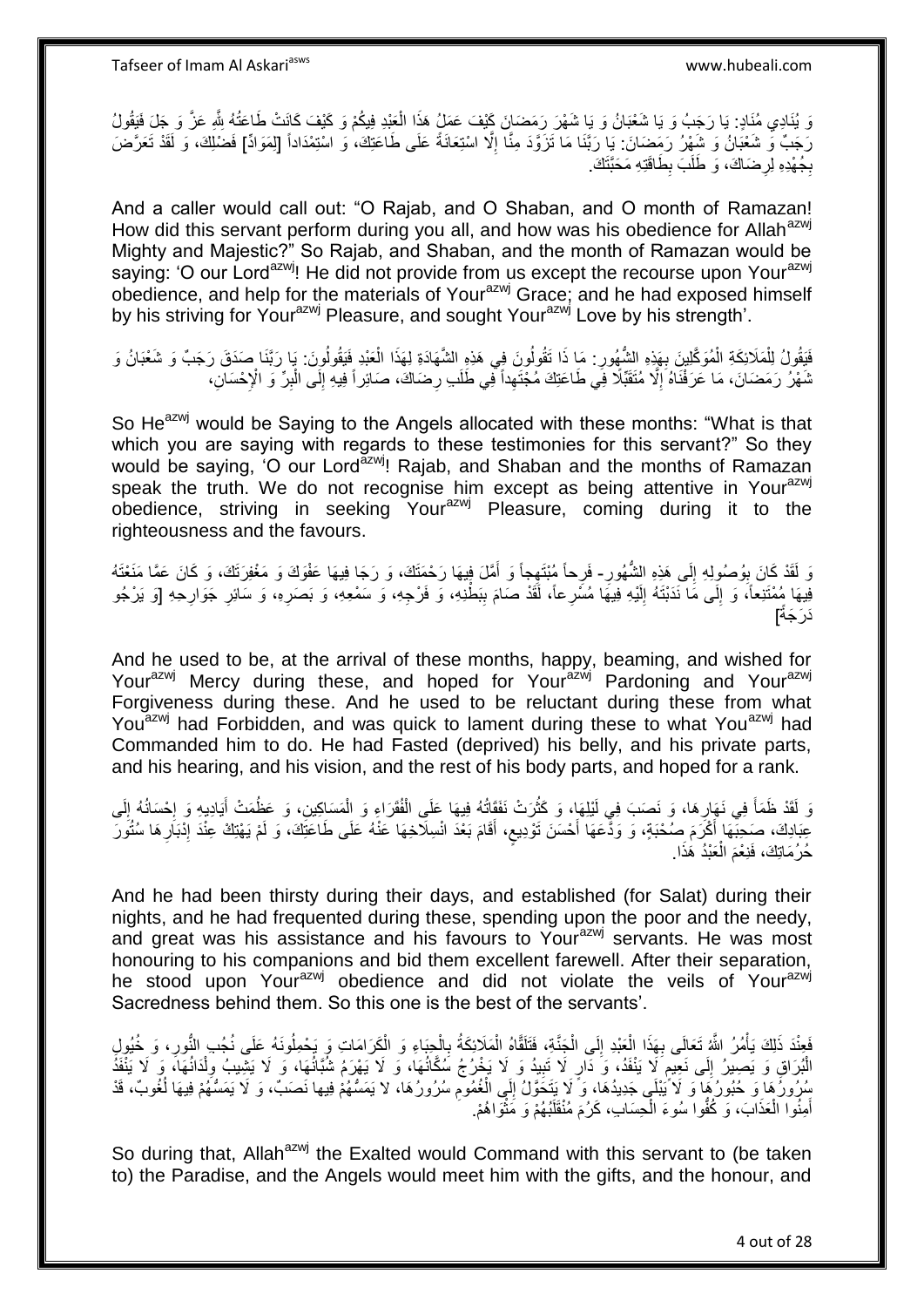they would be carrying him upon the rides of lights, and shining 'Buraaq' (rides), and he would come to a Bliss never depleting, and a house not perishing nor would its settlers be exited from, nor would its youths be aging, nor would its children becoming youths, nor would its joy and its happiness run out, nor would its freshness wear out, nor would its joy be transformed into the gloominess, nor would toil touch them in it, nor would tiredness touch them in it. They would have been secured from the Punishment, and restrained from the evil Reckoning, and having to move from their resting places'.

374 قَالَ أَمِيرُ الْمُؤْمِنِينَ عِ فِي قَوْلِهِ عَزَّ وَ جَلَّ: فَإِنْ لَمْ يَكُوِنا رَجُلَيْنِ فَرَجُلٌ وَ امْرَأْتانِ قَالَ: عَدَلَتْ امْرَأْتَانِ فِي الشَّهَادَةِ َ َ ِ ْ َ بِرَجُلٍ وَاحِدٍ، فَإِذَا كَانَ رَجُلَآنِ، أَوْ رَجُلٌ وَ امْرَأَتَانِ، أَقَامُوا الشَّهَادَة قُضِيَ بِشَهَادَتِهِمْ. **!** َ َ ز<br>ا **ِ** ِ

**S 374 -** Amir-Al-Momineen<sup>asws</sup> said: 'Regarding the Words of the Almighty **But if** *there does not happen to be two men, then a man and two women, he<sup>asws</sup> said:* 'Two women equate with one man regarding the testimony. So when there were two men, or a man and two women, the testimony would stand for the judgment with their testimonies'.

َالَ أُمِيزُ الْمُؤْمِنِينَ عِ كُلَّا نَجْنُ مَعَ رَسُولِ اللَّهِ ص وَ هُوَ يُذَاكِرُنَا بِقَوْلِهِ تَعَالَى: وَ اسْتَشْهِدُوا شَهِيدَيْنِ مِنْ رِجالِكُمْ قَالَ: ْ َ **!** ِ جالِ<br>وَ عُ ِ ِ أَجْرَارُكُمْ دُورَ عَبِيدِكُمْ فَإِنَّ اللَّهَ تَعَالَى قَدْ شَغَلَ الْعَبِيدَ بِخِدْمَةٍ مَوَالِيهِمْ- عَنْ تَحَمُّلِ الشَّهَادَاتِ وَ عَنْ أَدَانِّهَا، ۖ وَ لَمْكُونُوا مِنَ **!** ِ ِ ِ ْ ِ ْ َ الْمُسْلِمِينَ مِنْكُمْ- فَإِنَّ اللَّهِ عَزَّ وَ جَلَّ [إِنَّمَا] شَرَّفَ الْمُسْلِمِينَ الْعُدُولَ بِقَبُولِ شَهَادَاتِهِمْ، وَ جَعَلَ ذَلِكَ مِنَ الشَّرَفِ الْعَاجِلِ لَهُمْ، وَ ِ ْ ْ ِ ِ ْ ِ مِنْ ثَوَابِ دُنْيَاهُمْ قَبْلَ أَنْ يَصِلُوا إِلَى ٱلْآخِرَةِ ∣ا<br>∶ َ ة<br>ا

Amir Al-Momineen<sup>asws</sup> said: 'It so happened that we were with Rasool-Allah<sup>saww</sup>, and hesaww was mentioning to us the Words of the Exalted *And two witnesses should be bearing witness, from your men [2:282]*, he<sup>saww</sup> said: 'Your free ones besides vour slaves, for Allah<sup>azwj</sup> the Exalted has too pre-occupied the slaves with serving their masters from having to bear the testimonies, and from fulfilling these. And let them (witnesses) happen to be from the Muslims from you, for Allah<sup>azwj</sup> Mighty and Majestic, rather, Ennobled the just Muslims by the Acceptance of their testimonies, and Made that to be from the current nobility for them and from the Rewards of their world, before they (even) arrive to the Hereafter.

إِذْ جَاءَتِ امْرَأَةٌ، فَوَقَفْتْ ڤُبَالَةَ رَسُولِ اللَّهِ ص وَ قَالَتْ: بِأَبِي أَنْتَ وَ أُمِّي يَا رَسُولَ اللَّهِ أَنَا وَافِدَةُ النِّسَاءِ إِلَيْكَ، مَا مِنِ امْرَأَةٍ َ **ٔ** َ لَ ِ َ ُ َ َ **∶** يَبْلُغُهَا مَسِيرِي هَذَا إِلَيْكَ إِلَّا سَرَّهَا ذَلِكَ، ِ لَ  $\frac{1}{2}$ ا<br>سا

Then a woman came over, so she paused facing Rasool-Allah<sup>saww</sup>, and she said, 'By my father and my mother (being sacrificed for) you<sup>saww</sup>, O Rasool-Allah<sup>saww</sup>! I am a delegate of the women to you<sup>saww</sup>. There is none from a woman to whom would reach (the news of) this travelling of mine to you<sup>saww</sup>, except that would cheer her.

يَا رَسُولَ اللَّهِ، إِنَّ اللَّهَ عَزَّ وَ جَلَّ رَبُّ الرِّجَالِ وَ النِّسَاءِ، وَ خَالِقُ الرِّجَالٍ وَ النِّسَاءِ، وَ رَازِقٍ الرِّجَالِ وَ النِّسَاءِ، وَ إِنَّ آدَمَ أَبُو ِ ِ َ ِ ِ الرِّجَالِ وَ النِّسَاءِ، وَ إِنَّ حَوَّاءَ أُمُّ الرِّجَالِ وَ النِّسَاءِ، وَ إِنَّكَ رَسُولُ اللَّهِ إِلَى الرِّجَالِ وَ النِّسَاءِ فَمَا بَالُ امْرَأَتَيْنِ بِرَجُلٍ فِي المناسب المستشفى.<br>المستشفى **׀** ِ َ ِ الشَّهَادَةِ وَ الْمِيرَاثِ ْ

O Rasool-Allah<sup>saww</sup>! Allah<sup>azwj</sup> Mighty and Majestic is the Lord<sup>azwj</sup> of the men and the women, and Creator of the men and the women, and Sustainer of the men and the women. And Adam<sup>as</sup> is the father of the men and the women, and that Hawwa<sup>as</sup> is the mother of the men and the women, and you<sup>saww</sup> are the Rasool<sup>saww</sup> of Allah<sup>azwj</sup> to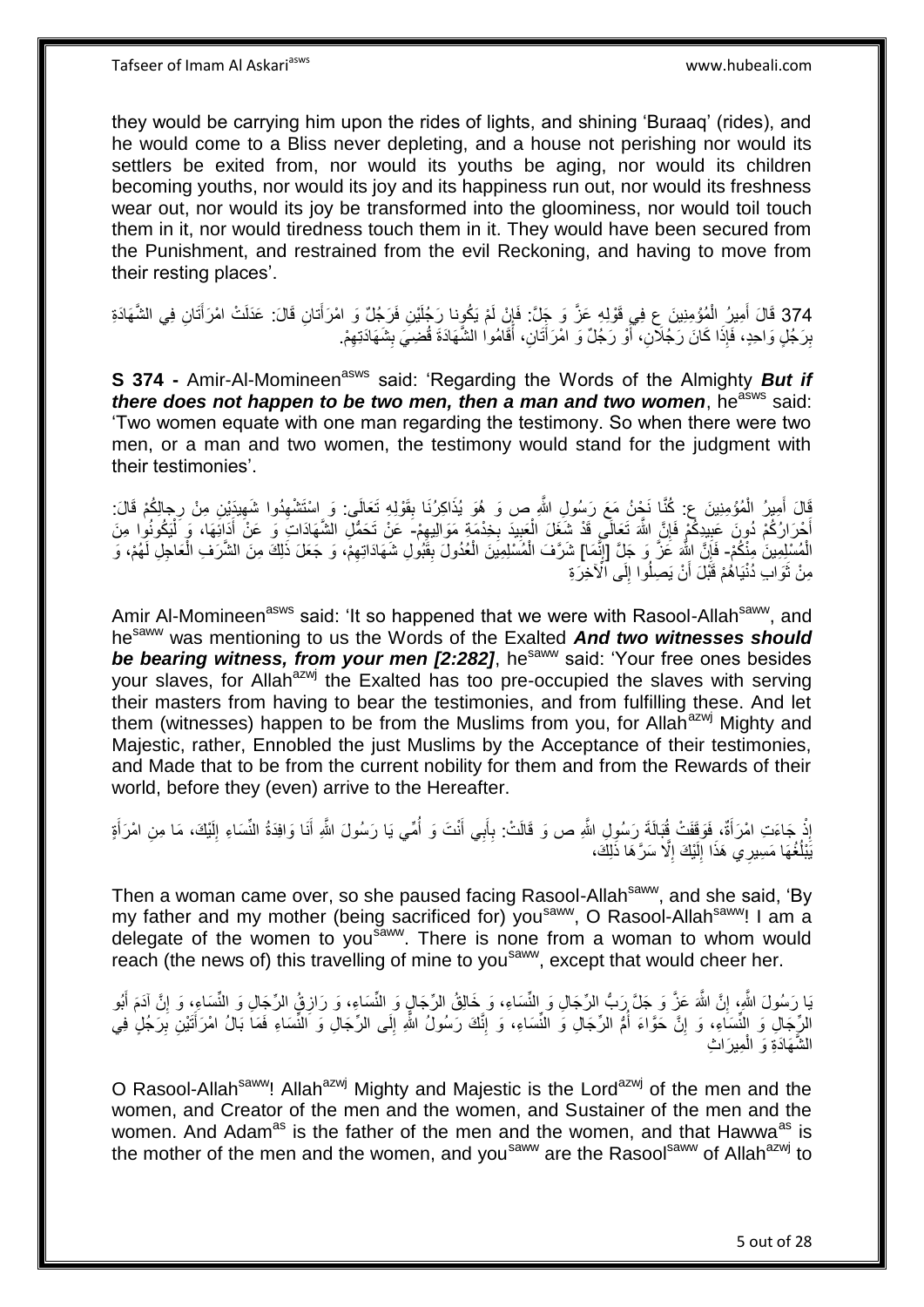the men and the women. So, what is the matter that there should be two women with one man in the testimony and the inheritance?'

فَقَالَ رَسُولُ اللَّهِ ص: [يَا] أَيَّتُهَا الْمَرْأَةُ- إِنَّ ذَلِكَ قَضَاءٌ مِنْ مَلِكٍ [عَدْلٍ، جَكِيم] لَا يَجُورُ، وَ لَا يَحِيفُ، وَ لَا يَتَحَامَلُ، لَا يَنْفَعُهُ َ ْ َ ֧֩֘׆֧  $\sum_{i=1}^{n}$ مَا مَنَعَكُنَّ، وَ لَا يَنْقُصُهُ مَا بَذَلَ لَكُنَّ، يُدَبِّرُ الْأَمْرَ بِعِلْمِهِ، يَا أَيَّتُهَا الْمَرْأَةُ لِأَنَّكُنَّ نَاقِصَاتُ الدِّينِ وَ الْعَقْلِ. َ ْ َ ْ **∶** ْ

So Rasool-Allah<sup>saww</sup> said: 'O you woman! That is a Judgment from a King, Just, Wise, and He<sup>azwj</sup> is neither tyrannous, nor does He<sup>azwj</sup> infringe, nor is He<sup>azwj</sup> biased. It will not benefit you (women) what Heazwj has Prevented from you, nor would it incur a loss for you what He<sup>azwj</sup> Does for you. He<sup>azwj</sup> Manage the affairs by His<sup>azwj</sup> Knowledge. O you woman! (This is) because you are deficient in the Religion and the intellect'.

قَالَتْ: يَا رَسُولَ اللَّهِ وَ مَا نُقْصَانُ دِينِنَا قَالَ: إِنَّ إِحْدَاكُنَّ تَقْعُدُ نِصْفَ دَهْرِهَا- لَا تُصَلِّي بِحَيْضَةٍ، وَ إِنَّكُنَّ تُكْثِرْنَ اللَّعْنَ، وَ **∶** ·<br>∶\* ِ ه ِ ِ تَكْفُرْنَ النِّعْمَةَ تَمْكُثُ إِحْدَاكُنَّ عِنْدَ الرَّجُلِ عَشْرَ سِنِينَ- فَصَاعِداً يُحْسِنُ إِلَيْهَا، وَ يُنْعِمُ عَلَيْهَا، فَإِذَا ضَاقَتْ يَدُهُ يَوْماً، أَوْ ·<br>∶ َ لَ ∣∣<br>ِ∶ خَاصَمَهَا- قَالَتْ لَهُ: مَا َرَأَيْتُ مِنْكَ خَيْراً قَطًّ َ

She said, 'O Rasool-Allah<sup>saww</sup>! And what is our deficiency in our Religion?' He<sup>saww</sup> said: 'One of you sits half of her time not praying due to menstruation and you are frequent in the cursing, and deny the Bounties. One of you remains with the man for ten years and more, and he is good to her and favours upon her. So when his hand is straitened for a day, or disputes with her, she says to him, 'I did not see any goodness from you, at all!'

فَمَنْ لَمْ يَكُنْ مِنَ النِّسَاءِ هَذَا خُلُقُهَا- فَالَّذِي يُصِيبُهَا مِنْ هَذَا النُّقْصَانِ مِخْنَةٌ عَلَيْهَا- لِتَصْبِرَ فَيُعْظِمَ اللَّهُ ثَوَابَهَا، فَأَبْشِرِي. ا<br>ا ه ِ َ َ ِ

So the one from the women who does not happen to be this mannerism, then that is the one who is hit from this reduction, being a test upon her of her patience, and Allah<sup>azwj</sup> would Magnify her Rewards. Therefore, receive glad tidings!'

بُّمَّ قَالَ لَمَهَا رَسُولُ اللَّهِ ص: مَا مِنْ رَجُلٍ رَدِيٍّ إِلَّا وَ الْمَرْأَةُ الرَّدِيَّةُ أَرْدَى مِنْهُ، وَ لَا مِنِ امْرَأَةٍ صَالِحَةٍ إِلَّا وَ الرَّجُلُ الصَّالِحُ َ ْ ِ ِ َ أَفْضَلُ مِنْهَا، وَ مَا سَاوَى اللَّهُ قَطُّ امْرَأَةً بِرَّجُلٍ- إِلَّا مَا كَانَ مِنْ تَسْوِيَةِ اللَّهِ فَاطِمَةَ بِعَلِيٍّ ع وَ إِلْحَاقِهَا بِهِ وَ هِيَ امْرَأَةٌ تَفْضُلُ َ **!** َ ا<br>ا َ ِ ْ ِ ِ ِ نِسَاءَ الْعَالَمِينَ، ْ

Then Rasool-Allah<sup>saww</sup> said to her: 'There is none from a man who is wicked except the wicked woman would be more wicked than him, nor from a righteous woman, except the righteous man would be superior than her. And Allah<sup>azwj</sup> has not Equated a woman with a man at all, except what was from the Equalisation by Allah<sup>azwj</sup> of (Syeda) Fatima<sup>asws</sup> with Ali<sup>asws</sup>, and joining her<sup>asws</sup> with him<sup>asws</sup>. And she<sup>asws</sup> is the most superior of the women of the worlds.

> وَ كَذَلِكِ مَا كَانَ مِنَ الْحَسَنِ وَ الْحُسَيْنِ وَ إِلْحَاقِ اللَّهِ إِيَّاهُمَا بِالْأَفْضَلِينَ الْأَكْرَمِينَ- لَمَّا أَدْخَلَهُمْ فِي الْمُبَاهَلَةِ. ِ ِ ْ  $\frac{1}{2}$ ْ ْ ْ َ

And similar to that is what was from Al-Hassan<sup>asws</sup> and Al-Husayn<sup>asws</sup>, and Allah<sup>azwj</sup> Joining them both<sup>asws</sup> with the superior ones, the prestigious ones for including them<sup>asws</sup> in the imprecation (Mubahila).

قَالَ رَسُولُ اللَّهِ ص فَأَلْحَقَ اللَّهُ فَاطِمَةَ بِمُحَمَّدٍ وَ عَلِيٍّ فِي الشَّهَادَةِ، وَ أَلْحَقَ الْحَسَنَ وَ الْحُسَيْنَ بِهِمْ عٍ، قَالَ اللَّهُ عَنَّ وَ جَلَّ: فَمَنْ ْ َ ِ ْ ْ ْ َ ِ ِ حَاجَّكَ فِيهِ مِنْ بَعْدِ ما جاءَكَ مِنَ الْعِلْمَ- فَقُلْ تَعالَوْاْ نَذْعُ أَبْناءَنا وَ أَبْناءَكُمْ وَ نِساءَلَا وَ أَنْفُسَنَا وَ أَنْفُسَكُمْ- ثُمَّ نَبْتَهِلْ ْ ْ َ َ َ َ ِ ُ فَذَجَعَلْ لَعْنَتَ اللَّهِ عَلَى الْكاذِبِينَ. **!** ْ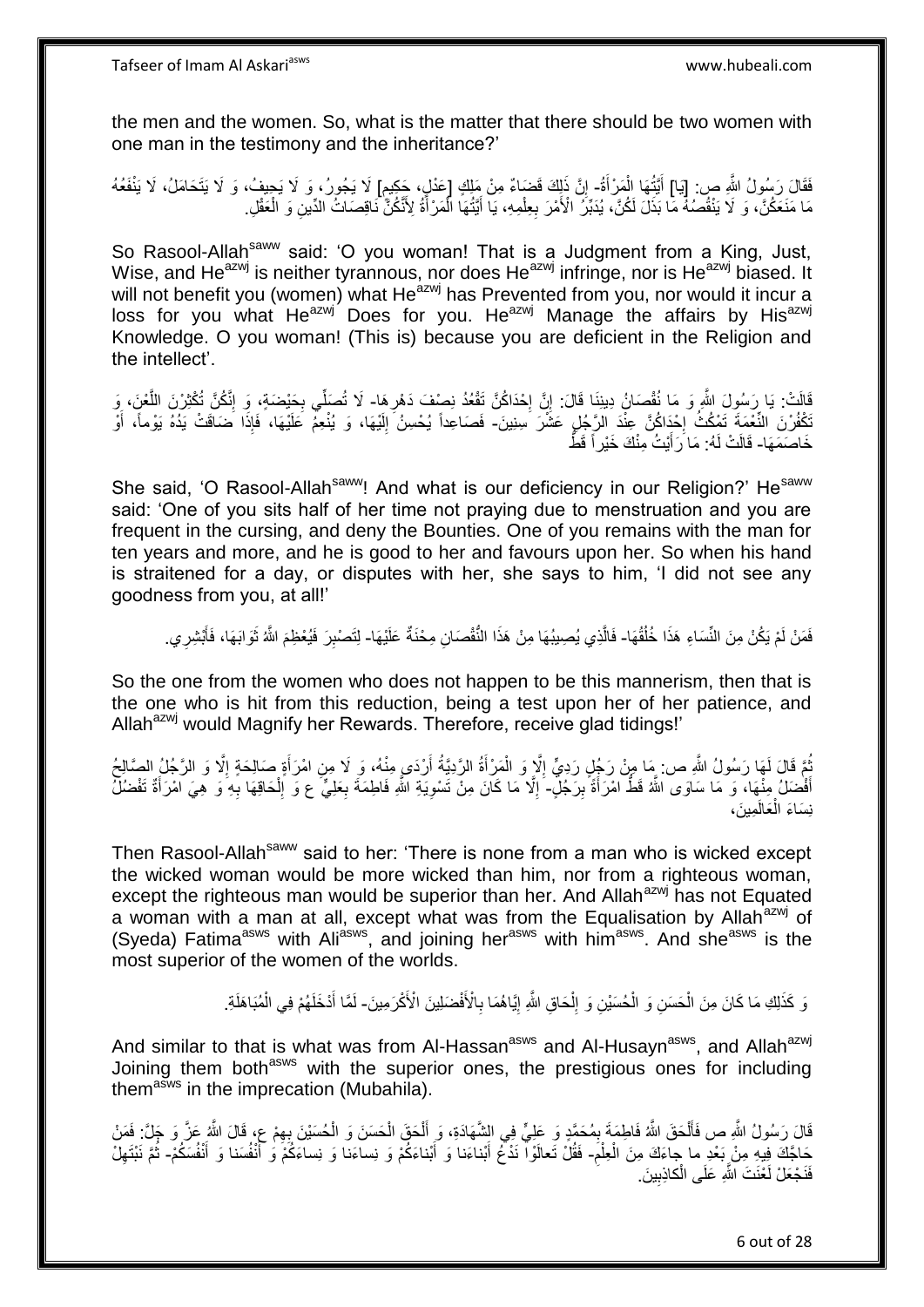Tafseer of Imam Al Askariasws www.hubeali.com

Rasool-Allah<sup>saww</sup> said: 'Thus, Allah<sup>azwj</sup> Joined (Syeda) Fatima<sup>asws</sup> with Muhammad<sup>saww</sup> and Ali<sup>asws</sup> in the witnessing, and Joined Al-Hassan<sup>asws</sup> and Al-Husayn<sup>asws</sup> with them<sup>asws</sup>. Allah<sup>azwj</sup> Mighty and Majestic Said: **But whoever argues** with you in this matter after what has come to you from the Knowledge, then *say: Come, let us call our sons and your sons and our women and your women and ourselves and yourselves, then let us invoke and make the Curse of Allah to be upon the liars [3:61]*.

فَكَانَ الْأَبْنَاءُ اِلْحَسَنَ وَ الْحُسَيْنَ عِ جَاءَ بِهِمَا رَسُولُ اللَّهِ فَأَقْعَدَهُمَا بَيْنَ يَدَيْهِ كَجَرْوَي الْأَسَدِ وَ أَمَّا النِّسَاءُ فَكَانَتْ فَاطِمَةَ عِ جَاءَ  $\ddot{\ }$ َ ِ ْ ْ بِهَا رَسُولُ اللَّهِ ص َوَ أَقْعَدَهَا خَلْفَهُ كَلَبْوَةَ الْأَسَدِ وَ أَمَّا الْأَنْفُسُ- فَكَانَ عَلِيَّ بْنَ أَبَيَ طَالِبٍ عِ جَاءَ بِهِ رَسُولُ اللَّهِ، فَأَقْعَدَهُ عَنْ َ ْ ِ َ ِ َ يَمِيذِهِ كَالْأَسَدِ، وَ رَبَضَ هُوَ ص كَالْأَسَدِ، وَ قَالَ لِأَهْلِ نَجْرَانَ: هَلْمُوا الْأَنَ نَّبْتَهِلْ، فَنَجْعَلْ لَعْنَتَ اللَّهِ عَلَى الْكَاذِبِينَ ِ ْ ِ ُ

So the 'sons' were Al-Hassan<sup>asws</sup> and Al-Husayn<sup>asws</sup>. Rasool-Allah<sup>saww</sup> came with themasws and had themasws seated in front of himsaww like the lion cubs. And as for the 'women', so it was (Syeda) Fatima<sup>asws</sup>. Rasool-Allah<sup>saww</sup> came with her<sup>asws</sup> and had her<sup>asws</sup> seated behind him<sup>saww</sup> like the lioness. And as for the 'self', so it was Ali<sup>asws</sup> Bin Abu Talib<sup>asws</sup>. Rasool-Allah<sup>saww</sup> came with him<sup>asws</sup> and had him<sup>asws</sup> seated on his<sup>saww</sup> right like the lion. And he<sup>saww</sup> crouched like the lion and said to the people of Najran: 'Come, we should imprecate now, and we make the Curse of Allah<sup>azwj</sup> to be upon the liars'.

فَقَالَ رَسُولُ اللَّهِ صِنِ: اللَّهُمَّ هَذَا نَفْسِي وَ هُوَ عِنْدِي عِدْلُ نَفْسِي، اللَّهُمَّ هَذِهِ [نِسَائِي] أَفْضَلُ نِسَاءِ الْعَالَمِينَ، وَ قَالَ: اللَّهُمَّ هَذَانِ ه ه ه ْ َ وَلَدَايَ وَ سِبْطَايَ، فَأَنَا حَرْبٌ لِمَنْ حَارَبُوا، وَ سِلْمٌ لِمَنْ سَالَمُوا، مَيَّزَ اللَّهُ بِذَلِكَ الصَّادِقِينَ مِنَ الْكَاذِبِينَ ْ َ ِ ْ

So Rasool-Allah<sup>saww</sup> said: 'O Allah<sup>azwj</sup>! This (Ali<sup>asws</sup>) is my<sup>saww</sup> 'self', and he<sup>asws</sup> equates to my<sup>saww</sup> own self in my<sup>saww</sup> presence. O Allah<sup>azwj</sup>! This is my<sup>saww</sup> 'women', the most superior of the women of the worlds'. And he<sup>saww</sup> said: 'O Allah<sup>azwj</sup>! These two<sup>asws</sup> are my<sup>saww</sup> 'sons' and my<sup>saww</sup> grandsons<sup>asws</sup> – so l<sup>saww</sup> am at war with the one who wars against them<sup>asws</sup>, and am at peach with the one who is at peace with them<sup>asws</sup>'. Allah<sup>azwj</sup> Differentiated with that, the truthful ones from the liars.

فَجَعَلَ مُحَمَّداً وَ عَلِيّاً وَ فَاطِمَةَ وَ الْجَسَنَ وَ الْحُسَيْنَ عِ أَصْدَقَ الصَّادِقِينَ- وَ أَفْضَلَ الْمُؤْمِنِينَ، فَأَمَّا مُحَمَّدٌ فَأَفْضَلُ رِجَالِ َ ْ ْ ِ َ َ ْ َ الْعَالَمِينَ، وَ أَمَّا عَلِيٌّ فَهُوَ نَفْسُ مُحَمَّدٍ أَفْضَلُ رِجَالِ الْعَالَمِينَ بَعْدَهُ، وَ أَمَّا فَاطِمَةُ فَأَفْضَلُ نِسَاءِ الْعَالَمِينَ ْ ِ َ ْ ْ َ َ

Thus, Muhammad<sup>saww</sup>, and Ali<sup>asws</sup>, and (Syeda) Fatima<sup>asws</sup>, and Al-Hassan<sup>asws</sup>, and Al-Husayn<sup>asws</sup> are the most truthful of the truthful ones, and the most superior of the Momineen. As for Muhammad<sup>saww</sup>, so he<sup>saww</sup> is the most superior of the men of the worlds. And as for Ali<sup>asws</sup>, so he<sup>asws</sup> is the 'self' of Muhammad<sup>saww</sup>, the most superior of the men of the worlds after him<sup>saww</sup>. And as for (Syeda) Fatima<sup>asws</sup>, so she<sup>asws</sup> is the most superior of the women of the worlds.

وَ أَمَّا الْحَسَنُ وَ الْحُسَيْنُ فَسَيِّدَا شَبَابٍ أَهْلِ الْجَنَّةِ إِلَّا مَا كَانَ مِنِ ابْنَى الْخَالَةِ عِيسَى وَ يَحْيَى بْنِ زَكَرِيًا ع فَإِنَّ اللَّهَ تَعَالَى مَا ْ ِ  $\frac{1}{2}$ ْ َ ْ ْ َ ا ِ أَلْحَقَ صِبْيَاناً بِرِجَالٍ كَامِلِي الْعُقُولِ- إِلَّا هَٰؤُلَاءِ الْأَرْبَعَةَ: عِيسَى اَبْنَ مِّرْيَمَ، وَ يَحْيَى بْنَ زَكَرِيًّا، وَ الْحَسَنَنَ، وَ الْحُسَيْنَ ع ْ **∶** ْ ِ ْ ْ ِ

And as for Al-Hassan<sup>asws</sup> and Al-Husayn<sup>asws</sup>, so they<sup>asws</sup> are both the chiefs of the youths of the Paradise, except what was from the two sons<sup>as</sup> of a maternal aunt, Isa<sup>as</sup> and Yahya<sup>as</sup> Bin Zakariyya<sup>as</sup>, for Allah<sup>azwj</sup> the Exalted did not Join children with the men of complete intellects except for these four  $-$  Isa<sup>as</sup> bin Maryam<sup>as</sup>, and Yahya<sup>as</sup> Bin Zakariyya<sup>as</sup>, and Al-Hassan<sup>asws</sup> and Al-Husayn<sup>asws</sup>.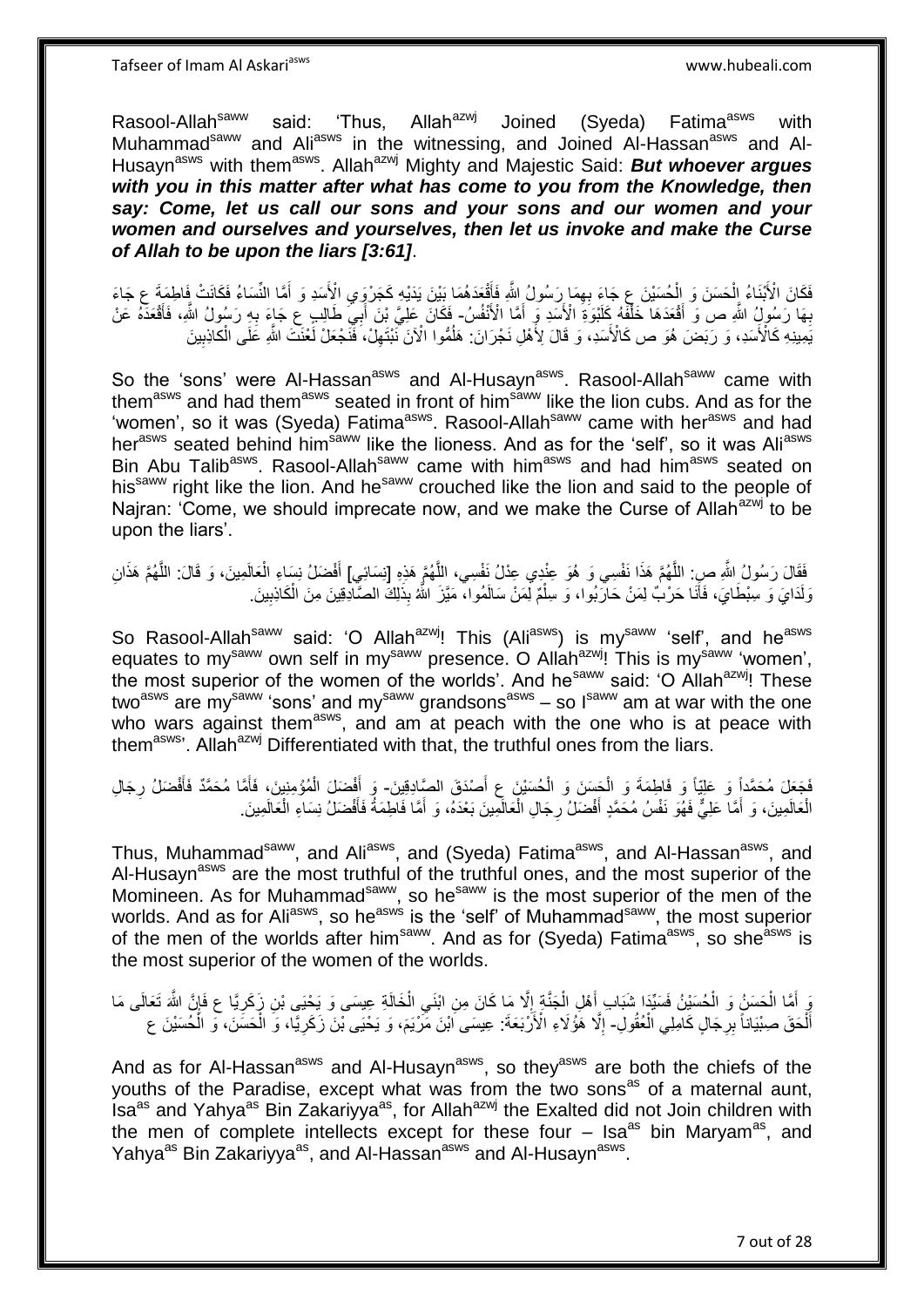: أَمَّا عِيسَى فَإِنَّ اللَّهَ تَعَالَى حَكَى قِصِّتَهُ وَ قَالَ «فَأَشارَتْ إِلَيْهِ قِالُوا كَيْفَ نُكَلِّمُ مَنْ كانَ فِي الْمَهْدِ صَبِيًّا» قَالَ اللَّهُ عَزَّ وَ جَلَّ ِ ِ ْ ِّ لَ ِ حَاكِياً عَنْ عِيسَى ع: قالَ إِنِّي عَبْدُ اللَّهِ آتانِيَ الْكِتابَ وَ جَعَلَنِي نَبِيًّا الْآيَةَ. ِ ْ ِ

As for Isa<sup>as</sup>, so Allah<sup>azwj</sup> the Exalted Related his<sup>as</sup> story and Said: So she pointed *towards him. They said: How can we speak to one who was a child in the cradle? [19:29].* And Allah<sup>azwj</sup> Mighty and Majestic Related from Isa<sup>as</sup>: *He said: I am a servant of Allah; He has Given me the Book and Made me a Prophet [19:30]* – the Verse.

رَ قَالَ فِي فِصَّةِ يَحْيَى يا زَكَرِيَّا إِنَّا نُبَشِّرُكَ بِغُلامِ اسْمُهُ يَحْيى لَمْ نَجْعَلْ لَهُ مِنْ قَبْلُ سَمِيًّا. قَالَ: لَمْ نَخْلُقْ أَحَداً قَبْلَهُ اسْمُهُ يَحْيَى، م<br>م **∶** ِ ِ َ ُ

And He<sup>azwj</sup> Said regarding the story of Yahya<sup>as</sup>: **O Zakariyya**<sup>as</sup>! We give you good *news of a boy whose name shall be Yahya: We have not Made before him*  **anyone with his name [19:7].** He<sup>asws</sup> said: 'He<sup>azwj</sup> did not Create anyone before him<sup>as</sup>, Naming him as 'Yahya'.

فَحَكَى اللَّهُ قِصَّتَهُ إِلَى قَوْلِهِ بِا يَحْيِي خُذِ الْكِتابَ بِقُوَّةٍ- وَ آتَيْناهُ الْحُكْمِ صَبِيًّا. قَالَ: وَ مِنْ ذَلِكَ الْحُكْمِ أَنَّهُ كَانَ صَبِيّاً- فَقَالَ لَهُ  $\frac{1}{2}$ **⊥** ْ ِ ْ ِ َ ِ ْ الصِّبْيَانُ: هَلُمَّ نَلْعَبُ ۖ فَقَالَ: أَوَّهْ وَ اللَّهِ مَا لِلَّعِبِ خُلِقْنَا، وَ إِنَّمَا خُلِقْنَا لِلْجِدِّ لِأَمْرٍ عَظِيمٍ ْ ֧֖֖֦֧֧֦֧֧֦֧֧֦֧֧֦֧֧֚֚֚֚֚֚֚֚֚֩֘֝֬֝֓֝֓֜֡֓֜֡֓֜֡֓֜֓ ْ ِ ه َ

So Allah<sup>azwj</sup> Related his<sup>as</sup> story up to His<sup>azwj</sup> Words: "O Yahya! Grab hold of the *Book with strength; and We Granted him the Wisdom whilst he was a child*  **[19:12].** He<sup>asws</sup> said: 'And from that is the Wisdom when he<sup>as</sup> was a child, and the children said to him<sup>as</sup>, 'Come, let's play'. But he<sup>as</sup> said: 'Oh! And Allah<sup>azwj</sup> did not Create us for the play, and rather,  $He^{2xWj}$  Created us for the exerting for a great matter!'

نُّمَّ قَالٍ وَ حَذِاناً مِنْ لَدُنَّا يَعْنِي تُحَنُّناً وَ رَحْمَةً عَلَى وَالِدَيْهِ وَ سَائِرِ عِبَادِنَا وَ زَكاةً يَعْنِي طَهَارَةً لِمَنْ آمَنَ بِهِ وَ صَدَّقَهُ وَ كانَ ُ ِ ِ ُقِيًّا يَتَّقِي الشُّرُورَ وَ الْمَعَاصِيَ وَ بَرًّا بِوِالِدَيْهِ مُحْسِناً إِلَيْهِمَا مُطِيعاً لِهُمَا وَ لَمْ يَكُنْ جَبَّارٍ أَ عَصِيًّا يَقْتُلُ عَلَى الْغَضَبِ وَ يَضْرِبُ ْ ِ ِ ْ لَ ِ لَ ِ عَلَى اِلْغَضَبِ، لَكِنَّهُ مَا مِنْ عَلِّدٍ، عَبَدَ اللَّهَ عَزَّ وَ جَلَّ- إِلَّا َو قَدْ أَخْطَأَ أَوْ هَمَّ بِخَطَإٍ مَا خَلَا يَحْيَى بْنَ زَكَرِيًآ، فَإِنَّهُ لَمْ يُذْنِبْ، وَ لَمْ ْ  $\frac{1}{2}$ ِ َ **∫** َ ِ **ٔ:** ا∣<br>ِ∘ِ ِ بف نْ ِذَ َي ُههم ب

Then He<sup>azwj</sup> Said: *And tenderness from Us [19:13]* – Meaning, he<sup>as</sup> would be tender upon his<sup>as</sup> parents and the rest of Our<sup>azwj</sup> servants; **and pure** – Meaning cleanliness for the one who believes in him<sup>as</sup> and ratifies him<sup>as</sup>; **and he was pious** – fearing the evil and the (acts of) disobedience. *And dutiful to his parents [19:14]* – favouring them, obedient to them both; *and he did not happen to be insolent, disobedient* – fighting upon the anger and striking upon the anger. But, there is none from a servant of Allah<sup>azwj</sup> Mighty and Majestic, except that he has sinned or thought of sinning, except from Yahya<sup>as</sup> Bin Zakariyya<sup>as</sup>, for he<sup>as</sup> did not sin, and did not think of sinning.

> نُّمَّ قَالَ اللَّهُ عَزَّ وَ جَلَّ: وَ سَلامٌ عَلَيْهِ يَوْمَ وُلِدَ وَ يَوْمَ يَمُوثُ- وَ يَوْمَ يُبْعَثُ حَيًّا. ُ

Then Allah<sup>azwj</sup> Mighty and Majestic Said: **And peace on him on the day he was** *born, and on the day he dies, and on the day he is Resurrected to life [19:15]*.

وَ فَالَ فِي قِصَّةٍ يَحْيَى وَ زَكَرِيَّا: هُنالِكَ دَعا زَكَرِيَّا رَبَّهُ قالَ- رَبِّ هَبْ لِي مِنْ لَدُنْكَ ذُرِّيَّةً طَيِّبَةً- إِنَّكَ سَمِيعُ الدُّعاءِ يَعْنِي لَمَّا **∶** ِ ِ رَأَى زَكَرِيًّا عِنْدَ مَرْيَمَ فَاكِهَةَ الشَّتَاءِ فِي الصَّيْفِ، وَ فَاكِهَةَ الصَّيْفِ فِي الشَّتَاءِ، وَ قَالَ لَهَا: يا مَرْيَمُ أَنَّى لَكِ هذا قالَتْ هُوَ مِنْ **∶** َ عِنْدِ اللَّهِ- إِنَّ اللَّهَ يَرْزُقُٰ مَنْ يَشاءُ بِغَيْرِ حِسابٍ ِ **∶** ِ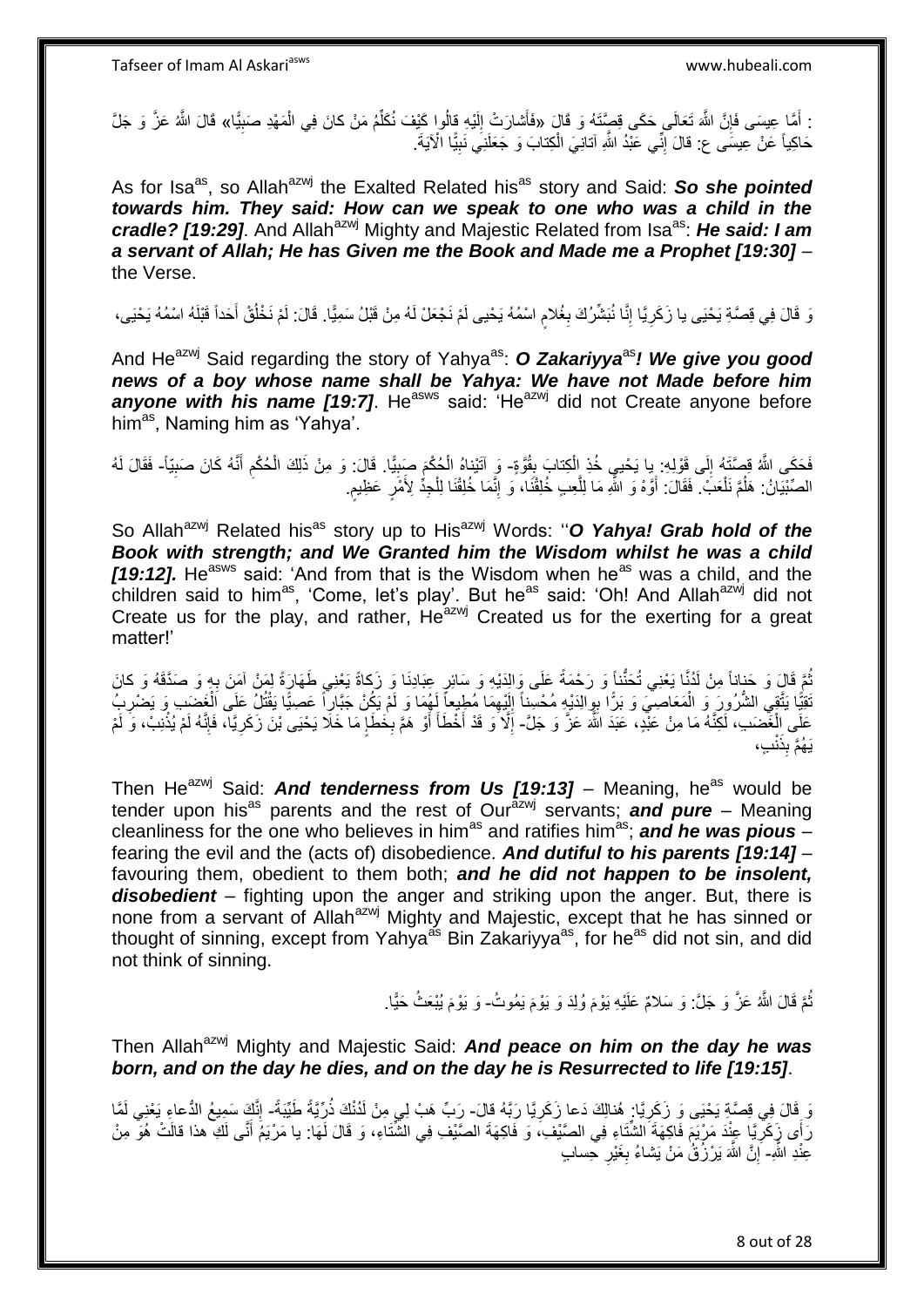And He<sup>azwj</sup> Said regarding the story of Yahya<sup>as</sup> and Zakariyya<sup>as</sup>: That is where Zakariyya<sup>as</sup> supplicated to his Lord; he said: My Lord! Grant me from You good *offspring; surely You are the Hearer of the supplication [3:38]* – Meaning, due to what Zakariyya<sup>as</sup> saw to be in the presence of Maryam<sup>as</sup>, fruits of the winter in the summer, and fruits of the summer in the winter, and he<sup>as</sup> said to her<sup>as</sup>: *From where does this come to you? She said: It is from Allah. Surely Allah Gives to whom He so Desires to without measure [3:37]*.

َ أَيْقَنَ زَكَرِيًا أَنَّهُ مِنْ عِنْدِ اللَّهِ، إِذْ كَانَ لَا يَدْخُلُ عَلَيْهَا أَجَدٌ غَيْرُهُ، قَالَ عِنْدَ ذَلِكَ فِي نَفْسِهِ: إِنَّ الَّذِي يَقْدِرُ أَنْ يَأْتِيَ مَرْيَمَ بِفَاكِهَةِ ْ َ ِ ِ ْ َ ه ِ َ لَ الشَّتَاءِ فِي اَلصَّيْفِ، وَ فَاكِهَةِ الصَّيْفِ فِي الشَّتَاءِ، لِقَادِرٌ ۖ أَنْ يَهَبَ لِي وَلَداً وَ إِنْ كُنْتُ شَيْخاً، وَ كانَتِ امْرَأَتِي عاقِراً، فَ هُنالِكَ ِ َ َ دَعا زَكَرِيًّا رَبَّهُ فَقَالَ: رَبِّ هَبْ لِي مِنْ أَذُنْكَ ذُرِّيَّةً طَيِّبَةً- إِنَّكَ سَمِيعُ الدُّعاءِ **∶** ِ

And Zakariyya<sup>as</sup> was certain that it was from the Presence of Allah<sup>azwj</sup>, when it was so that no one used to come over to her<sup>as</sup> apart from him<sup>as</sup>. He<sup>as</sup> said within himself<sup>as</sup> during that: 'The One<sup>azwj</sup> Who is Able to Give Maryam<sup>as</sup> the fruits of the winter during the summer, and fruits of the summer during the winter, is (surely) Able upon Endowing a son to me<sup>as</sup>, and even though  $I^{as}$  am an old man and my<sup>as</sup> wife is barren. Thus, *That is where Zakariyya*as *supplicated to his Lord; he said: My Lord!*  Grant me from You good offspring; surely You are the Hearer of the *supplication [3:38]*.

قَالَ الثَّهُ عَزَّ وَ جَلَّ: فَنادَتْهُ الْمَلائِكَةُ يَعْنِي نَادَتْ زَكَرِيٍّا ۚ وَ هُوَ قائِمٌ يُصَلِّي فِي الْمِحْرِابِ ۚ أَنَّ اِللَّهَ يُبَشِّرُكَ بِيَحْيِي مُصَدِّقاً بِكَلِمَةٍ **∶** ِ َ ْ ِ مِنَ اللَّهِ قَالَ: مُصَدِّقاً يُصَدِّقُ يَحْيَى بِعِيسَى ع: وَ سَيِّداً يَعْنِي رَئِيساً فِي طَّاعَةِ اللَّهِ عَلَى أَهْلِ طَاعَتِهِ وَ حَصَوراً وَ هُوَ الَّذِي لَا ِ ه يَأْتِي النِّسَاءَ وَ نَبِيًّا مِنَ الصَّالِحِينَ ِ ا<br>ا

Allah<sup>azwj</sup> Mighty and Majestic Said: **Then the Angels called to him [3:39]** – Meaning, called out to Zakariyya<sup>as</sup>, as he stood Praying in the Prayer Niche: Allah Gives you the good news of Yahya verifying a Word from Allah. He<sup>asws</sup> said: 'Ratifying the truthfulness of Yahya<sup>as</sup> with Isa<sup>as</sup>; **and a chief** – Meaning a head in obedience of Allah<sup>azwj</sup>, upon the people of His<sup>azwj</sup> obedience; **and chaste** – and he<sup>as</sup> was one who did not go to the women; *and a Prophet from the righteous ones*.

دَ قَالَ: وَ كَانَ أَوَّلُ تَصْدِيقِ يَحْيَى بِعِيسَى عِ أَنَّ زَكَرٍيًّا كَانَ لَا يَصْعَدُ إِلَى مَرْيَمَ فِي تِلْكَ الصَّوْمَعَةِ غَيْرُهُ، يَصْعَدُ إِلَيْهَا يُسَلَّمُ،<br>يَسْتَمَرَّتُ وَمَثَلَ أَوَّلُ تَصْدِيقِ يَحْيَى ْ  $\frac{1}{2}$ ِ **∶** َ ِّ لَ ِ فَإِذَا نَزَلَ أَقْفَلَ عَلَيْهَا، ثُمَّ فَثَحَ لَهَا مِنْ فَوْقِ الْبَابِ كُوَّةً صَغِيرَةً- يَدْخُلُ عَلَيْهَا مِنْهَا الرِّيحُ. :<br>ا .<br>• • • •

And he<sup>asws</sup> said: 'And it was so that the first was the ratification of Yahya<sup>as</sup> with Isa<sup>as</sup>. Zakariyya<sup>as</sup> was such, that no one ascended to Maryam<sup>as</sup> in that room apart from him<sup>as</sup>. He<sup>as</sup> would ascend to her<sup>as</sup> to greet, and whenever he<sup>as</sup> descended, he<sup>as</sup> would lock (the door) upon her<sup>as</sup>, then he<sup>as</sup> would open for her<sup>as</sup>, from above the door, a small opening, for the wind to enter upon heras from it.

فَلَمَّا وَجَدَ مَرْيَمَ قَدْ حَبِلَتْ سَاءَهُ ذَلِكَ، وَ قَالَ فِي نَفْسِهِ: مَا كَانَ يَصْعُدُ إِلَى هَذِهِ أَحَدٌ غَيْرِي وَ قَدْ حَبِلَتْ، الْأَنَ أَفْتَضِحُ فِي بَنِي<br>وَمَدِ تَمَرُّكُمْ وَلَمْ يَسْتَمِيهُمْ مَثَلَّهُ َ ِ ِ َ ِ إِسْرَائِيلَ، لَا يَشُكُّونَ أَنِّي أَحْبَلْتُهَا. ֦֖֖֦֖֦֪֦֧֦֦֦֖֦֦֖֦֧֦֪֦֦֧֦֪֦֪֦֪֦֧֦֪֦֧֦֪֦֧֦֧֦֪֦֧֦֧֦֪֦֧֦֧֪֦֧֦֧֦֧֦֟֟֟֟֟֟֟֟֟֟֟֟֟֟֟֟֟֟֟֟֟֟֟֟֟֟֟֟֟֟֟֟֟֟֟֟֟֟֟֩֕֟֟֟֟֟֟֟֟֟ َ َ ِ

So when he<sup>as</sup> saw her<sup>as</sup> as having been pregnant, that stung him<sup>as</sup>, and he<sup>as</sup> said within himself<sup>as</sup>: 'No one has climbed to this (room) anyone apart from me<sup>as</sup>, and she<sup>as</sup> is pregnant. Now, I<sup>as</sup> shall be exposed among the Children of Israel. They will doubt that it was l<sup>as</sup> who impregnated heras<sup>3</sup>.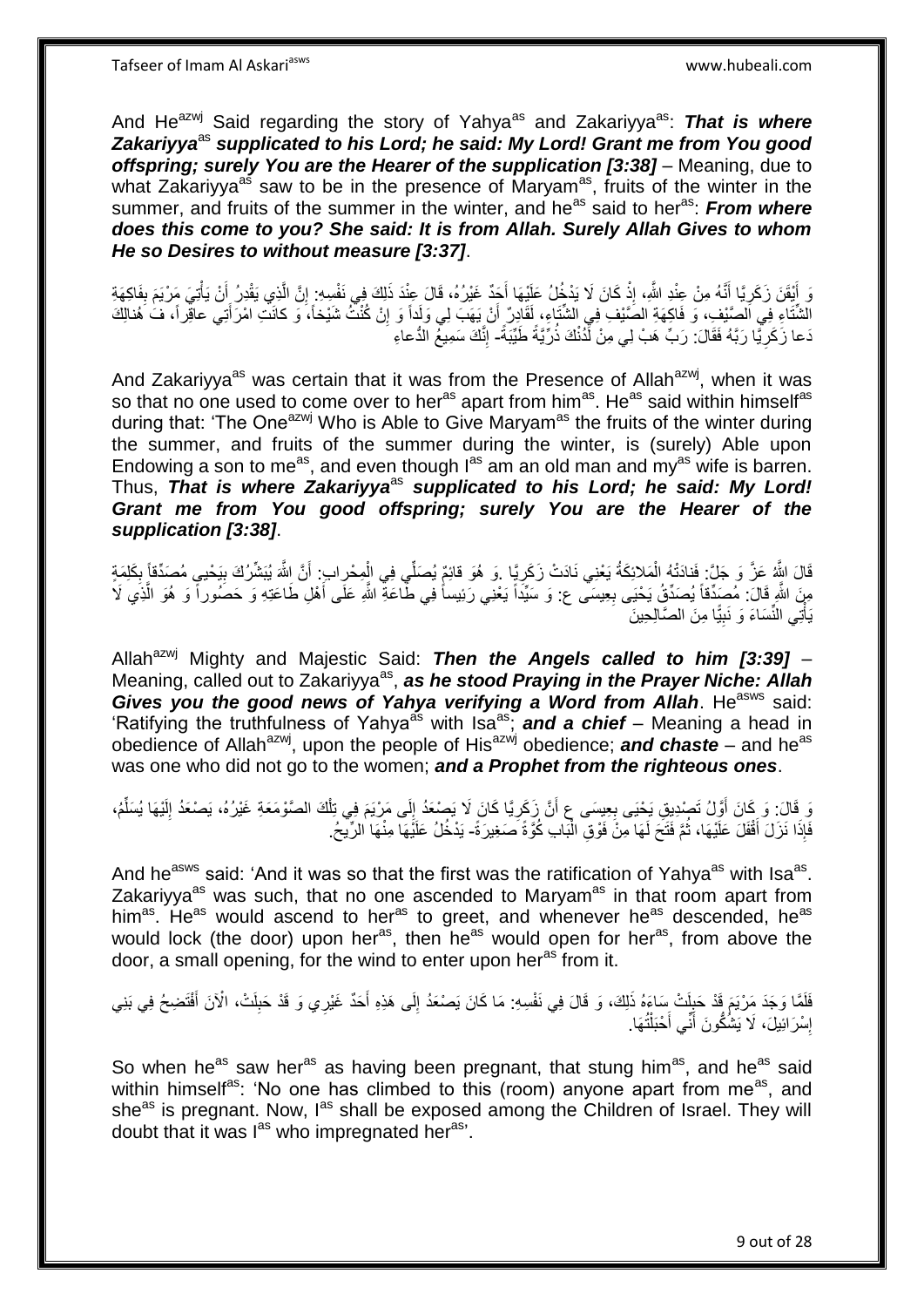َفَجَاءَ إِلَى امْرَأَتِهِ، فَقَالَ لَهَا ذَلِكَ، فَقَالَتْ: يَا زَكَرِيًا لَا تَخَفْ فَإِنَّ اللَّهَ لَا يَصْنَعُ بِكَ إِلَّا خَيْراً، وَ ائْتِنِي بِمَرْيَمَ أَنْظُرْ إِلَيْهَا، وَ َ  $\frac{1}{2}$ لَ ِ َ ِ ِ ِ ∣ļ ِ أَسْأَلْهَا عَنْ حَالِهَا. ْ َ َ

So he<sup>as</sup> came over to his<sup>as</sup> wife and said that to her, and she said, 'O Zakariyya<sup>as</sup>! Do not fear, for Allah<sup>azwj</sup> would not Do anything with you<sup>as</sup> except for good, and come to me with Maryam<sup>as</sup> (for me) to look at her<sup>as</sup> and ask her<sup>as</sup> about her<sup>as</sup> state'.

فَجَاءَ بِهَا زَكَرِيًّا إِلَى امْرَأَتِهِ، فَكَفَى اللَّهُ مَرْيَمَ مَثُونَةَ الْجَوَابِ عَنِ السُّؤَالِ وَ لَمَّا دَخَلَتْ إِلَى أُخْتِهَا- وَ هِيَ الْكُبْرَى وَ مَرْيَمُ ِ ِ **∶** ُ ِ ْ َ الصُّغْرََى- لَمْ تَقُمْ إِلَيْهَا امْرَأَةُ زَكَرِيَّا ِ َ لَ  $\frac{1}{2}$ لَ

So Zakariyya<sup>as</sup> came with her<sup>as</sup> to his<sup>as</sup> wife and Allah<sup>azwj</sup> Sufficed Maryam<sup>as</sup> from providing the answer from the questioning. And when she<sup>as</sup> entered to her<sup>as</sup> sister, and she (sister) was older and Maryam<sup>as</sup> was younger – the wife of Zakariyya<sup>as</sup> did not stand up to her<sup>as</sup> (for respect).

فَأَذِنَ اللَّهُ لِيَحْيَى وَ هُوَ فِي بَطِْنِ أُمِّهِ- فَنَخَسَ بِيَدِهِ- فِي بَطْنِهَا- وَ أَرْعَجَهَا وَ نَادَى أُمَّهُ: تَدْخُلُ إِلَيْكِ سِيِّدَةُ نِسَاءِ الْعَالَمِينَ، مُشْتَمِلَةً َ ا<br>ا **!** ْ لَ ِ ا<br>ا اُ عَلَى سَيِّدِ رِجَالِ الْعَالَمِينَ، فَلاَ تَقُومِينَ إِلَيْهَا! فَانْزَعَجِّتْ، وَ قَامَتْ إِلَيْهَا، وَ سَجَدَ يَحْيَى وَ هُوَ فَي بَطْنِ أُمِّهِ لِعِيسَى ابْنِ مَرْيَمَ. لَ ِ لَ  $\frac{1}{2}$ ْ ِ ا<br>ا

So Allah<sup>azwj</sup> Permitted to Yahya<sup>as</sup>, and he<sup>as</sup> was in the belly of his<sup>as</sup> mother, so he<sup>as</sup> nudged her with his<sup>as</sup> hand and disturbed her and called out to his<sup>as</sup> mother: 'There has entered to you the Chieftess of the women of the worlds, containing the Chief of the men of the worlds, and you are not standing up to heras!' So she got annoyed and stood up to her<sup>as</sup>, and Yahya<sup>as</sup> performed Sajda while he<sup>as</sup> was in the belly of his<sup>as</sup> mother, to Isa<sup>as</sup> Bin Maryam<sup>as</sup>.

فَذَلِكَ أَوَّلُ تَصْدِيقِهِ لَهُ، فَذَلِكَ قَوْلُ رَسُولِ اللَّهِ ص فِي الْحَسَنِ وَ فِي الْحُسَيْنِ ع إِنَّهُمَا سَيِّدا شَبَابِ أَهْلِ الْجَنَّةِ إِلَّا مَا كَانَ مِنِ ِ ْ ْ َ ِ ْ َ ابْنَي الْخَالَةِ «عِيسَى وَ يَحْيَى». ْ ِ

So that was his<sup>as</sup> first ratification for him<sup>as</sup>, and these are the words of Rasool-Allah<sup>saww</sup> regarding Al-Hassan<sup>asws</sup> and Al-Husayn<sup>asws</sup>: 'They<sup>asws</sup> both are the Chief of the youths of the inhabitants of the Paradise except what was from the two sons<sup>as</sup> of the maternal aunt, Isa<sup>as</sup> and Yahya<sup>as</sup>'.

ْ ُمَّ قَالَ رَسُولُ اللَّهِ صِ ۚ هَؤُلَاءِ الْأَرْبَعَةُ عِسِمَى وَ يَحْبَى وَ الْحَسَنُ وَ الْحُسَيْنُ وَهَبَ اللَّهُ لَهُمُ الْحُكْمَ، وَ أَبَانَهُمْ بِالصِّدْقِ مِنَ ْ ْ ِ َ الْكَاذِبِينَ، فَجَعَلَهُمْ مِنْ أَفْضَلِ الصَّادِقِينَ فِي زَمَانِهِمْ، وَ أَلْحَقَهُمْ بِالرِّجَالِ الْفَاضِلِينَ الْبَالِغِينَ َ **!** ْ ْ ْ ِ ْ َ ِ

Then Rasool-Allah<sup>saww</sup> said: 'These four – Isa<sup>as</sup>, and Yahya<sup>as</sup>, and Al-Hassan<sup>asws</sup> and Al-Husayn<sup>asws</sup> – Allah<sup>azwj</sup> Endowed the Wisdom to them<sup>as</sup>, and Clarified them with the truthfulness from the liars, thus making them<sup>as</sup> to be from the most superior of the truthful ones during their<sup>as</sup> era, and Joined them<sup>as</sup> with the meritorious men, the adults'.

نَ فَاطِمَةُ ع جَعَلَهَا مِنْ أَفْضَلِ الصَّادِقِينَ- لَمَّا مَيَّزَ الصَّادِقِينَ مِنَ الْكَاذِبِينَ. وَ عَلِيٌّ ع جَعَلَهُ نَفْسَ رَسُولِ اللَّهِ ص. وَ مُحَمَّدٌ َ ِ ْ رَسُولُ اللَّهِ ص جَعَلَهُ أَفْضَلَ خَٰلْقِ اللَّهِ عَزَّ وَ جَلَّ. ْ َ

And (Syeda) Fatima<sup>asws</sup>, She<sup>asws</sup> was made to be from the most superior of the truthful ones when there was a differentiation between the truthful ones from the liars. And Ali<sup>asws</sup> was made to be the 'self' of Rasool-Allah<sup>saww</sup>. And Muhammad<sup>saww</sup>, Rasoolsaww of Allah<sup>azwj</sup>, he<sup>saww</sup> was made to be the most superior of the creatures of Allah<sup>azwj</sup> Mighty and Majestic'.

10 out of 28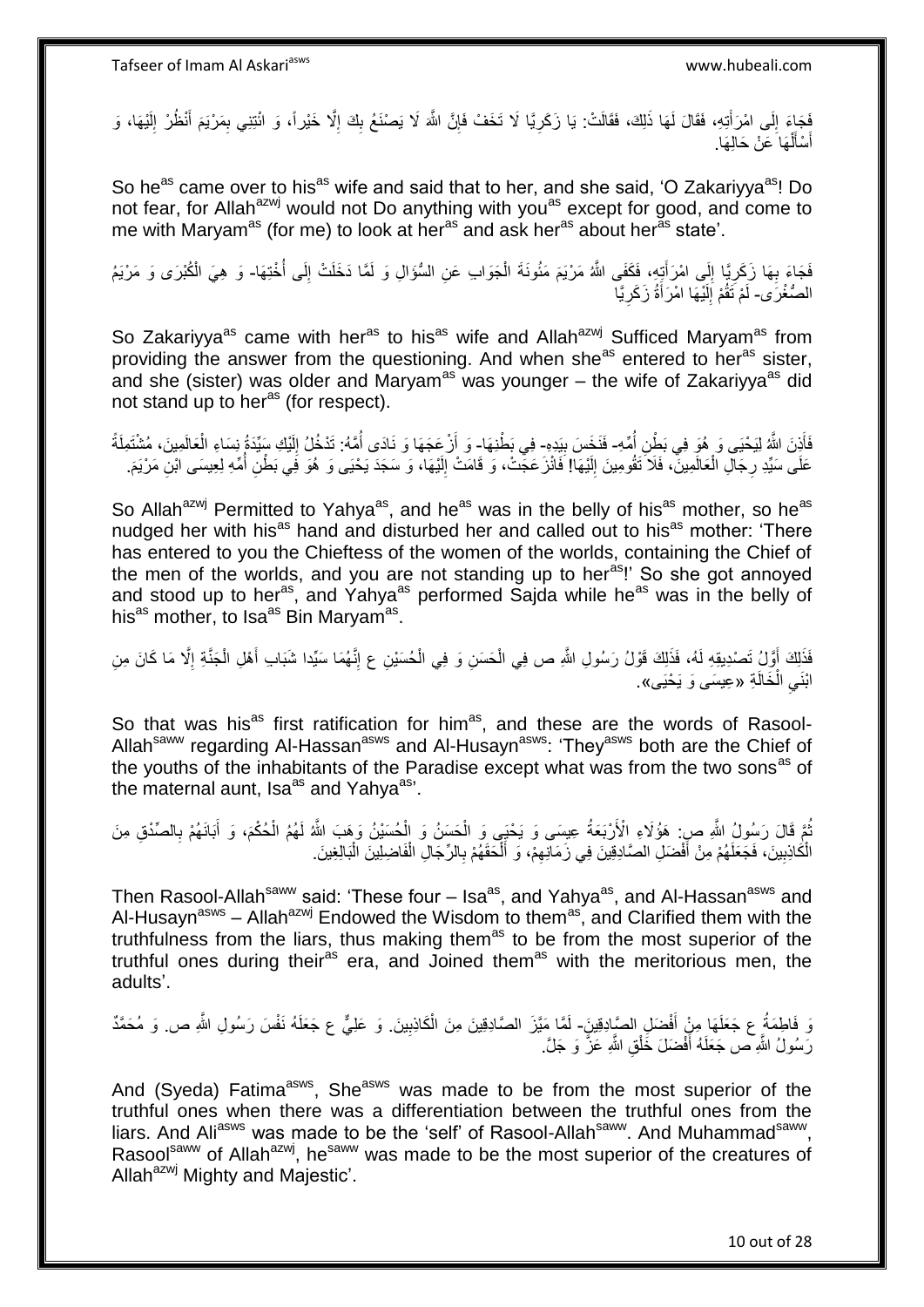نُّمَّ قَالَ رَسُولُ اللَّهِ ص: إِنَّ شِّهِ عَنَّ وَ جَلَّ خِيَاراً مِنْ كُلِّ مَا خَلَقَهُ، فَلَهُ مِنَ الْبِقَاعِ خِيَارٌ، وَ لَهُ مِنَ اللَّيَالِي [خِيَارٌ]، وَ [مِنَ] الْأَيَّامِ ِ ِ ْ ِ ه ِ خِيَارٌ ، وَ لَهُ مِنَ الشَّهُورِ خِيَارٌ ، وَ لَهُ مِنْ عِبَادِهِ خِيَارٌ ، وَ لَهُ مِنْ خِيَارِ هِمْ خِيَارٌ جُ **∶** ِ

Then Rasool-Allah<sup>saww</sup> said: 'For Allah<sup>azwj</sup> Mighty and Majestic there are Choices from everything what He<sup>azwj</sup> Created. So from Him<sup>azwj</sup> from the lands there is a Choice (Chosen one), and for Him<sup>azwj</sup> from the nights, there is a Chosen one, and from the days there is a Chosen one, and for Him<sup>azwj</sup> from the Months there is a Chosen once, and for Him<sup>azwj</sup> from His<sup>azwj</sup> servants there is a Chosen one, and for  $H_{\text{lim}}^{\text{azw}}$  from Choosing them, there is a Chosen one.

َ فَأَمَّا خِيَارُهُ مِنَ الْبِقَاعِ فَمَكَّةُ، وَ الْمَدِينَةُ، وَ بِيْتُ الْمَقْدِسِ، وَ إِنَّ صَلَاةً فِي مَسْجِدِي هَذَا أَفْضَلُ- مِنْ أَلْفِ صَلَاةٍ فِيمَا سِوَاهُ إِلَّا ِ ْ ْ ِ **ِ** ْ ِ ْ َ الْمَسْجِدَ الْحَرَامَ وَ الْمَسْجِدَ الْأَقْصَى يَعْنِي مَكَّةَ وَ بَيْتَ الْمَقْدِسِ ۖ ْ ْ ْ ْ

As for His<sup>azwj</sup> Chosen ones from the lands, so it is Makkah, and Al-Medina, and Bayt Al-Maqdis, and the Salat in this Masjid of mine<sup>saww</sup> is more superior than a thousand Salats (performed) in what is besides it, except for the Sacred Masjid, and Al-Aqsa Masjid – meaning Makkah and Bayt Al-Maqdis.

> أَمَّا خِيَارُهُ مِنَ اللَّيَالِي فَلَيَالِي الْجُمَعِ، وَ لَيْلَةُ النِّصْفِ مِنْ شَعْبَانَ، وَ لَيْلَةُ الْقَدْرِ، وَ لَيْلَتَا الْعِيدِ. ِ ْ ه َ ْ **∶** ْ

As for His<sup>azwj</sup> Chosen ones from the nights, so these are the nights of Friday, and night of the middle of Shaban, and the night of Pre-determination (Laylat Al-Qadr), and the two nights of Eid.

> وَ أَمَّا خِيَارُهُ مِنَ الْأَيَّامِ فَأَيَّامُ الْجُمَعِ، وَ الْأَعْيَادِ. َ ِ ْ َ ِ

And as for His<sup>azwj</sup> Chosen ones from the days, so these are the days of Fridays and the Eids.

> وَ أُمَّا خِيَارُهُ مِنَ الشُّهُورِ فَرَجَبٌ، وَ شَعْبَانُ، وَ شَهْرُ رَمَضَانَ. ِ َ

And as for His<sup>azwj</sup> Chosen ones from the months  $-$  these are Rajab, and Shaban, and the month of Ramazan.

وَ أَمَّا خِيَارُهُ مِنْ عِبَادِهِ فَوُلْدُ آدَمَ، وَ خِيَارُهُ مِنْ وُلْدِ آدَمَ مَنِ اخْتَارَ هُمْ- عَلَى عِلْمٍ مِنْهُ بِهِمْ، فَإِنَّ اللَّهَ عَزَّ وَ جَلَّ لَمَّا اخْتَارَ خَلْقَهُ، ْ ْ َ ِ ِ Ç ْ ْ اخْتَارَ وُلْدَ آدَمَ، ثُمَّ اخْتَارَ مِنْ وُلْدِ آدَمَ الْعَرَبَ ثُمَّ اخْتَارَ مِنَ الْعَرَبِ مُضَرَ، ثُمَّ اخْتَارَ مِنْ مُضَرَ قُرَيْشاً، ُ ْ ِ<br>ا ْ ْ ُ ْ

And as for His<sup>azwj</sup> Chosen ones from His<sup>azwj</sup> servants, so these are the children of Adam<sup>as</sup>. And His<sup>azwj</sup> Chosen ones from the children of Adam<sup>as</sup>, the ones He<sup>azwj</sup> Chose them upon His<sup>azwj</sup> Knowledge with them. So Allah<sup>azwj</sup> Mighty and Majestic, when He<sup>azwj</sup> Chose from His<sup>azwj</sup> creatures, Chose the children of Adam<sup>as</sup>. Then He<sup>azwj</sup> Chose the Arabs from the children of Adam<sup>as</sup>. Then He<sup>azwj</sup> Chose the (tribe of) Muzar from the Arabs. Then He<sup>azwj</sup> Chose (the tribe of) Quraysh from (the tribe of Muzar).

نُمَّ اخْتَارَ مِنْ قُرَيْشٍ هَاشِماً ثُمَّ اخْتَارَنِي مِنْ هَاشِمٍ، وَ أَهْلُ بَيْتِي كَذَلِكَ، فَمَنْ أَحَبَّ الْعَرَبَ فَيُحِبُّنِي وَ أَحَبَّهُمْ، وَ مَنْ أَبْغَضَ ُ َ َ َ ْ َ الْعَرَبَ فَيُبْغِضُنِي وَ ۚ أَبْغَضَهُمْ. َ ْ

Then He<sup>azwj</sup> Chose (the clan of) Hashim<sup>as</sup> from (the tribe of) Quraysh. Then He<sup>azwj</sup> Chose me<sup>saww</sup> from (the clan of) Hashim<sup>as</sup>, and the People<sup>asws</sup> of my<sup>saww</sup> Household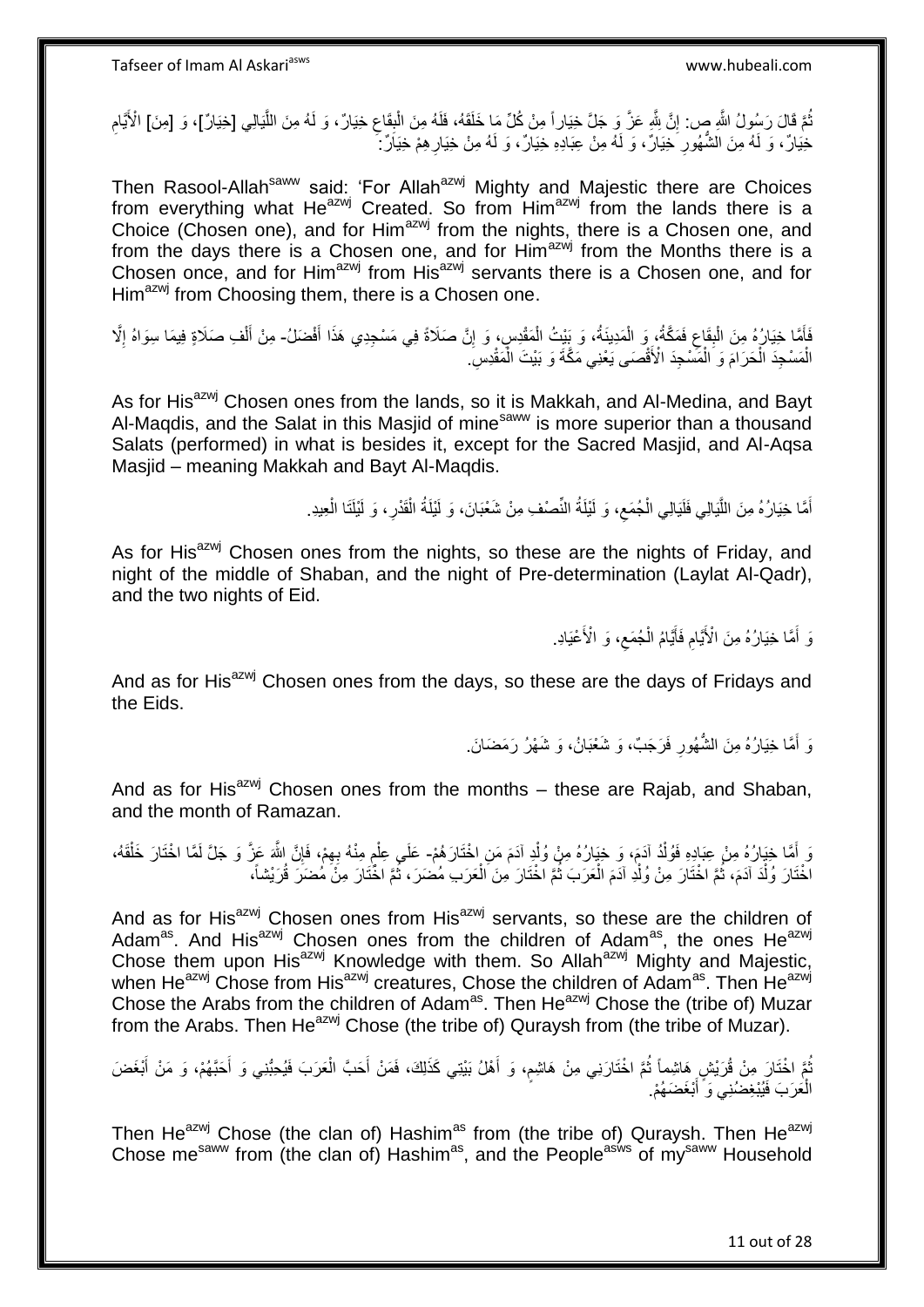like that. So the one who loves the Arabs, he loves me<sup>saww</sup> and I<sup>saww</sup> love them and the one who hates the Arabs, so he hates me<sup>saww</sup> and I<sup>saww</sup> hate them'.

### **[فَضَائِلُ شَهْرِ رَمَضَانَ] ِ**

### **Merits of the month of Ramazan**

وَ إِنَّ اللَّهَ عَزَّ وَ جَلَّ إِخْتَارَ مِنَ الشُّهُورِ شَيْهرَ رَجَبٍ، وَ شَعْبَانَ، وَ شَهْرَ رَمَضَانَ: فَشَعْبَانُ أَفْضِلُ الشُّهُورِ- إِلَّا مِمَّا كَانَ مِنْ <u>֖֚֚֚֚֚֚֚֓</u> **∶** ِ ا<br>ا نَهُمْ ِ رَمَضَانَ، فَإِنَّهُ أَفْضَلُ مِنْهُ، وَ إِنَّ اللَّهَ عَزَّ وَ جَلَّ يُنْزِلُ فِي شَهْرِ رَمَضَانَ مِنَ الرَّحْمَةِ- أَلْفَ ضِعْفِ مَا يُنْزِلُ فِي سَائِرِ **∶ ∶** ِ َ ِ ٍ<br>ٍ ِ ِ ْ َ الشُّهُورِ ، **∶** 

And that Allah<sup>azwj</sup> Mighty and Majestic Chose from the months, the months of Rajab, and Shaban, and month of Ramazan. So Shaban is the most superior of the months, except from what was from the month of Ramazan, for it is superior than it, and that Allah $a^{2}$  Mighty and Majestic Sends down from the Mercy during the month of Ramazan – a thousand multiple of what  $He^{azwj}$  Sends down during the rest of the months.

وَ يَحْشُرُ شَهْرَ رَمَضَانَ فِي أَحْسَنِ صُورَةٍ، فَيُقِيمُهُ [فِي الْقِيَامَةِ] عَلَى قُلَّةٍ لَا يَخْفَى- وَ هُوَ عَلَيْهَا عَلَى أَحَدٍ مِمَّنْ ضَمَّهُ ذَٰلِكَ ه ْ َ الْمَحْشَرُ، ثُمَّ يَأْمُرُ، فَيُخْلَعُ عَلَيْهِ مِنَّ كِسْوَةِ الْجَنَّةِ وَ خَلَعِّهَا وَ أَنْوَاعِ سَنْدُسِهَا وَ ثِيَابِهَا، حَتَّى يَصِيرَ فِي الْعِظُمِ بِحَيْثُ لَا يَنْفُدُهُ ِ ْ ْ ُ **∶** ِ ْ ِ َمِصَرٌ، وَ لَا يَعِي عِلْمَ مِقْدَارِهِ أُذُنٌ وَ لَا يَفْهَمُ كُنْهَهُ قَلْبٌ. ُ **∶** ْ ْ

And He<sup>azwj</sup> Resurrect the month of Ramazan in an excellent image, and He<sup>azwj</sup> would Make is pause during the Day of Judgment upon a hill, not concealed while it is upon it upon anyone from the one who are in that plain. Then He<sup>azwj</sup> would Command so there would be placed upon it from the clothes of Paradise and its dresses and a variety of its silken fabrics and its clothes, until it would become in the magnificence with there the visions would not (be able to) visualise it (properly), nor would an ear (be able to) know of its worth, nor would a heart understand what it might be.

ثُمَّ يُقَالُ لِلْمُنَادِي مِنْ بُطْنَانِ الْعَرْشِ فَادِ! فَيُنَادِي: يَا مَعْشَرَ الْخَلَائِقِ- أَ مَا تَعْرِفُونَ هَذَا فَيُجِيبُ الْخَلَائِقُ يَقُولُونَ: بَلَى لَبَّيْكَ ُ ْ ْ ْ ِ َ دَاعِيَ رَبِّنَا وَ سَعْدَيْكَ، أَمَا إِنَّنَا لَا نَغُرِفُهُ. ِ ِ َ

Then He<sup>azwj</sup> would Say to the caller from the inside of the Thorne: "Call out!" So he would call out: 'O group of creatures! Are you recognising this one?' The creatures would answer saying, 'Yes, here we are, caller of our Lord<sup>azwj</sup>, and at your service! But, we do not recognise it!'

ِ نُّمَّ يَقُولُ مُنَادِي رَبِّنَا: هَذَا شَهْرُ رَمَضَانَ مَا أَكْثَرَ مَنْ سَعِدَ بِهِ مِنْكُمْ وَ مَا أَكْثَرَ مَنْ شَقِيَ بِهِ أَلَا فَلْيَأْتِهِ كُلُّ مُؤْمِنٍ لَهُ، مُعَظِّمٍ َ َ ِ َ َ ُ ֖֖֖֖֖֦֦֧֦֧֦֧֧֦֦֧֦֧֧֦֧֧֦֧֧֧֧֛֛֛֛֚֚֚֚֚֚֚֩֘֝֝֝֓֝֜֓֝֬֝֓֝֓֜֓֝֓֜֜֜֜ ْ ْ َ بِطَاعَةِ اللَّهِ فِيهِ، فَلْيَأْخُذْ حَظَّهُ مِنْ هَذِهِ الْخِلَعِ فَتَقَاسَمُوهَا بَيْنَكُمْ عَلَى قَدْرِ طَاعَتِكُمْ شَّهِ، وَ حِدِّكِّمْ.  $\zeta$ ْ **ٔ** :<br>. ا<br>ا ِ

Then the caller of our Lord<sup>azwj</sup> would be saying: 'This one is a month of Ramazan! How numerous are the ones from you who would be fortunate by it, and how numerous are the ones who would be wretched by it. Indeed! So let it give to every Momin for him, who greet with obedience of Allah<sup>azwj</sup> during it, and let him take his share from these garments!' So it would apportion between you all upon a measurement of your obedience to Allah<sup>azwj</sup> and your striving'.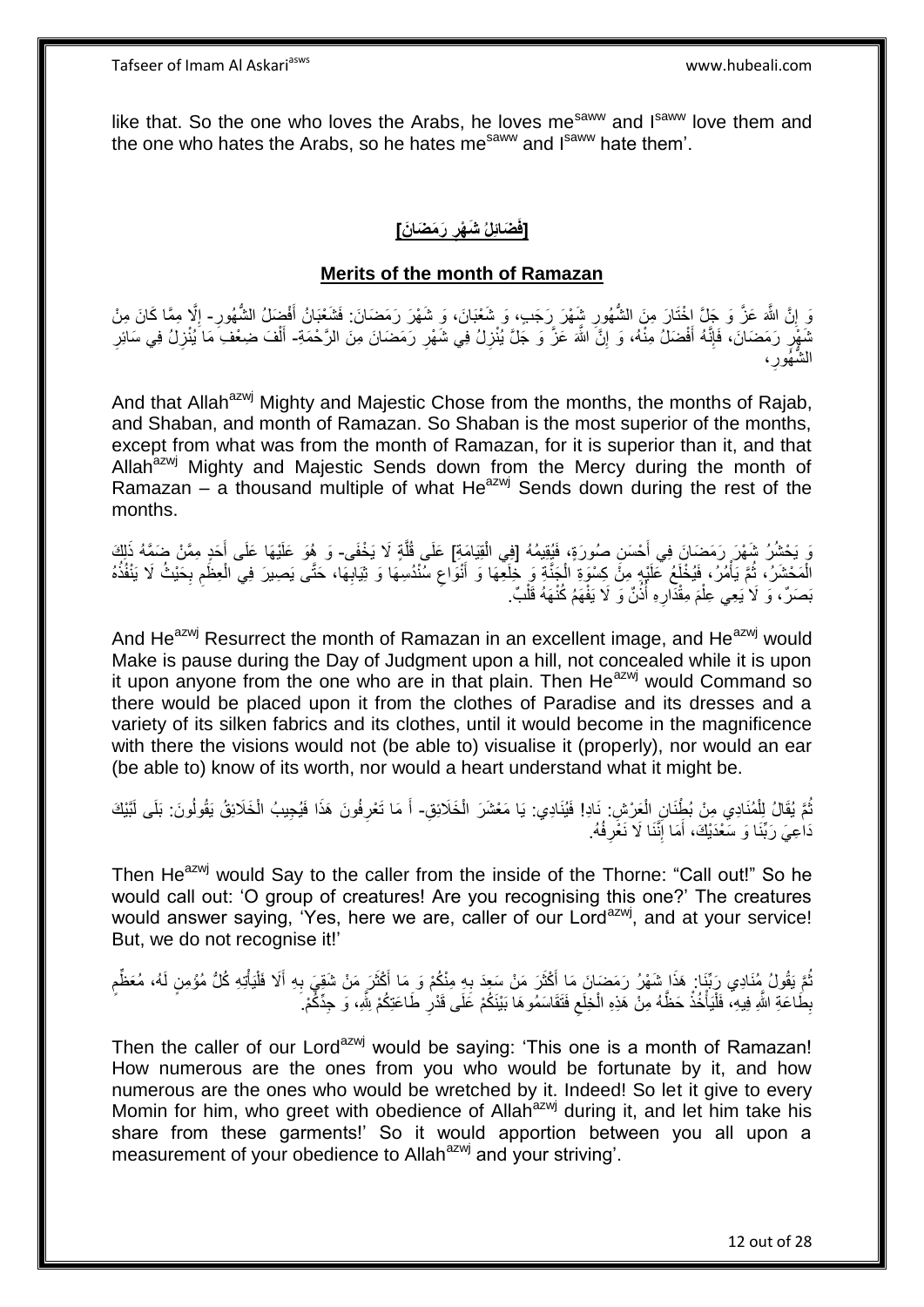قَالَ: فَيَأْتِيهِ الْمُؤْمِنُونَ- الَّذِينَ كَانُوا لِلَّهِ [فِيهِ] مُطِيعِينَ، فَيَأْخُذُونَ مِنْ تِلْكَ الْخِلَعِ عَلَى مَقَادِيرِ طَاعَتِهِمُ [الَّتِي كَانَتْ] فِي الدُّنْيَا. ْ ْ ِ ْ ْ ْ ه ِ فَبِنْهُمْ مَنْ يَأْخُذُ أَلْفَ خِلْعَةٍ، وَ مِّنْهُمْ مِّنْ يَأْخُذُ عَشَرَةَ آلَافٍ ۖ وَ مِنْهُمْ مَنْ يَأْخُذُ أَكْثَرَ مِنْ ذَلِكَ وَ ٰأَقَلَّ، ۖ فَيُشَرِّفُهُمُ الَّمُّ تَعَالَى ة<br>أ ْ ْ َ ْ َ َ َ ْ بِكَرَ امَاتِهِ. ِ

He<sup>asws</sup> said: 'So the Momineen would come to it – those who were obedient to Allah $a^{2xy}$  during it, and they would be taking from those garments upon their measurements of their (acts of) obedience which they were in the world. From them would be one who would take a thousand garments, and from them would be one who would take ten thousand. And from them would be one who would take more than that, and less, and Allah<sup>azwj</sup> the Exalted would Ennoble them by His<sup>azwj</sup> Prestige.

أَلَا وَ إِنَّ أَقْوَاماً يَتَعَاطَوْنَ تَنَاوُلَ تِلْكَ الْخِلَعِ، يَقُولُونَ فِي أَنْفُسِهِمْ: لَقَدْ كُنَّا بِاللَّهِ مُؤْمِنِينَ وَ لَهُ مُوَحِّدِينَ، وَ بِفَضْلِ هَذَا الشَّهْرِ ِ ِ َ ِ ْ ْ َ ِ َ ׇ֦֧֧<u>֚֓</u> ِ مُعْتَرِفِينَ، فَيَأْخُذُونَهَا وَ يَلْبَسُونَهَا، فَتَنْقَلِبُ عَلَى أَبْدَانِهِمْ مُقَطَّعَاتٍ نِيرَانٍ، وَ سَرَابِيلٍ قَطِرَانٍ، يَخْرُجُ عَلَى كُلٍّ وَاحَدٍ مِنْهُمْ بِعَدَدِ ِ َ ا<br>ا ة<br>أ **∶** ِ ِ كُلِّ سِلْكَةٍ مِنْ تِلْكَ الثَّيَابِ- أَفْعَي وَ عَقْرَبٌ وَ حَيَّةٌ، وَ قَدْ تَذَاوَلُوا مِنْ تَِلْكَ الثَّيَابَ أَعْدَاداً- مُخْتَلِفَةً عَلَى قَدْرِ أَجْرَامِهِمْ: كُلُّ مَنْ ِّ ْ ْ َ َ ِّ ْ ِ َ ِ كَانَ جُرْمُهُ أَعْظَمَ فَعَدَدُ ثِيَابِهِ أَكْثَرُ. َ َ **∶** َ

Indeed! And there will be people who would be coming to take those garments, saying within themselves, 'We used to be believers in Allah<sup>azwj</sup> and professing His<sup>azwj</sup> Oneness, and we used to acknowledge the merits of this month'. So they will be taking these and wearing these, but these would be transformed upon their bodies into pieces of fires and trousers of tar. There would be coming out upon each one of them of a number of every thread from those clothes, snakes and scorpions and serpents. And they would have taken from those clothes, a different number, upon a measurement of their crimes – everyone who crime was more grievous, so the number of his clothes would be more.

فَعِنْهُمُ الْأَخِذُ أَلْفَ ثَوْبٍ، وَ مِنْهُمُ الْأَخِذُ عَشَرَةَ آلَافٍ ثَوْبٍ، وَ مِنْهُمْ مَنْ يَأْخُذُ أَكْثَرَ مِنْ ذَلِكَ، وَ إِنَّهَا لَأَثْقَلُ عَلَى أَبْدَانِهِمْ مِنَ َ َ ْ َ َ ْ َ ِ َ **ٔ** ِ الْجِبَالِ الرَّوَاسِي عَلَى الضَّعِيفِ مِنَ الرِّجَالِ، وَ لَوْ لَا مَا حَكَمَ اللَّهُ تُعَالَى بِأَنَّهُمْ لَا يَمُوتُونَ لَمَاتُوا-َ مِنْ أَقَلِّ قَلِيلِ ذَلِكَ النُّقُلِ وَ َ ِ ْ ِّ َ الْعَذَابِ ْ

So, from them would be a taken of a thousand clothes, and from them would be a taken of ten thousand clothes, and from them would be a taker of more than that (or less). And these would be heavy upon their bodies than the tall mountain upon the weak one from the men. And had it not been for (the fact that) Allah<sup>azwj</sup> the Exalted would have Commanded that they would not be dying, they would have died from the least of the lowest of that weight, and the Punishment.

ْ نُمَّ يَخْرُجُ عَلَيْهِمْ بِعَدَدِ كُلِّ سِلْكَةٍ فِي تِلْكَ السَّرَابِيلِ- مِنَ الْقَطِرَانِ وَ مُقَطَّعَاتِ النَّبرَانِ أَفْعِي وَ حَيَّةٌ وَ عَقْرَبٌ وَ أَسَدٌ وَ نَمِرٌ - وَ **∶** ِ ُ  $\frac{1}{2}$ ْ َ َ كَلْبٌ مِنْ سِبَاعَ النَّارِ ، فَهَذِهِ تَنْهَشُهُ، ۖ وَ هَذِهِ تَلْدَغُهُ وَ هَذَا يَفْتَرِسُهُ، وَ هَذَا يَمْزِقُهُ وَ هَذَا يَقْطَعُهُ. **∶** ِ ْ ِ ِ ْ

Then there would come out to them of a number of every thread from those trousers of tar and pieces of fires – snakes, and serpents, and scorpions, and lions, and tigers, and predatory dogs of fire. So these would tear them, and these would bite them, and these would pounce on them, and these would rip them, and these would cut them.

َنْقُولُونَ: بَإِ وَيْلَنَا- مَا لَنَا تَحَوَّلَتْ عَلَيْنَا [هَذِهِ الثَّيَابُ، وَ قَدْ كَانَتْ مِنْ سُنْدُسٍ وَ إِسْتَبْرَقٍ- وَ أَنْوَاعِ خِيَارِ ثِيَابِ الْجَنَّةِ تَحَوَّلَتْ ِ ِّ ْ ِ ِ َ عَلَيْنَا] مُقَطَّعَاتِ النِّيرَانِ، وَ سَرَابِيلَ قَطِرَانٍ وَ هِيَ عَلَى هَؤُلَاءِ ثِيَابٌ فَاخِرَةٌ مُلَذِّذَةٌ مُنَعَمَةٌ! ِ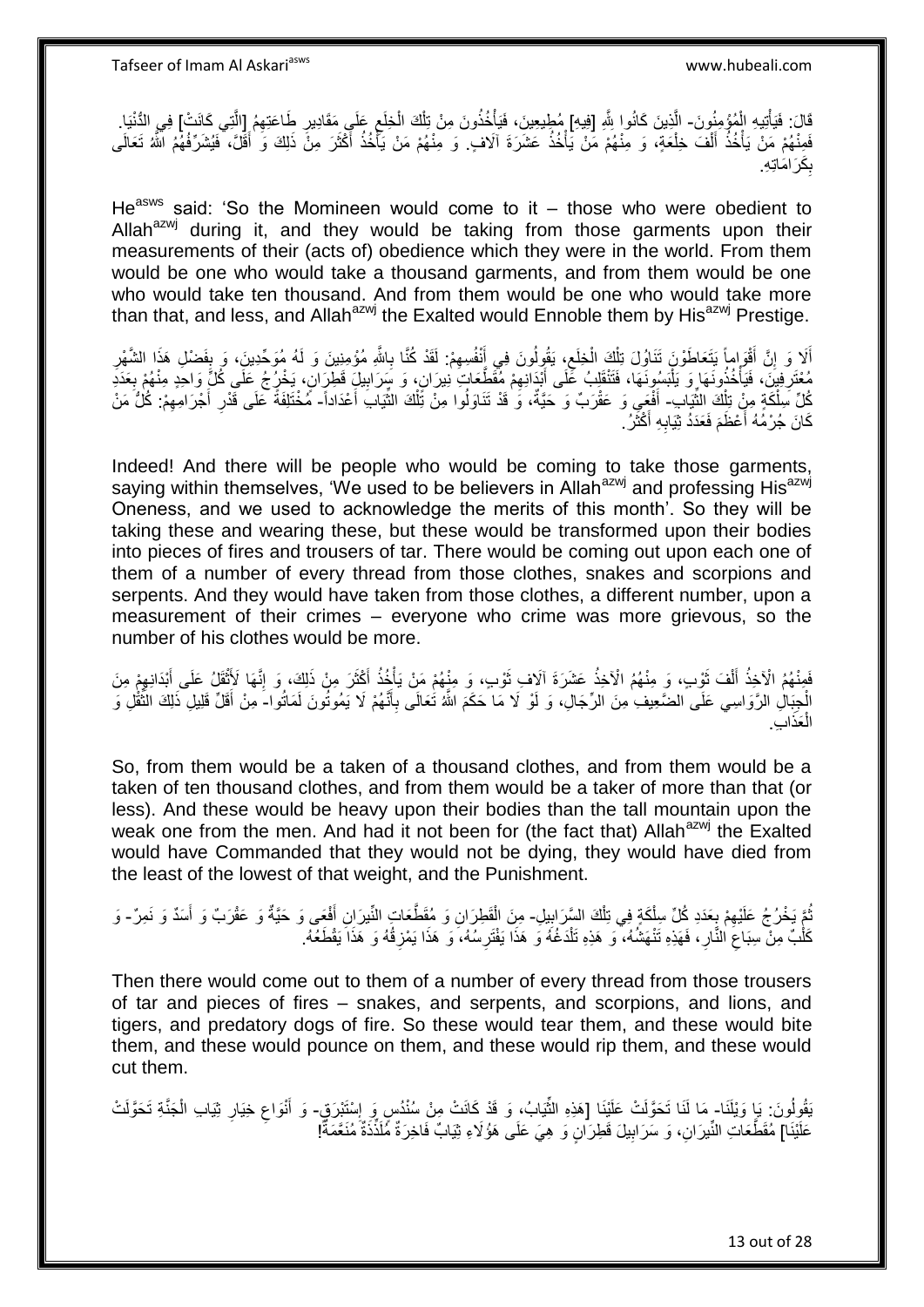They would be saying, 'O woe be unto us! What is the matter with us that these clothes have been transformed upon us, and these used to be from silk and brocade and a variety of the good clothes of the Paradise, changing upon us to pieces of fires, and trousers of tar, while these are those ones, pride-worthy clothes, pleasurable, smooth!'

فَيُقَالُ لَهُمْ: ذَلِكَ بِمَا كَانُوا يُطِيعُونَ فِي شَهْرِ رَمَِضَانَ وَ كُنْتُمْ تَعْصُونَ، وَ كَانُوا رَبَعُه مَ ِ ِ وَ كُنْتُمْ تَجْتَرِ مُونَ، وَ كَانُوا يَتَّقُونَ السَّرِقَةَ وَ كُنْتُمْ تَسْرِقُونَ، وَ كَانُوا يَتَّقُونَ ظُلْمَ عِبَادِ اللَّهِ وَ كُنْتُمْ تَظْلِّمُونَ، فَتِلْكَ نَتَائِجُ أَفْعَالِهِمُ ِ **∶** ِ ِ َ ْ ْ الْحَسَنَةِ! وَ هَذِهِ نَتَائِجُ أَفْعَالِكُمُ الْقَبِيحَةِ. ْ ِ ْ َ

So it would be said to them: 'That is due to what they were being obedient during the month of Ramazan while you were disobeying, and they were being chaste and you were committing adultery, and they were fearing their Lord<sup>azwj</sup> and you were being audacious, and they were fearing the stealing and you were stealing, and they were fearing being unjust to the servants of Allah $a$ <sup>azwj</sup> and you were oppressing. Thus, these are the results of their good deeds, and these are the results of your ugly deeds!

### فَهُمْ فِي الْجَنَّةِ خَالِدُونَ لَا يَشِيبُونَ فِيهَا وَ لَا يَهْرَمُونَ، وَ لَا يُحَوَّلُونَ عَنْهَا وَ لَا يَخْرُجُونَ وَ لَا يَقْلَقُونَ فِيهَا وَ لَا يَغْتَمُّونَ، بَلْ ْ لَ هُمْ ٰفِيهَآ مَسْرُورُونَ، ۚ فَرِحُونَ، مُبْنَّهِجُونَ، آمِنُونَ، مُطْمَئِنُّونَ لَا خَوْفٌ عَلَيْهِمْ وَ لا هُمْ يَخْزَنُونَ ِ **∶** ِ

So they would be in the Paradise eternally. Neither will they be greying therein nor be growing old, nor be transferred from it, nor be thrown out, nor be worrying in it, nor be gloomy in it. But, they would be cheerful, happy, thrilled, secure, content therein. Neither would there be fear upon them nor would they be grieving.

وَ أَنْتُمْ فِي النَّارِ خَالِدُونَ، تُعَذَّبُونَ فِيهَا وَ تُهَانُونَ، وَ مِنْ نِيرَانِهَا إِلَى زَمْهَرِيرِهَا تُنْقَلُونَ، وَ فِي حَمِيمِهَا تُغْمَسُونَ وَ مِنْ ِ ِ ِ ِ زَقُومِهَا تُطْعَمُونَ، وَ بِمَقَامِعِهَا تُقْمَعُونَ وَ بِضُرُوبِ عَذَابِهَا تُعَاقَبُونَ- لَا أَحْيَامٌ أَنْتُمْ فِيهَا وَ لَا تَفُوتُونَ أَبَدَ الْأَبِدِينَ، إِلَّا مَنْ ِ ِ ِ ا<br>ا ِ َ َ َ لْحَقَّتْهُ مِنْكُمْ رَحْمَةُ رَبِّ الْعَالَمِينَ، فَخَرَجَ مِنْهَا بِشَفَاعَةِ مُحَمَّدٍ أَفْضَلِ النَّنْبِيِّينَ- بَعْدَ [مَسِ| الْعَذَابِ الْأَلِيمِ وَ النَّكَالِ الشَّدِيدِ ْ ِ َ **∣** ِ ْ

And you would be in the Fire eternally, being Punished therein and being abased; and from its fires to its severe frost being transferred; and in its pus they would be immersed, and from its Zaqoom (bitter fruit) they would be fed, and by its iron rods they would be struck (in the heads), and by the strikes of its Punishments they would be afflicted - neither will you be living therein nor would you be dying for ever and ever, except the one from you who is met with a Mercy of the Lord<sup>azwj</sup> of the worlds, so he would exit from it by the intercession of Muhammad<sup>saww</sup> the most superior of the Prophets<sup>as</sup>, after having been touched by the painful Punishment and the severe torment'.

### ُمَّ قَالَ رَسُولُ اللَّهِ ص: يَا عِبَادَ اللَّهِ- فَكَمْ مِنْ سَعِيدٍ بِشَهْرِ شَعْبَانَ فِي ذَلِكَ، وَ كَمْ مِنْ شَقِيٍّ هُذَاكَ، أَ لَا أُنَبِّئُكُمْ بِمِثْلِ مُحَمَّدٍ وَ آلِهِ ُ ْ ِ ر<br>اُ َ **∶ ∣** قَالُوا: بَلَى يَا رَسُولَ اللَّهِ.

Then Rasool-Allah<sup>saww</sup> said: 'O servants of Allah<sup>azwj</sup>! So how man would be fortunate by the month of Shaban regarding that, and how many would be wretched over these. Indeed! Shall Isaww inform you with an example of Muhammad<sup>saww</sup> and his<sup>saww</sup> Progeny<sup>asws</sup>?' They said, 'Yes, O Rasool-Allah<sup>saww</sup>!'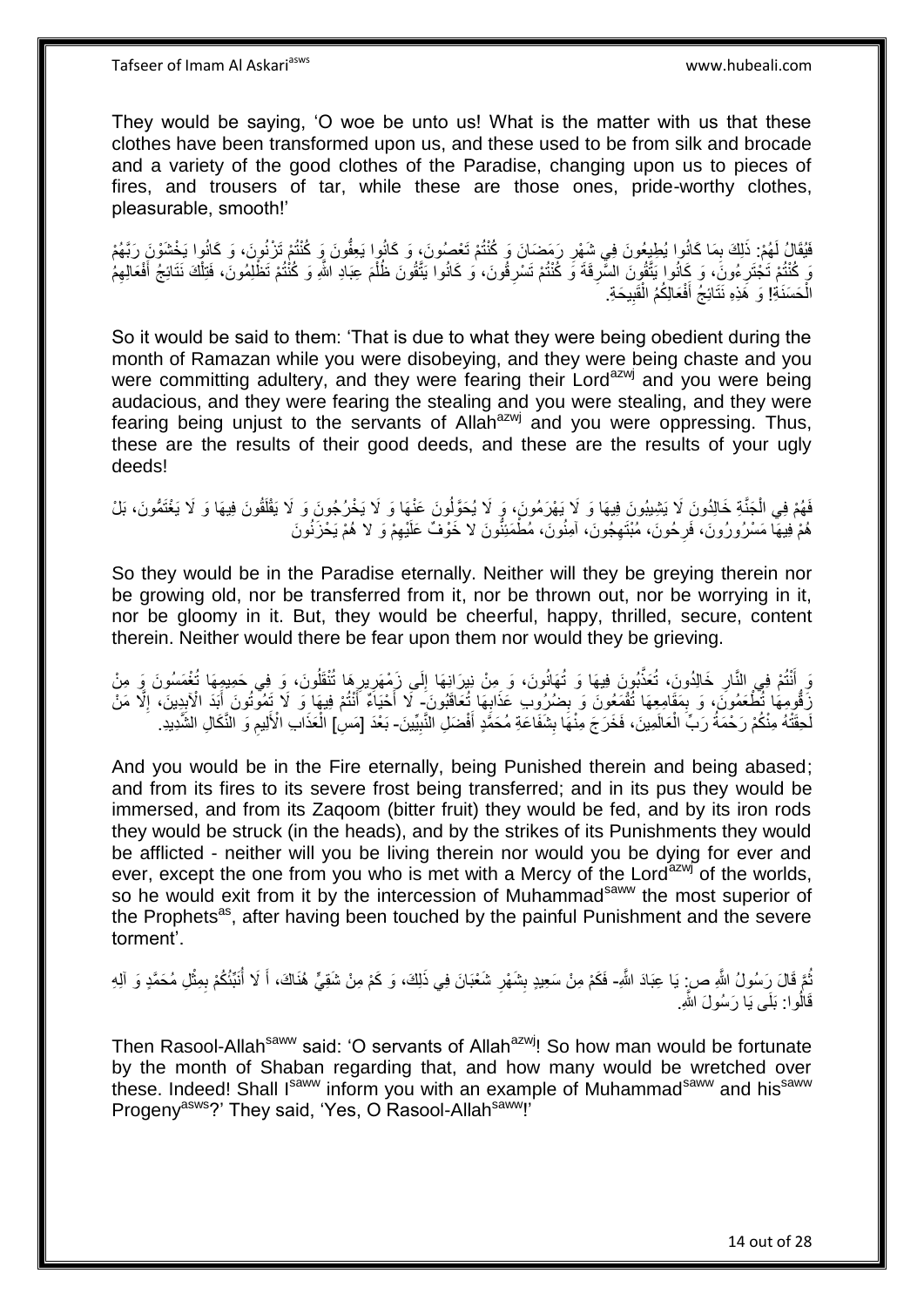قَالَ: مُحَمَّدٌ فِي عِبَادِ الثَّهِ كَشَهْرِ رَمَضَانَ فِي الشُّهُورِ، وَ أَلْ مُحَمَّدٍ فِي عِبَادِ اللَّهِ كَشَهْرِ شَعْبَانَ فِي الشُّهُورِ . وَ عَلِيُّ بْنُ أَبِي ِ ِ ِ ِ ِ َ طَالِبٍ ع فِي أَلِ مُحَمَّدٍ كَأَفْضَلِ أَيَّامٍ شَعْبَانَ وَ لَيَالِيهِ، وَ هُوَ لَيْلَةُ النِّصْفِ وَ يَوْمُهُ. وَ سَائِزُ الْمُؤْمِنِينَ فِي آلِ مُحَمَّدِ كَشَهْرِ رَجَبٍّ ِ َ َ ِ ْ فِي شَهْرِ شَعْبَانَ، ِ

He<sup>saww</sup> said: 'Muhammad<sup>saww</sup> among the servants of Allah<sup>azwj</sup> is like the month of Ramazan among the months; and the Progeny<sup>asws</sup> of Muhammad<sup>saww</sup> among the servants of Allah<sup>azwj</sup> are like the months of Shaban among the months; and Ali<sup>asws</sup> Bin Abu Talib<sup>asws</sup> among the Progeny<sup>asws</sup> of Muhammad<sup>saww</sup> is like the superior day of Shaban and its night, and it is the night of the middle of Shaban and its day. And the rest of the Momineen among the Progeny<sup>asws</sup> of Muhammad<sup>saww</sup> are like the months of Rajab among the months of Shaban.

> هُمْ دَرَجاتٌ عِنْدَ اللَّهِ وَ طَبَقَاتٌ، فَأَجَدُّهُمْ فِي طَاعَةِ اللَّهِ أَقْرَبُهُمْ شَبَهاً بِأَلِ مُحَمَّدٍ. َ **∶** َ

These are the ranks in the Presence of Allah<sup>azwj</sup> and the levels. Thus, the most striving of them in the obedience of Allahazwj would be the closest of them in resembling with the Progeny<sup>asws</sup> of Muhammad<sup>saww</sup>.

> **ُ** اً لَا أُنَبَّئُكُمْ بِرَجُلٍ قَدْ جَعَلَهُ اللَّهُ مِنْ آلِ مُحَمَّدِ كَأَوائِلِ أَيَّامِ [رَجَبِ مِنْ أَوائِلِ أَيَّامِ] شَعْبَانَ: قَالُوا: بَلَى يَا رَسُولَ اللَّهِ. َ َ **∶** َ َ ِ ُ َ

Indeed! Shall Isaww inform you with a man whom Allah<sup>azwj</sup> has Made to be from the Progeny<sup>asws</sup> of Muhammad<sup>saww</sup> like the early days of Rajab from early days of Shaban?' They said, 'Yes, O Rasool-Allah<sup>saww</sup>!'

قَالَ: هُوَ الَّذِي يَهْتَنُّ عَرْشُ الرَّحْمَنِ بِمَوْتِهِ، وَ تَسْتَبْشِرُ الْمَلَائِكَةُ فِي السَّمَاوَاتِ بِقُدُومِهِ، وَ تَخْدُمُهُ فِي عَرَصَاتِ الْقِيَامَةِ وَ فِي ْ ِ ه ِ ْ الْجِنَانِ مِنَ الْمَلَائِكَةِ أَلْفٍ ضِعْفٍ عَدَدِ أَهْلِ الدُّنْيَا- مِنْ أَوَّلِ الدَّهْرِ إِلَى آخِرِهِ، وَ لَا يُمِيتُهُ اللَّهُ فِي هَذِهِ الدُّنْيَا- حَتَّى يَشْفِيَهُ مِنّْ َ ْ َ ْ ْ ِ ∣∣<br>∶ ِ أَعْدَائِهِ وَ يَشْفِيَ صَاحِباً لَهُ، وَ أَخاً فِي اللَّهِ مُسَاعِداً لَهُ عَلَى تَعْظِيمِ أَلِ مُحَمَّدٍ ِ َ ِ لَ لَ

 $He<sup>saww</sup>$  said: 'He is the one for whom the Throne of Allah<sup>azwj</sup> will shake at his death, and the Angels will be giving glad tidings to each other in the sky at his arrival, and there would serve him in the plains of the (Day of) Judgment and in the Gardens from the Angels, a thousand multiple of the number of the people of the world – from the beginning of its time up to its end; and Allah<sup>azwj</sup> will not Cause him to die in this world until He<sup>azwj</sup> Recovers him from his enemies, and companions of his, and brothers of his for the Sake of Allah $a$ <sub>zwj</sub>, from the aides of his upon the reverence of Muhammad<sup>saww</sup> and his<sup>saww</sup> Progeny<sup>asws</sup>.

قَالُوا: وَ مِنْ ذَلِكَ يَا رَسُولَ اللَّهِ. قَالَ: هَا هُوَ مُقْبِلٌ عَلَيْكُمْ غَضْبَانُ، فَاسْأَلُوهُ عَنْ غَضَبِهِ، فَإِنَّ غَضَبَهُ لِأَلِ مُحَمَّدٍ خُصُوصـاً ِ **∶** َ **ِ** لِعَلِيِّ بْنِ أَبِي طَالِبٍ ع َ

They said, 'And who is that, O Rasool-Allah<sup>saww</sup>!' He<sup>saww</sup> said: 'Here he is coming towards you angrily. Ask him about his anger, for his anger is for the (sake of the) Progeny<sup>asws</sup> of Muhammad<sup>saww</sup>, in particular for (the sake of) Ali<sup>asws</sup> Bin Abu Tali $\bar{\mathsf{b}}^{\mathsf{asws}}$  .

فَطَمَحَ الْقَوْمُ بِأَعْنَاقِهِمْ، وَ شَخَصُوا بِأَبْصَارِهِمْ، وَ نَظَرُوا، فَإِذَا أَوَّلُ طَالِعٍ عَلَيْهِمْ «سَعْدُ بْنُ مُعَاذِ» وَ هُوَ غَضْبَانُ، فَأَقْبَلَ، ِ  $\ddot{\phantom{0}}$ َ **∶** َ ِ ِ :<br>ا ِ َ

So the people stretched with their necks and stared with their eyes, and they look, and the first one to emerge towards them was Sa'ad Bin Muaz, and he was angry, and he came over.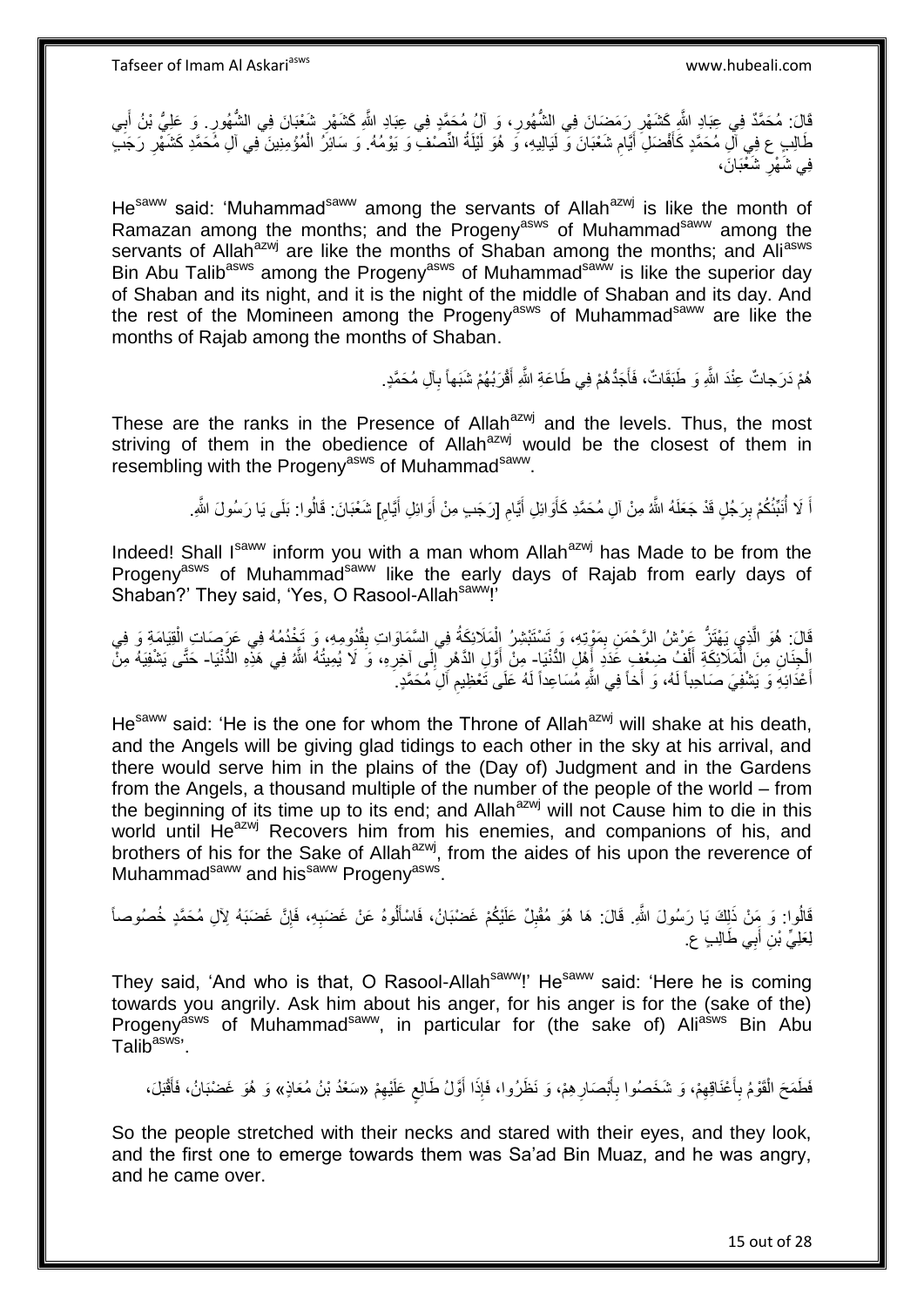فَلَمَّا رَآهُ رَسُولُ اللَّهِ ص قَالَ لَهُ: يَا سَعْدُ أَمَا إِنَّ غَضَبَ اللَّهِ لِمَا غَضِبْتَ لَهُ أَشَدُّ، فَمَا الَّذِي أَغْضَنِكَ حَدِّثْنَا بِمَا قُلْنَهُ فِي غَضَبِكَ-ْ ِ ْ َ ه َ ِ ِ حَتَّى أُحَدِّثَكَ بِمَا قَالَتْهُ الْمَلَائِكَةُ لِمَنْ قُلْتَ لَهُ، وَ مَا قَالَتْهُ الْمَلَائِكَةُ بِثَّهِ عَزَّ وَ جَلَّ وِ أَجَابَهَا الثَّهُ عَزَّ وَ جَلَّ بِهِ ِ ْ ْ ْ ِ َ ُ ِ َ

So when Rasool-Allah<sup>saww</sup> saw him, said to him: 'O Sa'ad! But, the Anger of Allah<sup>azwj</sup> to what you are angered is more Intense. So what is that which angered you? Narrate to us with what you said during your anger until Isaww narrate to you with what the Angels said to the ones who you said to, and what Angels said to Allah<sup>azwj</sup> Mighty and Majestic, and (what) Allah<sup>azwj</sup> Mighty and Majestic Answered with'.

فَقَالَ سَعْدٌ: بِأَبِي أَنْتَ وَ أُمِّي يَا رَسُولَ اللَّهِ، بَيْنَا أَنَا جَالِسٌ عَلَى بَابِي، وَ بِحَضْرِيَتِي نَفَنٍّ مِنْ أَصْحَابِيَ الْأَنْصَارِ ، إِذْ تَمَادَي ِ َ ا<br>ا َ َ **∶ ٔ ৃ** ِ َ رَجُلَانِ مِنَ الْأَنْصَارِ، فَرَأَيْتُ فِي أَجِّدِهِمَا النَّفَاقَ فَكَرِهْتُ أَنْ أَذَّخُلَ بَيْنَهُمَا مَخَافَةً أَنَّ يَزْدَادَ شَرُّهُمَا، وَّ أَرَدْتُ أَنْ يَتَكَافًا فَلَمْ َ َ اُ ِ َ َ ِ َ َ َنِتَكَافًا، وَ تَمَادَيَا فِي شَرِّهِمَا حَتَّى تَوَاثَبَا- إِلَى أَنْ جَرَّدَ كُلُّ وَاحِدٍ مِنْهُمَا السَّيْفَ عَلَى صَاحِبِهِ، ة<br>أ ِ ِ

So Sa'ad said, 'May by father and my mother (be sacrificed for you<sup>saww</sup>, O Rasool-Allah<sup>saww</sup>! While I was seated at my door, and in my presence were a number of my companions of the Helpers, when two men from the Helpers went too far (in their arguments), and I saw the hypocrisy in one of them. I disliked entering in between them, fearing the increase in their evil, and I want both of them to stop. But, they did not stop and persisted in their evil until they both leapt at each other, and each one of them bared his sword upon his companion.

فَأَخَذَ هَذَا سَيْفَهُ وَ تُرْسَهُ، وَ هَذَا سَيْفَهُ وَ تُرْسَهُ وَ تَجَاوَلَا وَ تَضَارَبَا، فَجَعَلَ كُلُّ وَاحِدٍ مِنْهُمَا يَتَّقِي سَيْفَ صَاحِبِهِ بِدَرَقَتِهِ، وَ َ ِ ِ كَرِ هُتُ أَنْ أَدْخُلَ بَيْنَهُمَا- مَخَافَةَ أَنْ تَمْتَدَّ إِلَيَّ يَدُ خَاطِئَةٍ، وَ قُلْتُ فِي نَفْسِي: اللَّهُمَّ انْصُرْ أَحَبَّهُمَا لِنَبِيِّكَ وَ آلِهِ. اً ِ ِ َ ه ْ لَ ∣ا<br>∶

So this one took his sword and his shield, and this one (took) his sword and his shield, and they both defended (with their shields) and struck (with their swords). Each one of them went on avoiding the sword of his companions by his shield, and I disliked entering in between them, fearing that a hand might be extended towards me in error, and I said within myself, 'O Allah<sup>azwj</sup>! Help the one who is more beloved to Your<sup>azwj</sup> Prophet<sup>saww</sup> and his<sup>saww</sup> companion'.

فَمَا زَالا بَتَجَاوَلَانِ وَ لَإِ يَتَمَكَّنُ وَاحِدٌ مِنْهُمَا مِنَ الْأَخَرِ - إِلَى أَنْ طَلَعَ عَلَيْنَا أَخُوكَ عَلِيُّ بْنُ أَبِي طَالِبِ ع فَصِحْتُ بِهِمَا: هَذَا ₹, ِ َ َ َ ِ عَلِيُّ بْنُ أَبِي طَالِبَ ع لَمْ تُوَقِّرَاهُ فَوَقِّرَاهُ وَ تَكَافًا، فَهَذَا أَخُوَ رَسُولِ الثَّهِ ص وَ أَفْضَلُ آلِ مُحَمَّدٍ ِ َ َ

So they did not cease to be in conflict and not one of them was more able than the other, until your<sup>saww</sup> brother<sup>asws</sup> Ali<sup>asws</sup> Bin Abu Talib<sup>asws</sup> emerged towards us. So I shouted at them both, 'This is Ali<sup>asws</sup> Bin Abu Talib<sup>asws</sup>! Why are you not respecting him<sup>asws</sup>? Respect him<sup>asws</sup> and refrain, for this is the brother<sup>asws</sup> of Rasool-Allah<sup>saww</sup>, and the most superior of the Progeny<sup>asws</sup> of Muhammad<sup>saww</sup>!'

فَأَمَّا أَحَدُهُمَا، فَإِنَّهُ لَمَّا سَمِعَ مَقَالَتِي- رَمَى بِسَيْفِهِ وَ دَرَقَتِهِ مِنْ يَدِهِ. وَ أَمَّا الْأَخَرُ فَلَمْ يَحْفِلْ بِذَلِكَ، فَتَمَكَّنَ لِاسْتِسْلَامِ صَاحِبِهِ مِنْهُ،<br>ِ ِ َ **!** َ ِ ِ فَقَطَعَهُ بِسَيْفِهِ قِطَعاً أَصَابَهُ بِنَيِّفٍ وَ عِشْرِينَ ضَرْبَةً، **∶** ِ **∣** 

As for one of them, so when he heard my speech, he threw down his sword and his shield from his hands. And as for the other, he did not care with that, so he enabled himself due to the submission of his companion from him, and he cut him by his sword into pieces, hitting him with more than twenty strikes.

فَغَضِبْتُ عَلَيْهِ، وَ وَجَدْتُ مِنْ ذَلِكَ وَجْداً شَدِيداً، وَ قُلْتُ لَهُ: يَا عَبْدَ اللّهِ بِئْسَ الْعَبْدُ أَنْتَ- لَمْ تُوَقِّرْ أَخَا رَسُولِ اللّهِ، وَ أَتْخَنْتَ َ ْ **!** ْ ْ َ َ لَ بِالْحِرَاحِ مَنْ وَقَّرَهُ، وَ قَدْ كَانَ ذَلِكَ قَرْناً كَفِيّاً بِدِفَاعِكَ عَنْ نَفْسِهِ، وَ مَا تَمَكَّنْتَ مِنْهُ إِلَّا بِتَوْقِيرِهِ أَخَا رَسُولِ اللَّهِ صَ **ِ**  $\zeta$ ْ ِ َ **∶** ِ ِ

16 out of 28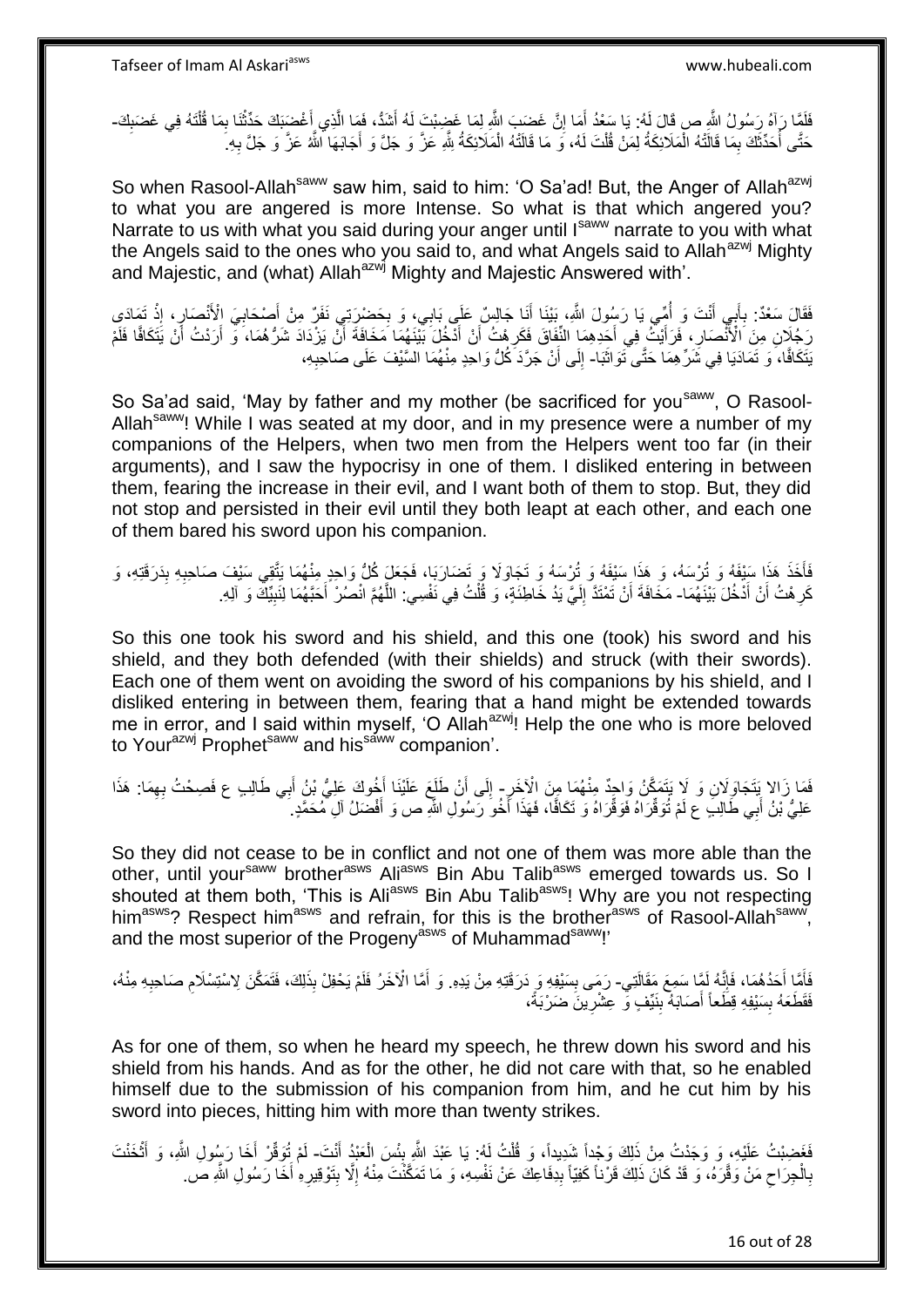So I was angry upon him, and I found intense feeling from that, and I said to him, 'O servant of Allah<sup>azwj</sup>! You are an evil servant. You did not respect the brother<sup>asws</sup> of Rasool-Allah<sup>saww</sup>, and beat with the injuries the one who respected him<sup>asws</sup>, and he had paired that (respect) with refraining from defending himself from you; and you would not have enabled upon him except due to his reverence to the brother<sup>asws</sup> of Rasool-Allah<sup>saww</sup>'.

فَقَالَ رَسُولُ اللَّهِ صِ فَمَا الَّذِي صَنَعَ عَلِيٌّ بْنُ أَبِي طَالِبٍ ع لَمَّا كَفَّ صَاحِبُكَ وَ تَعَدَّي عَلَيْهِ الْآخَرُ قَالَ: جَعَلَ يَنْظُرُ إِلَيْهِ وَ هُوَ َ ه لَ ِ َبَضْرِبُهُ بِسَيْفِهِ، لَا يَقُولُ شَيْئاً، وَ لَا يَمْنَعُهُ ثُمَّ جَاَزَ وَ تَرَكَهُمّاً، وَ إِنَّ ذَلِكَ الْمَضْرُوبَ لَعَلَّهُ بِأخِرِ رَمَقٍ ِ ُ **∣** ِ ِ ِ ه ْ

So Rasool-Allah<sup>saww</sup> said: 'So what is that which Ali<sup>asws</sup> Bin Abu Talib<sup>asws</sup> did when your companion refrained, and the other one exceeded upon him?' He said, 'He<sup>asws</sup> went on looking at him and he was striking with his sword, not saying anything, nor preventing him. Then he went across and let them both, and the struck one perhaps in his last breath'.

فَقَالَ رَسُولُ اللَّهِ صِ: يَا سَعْدُ لَعَلَّكَ تَقْدِرُ ۚ أَنَّ ذَلِكَ الْبَاغِيَ الْمُتَعَدِّيَ ظَافِرٌ ۚ إِنَّهُ مَا ظَفِرَ، يَغْنَمُ مَنْ ظَفِرَ بِظُلْمِ! إِنَّ الْمَظْلُومَ يَأْخُذُ َ اُ ْ ْ ِ ֩֘֝׆֧֧֧֧֧ ْ ِ ِ ْ ْ ِ مِنْ دِينِ الظَّالِمِ- أَكْثَرَ مِمَّا يَأْخُذُ الظَّالِمُ مِنْ دُنْيَاهُ، إِنَّهُ لَا يُّحْصَدُ مِنَّ الْمُرِّ خُلُّوٌ ، وَ لَا مِنَ الْحُلْوِ مُرٍّ. ِ ْ ْ ْ ِ ة<br>أ ٔ, َ

So Rasool-Allah<sup>saww</sup> said: 'O Sa'ad! Perhaps you thought that, that rebel, the exceeded was victorious. There is no victory in the triumph of the one who is victorious by injustice! The oppressed one takes from the religion of the oppressor more than what the oppressor takes from his world. There is no harvest of sweetness from the bitter, nor (harvest) of bitterness from the sweet.

**ُ** دَ أَمَّا غَضَبُكَ لِذَلِكَ الْمَظْلُوم عَلَى ذَلِكَ الظَّالِم- فَغَضَبُ اللَّهِ لَهُ أَشَدُّ مِنْ ذَلِكَ وَ غَضَبُ الْمَلَائِكَةِ [عَلَى ذَلِكَ الظَّالِم لِذَلِكَ ِ ْ َ ْ َ ِ ِ الْمَظْلُومِ]. ْ

And as for your anger for (the sake of) that wronged one against that unjust one, so the Anger of Allah<sup>azwj</sup> to him is more intense than that, and the anger of the Angels upon that unjust one, for that injustice.

ِ وَ أَمَّا كَفُّ عَلِيِّ بْنٍ أَبِي طَالِبٍ عِ عَنْ نُصْرَةٍ ذَلِكَ الْمَظْلُومِ، فَإِنَّ ذَلِكَ لَمَّا أَرَادَ اللَّهُ مِنْ إِظْهَارٍ آيَاتٍ مُحَمَّدٍ فِي ذَلِكَ، لَا أُحَدِّثُكَ ۖ َ ِ ِ ْ َ َ ِ ا<br>ا ُ ِّ مَعْدُ بِمَا قَالَ اللَّهُ وَ ۖ قَالَتْهُ الْمَلَائِكَةُ لِذَلِكَ الظَّالِمِ وَ لِذَلِكَ الْمَظْلُومِ وَ لَكَ، حَتَّى تَأْتِيَنِيَ بِالرَّجُلِ الْمُتْخَنِ فَتَرَى فِيهِ آيَاتِ اللَّهِ ْ ِ ْ ْ **∶** ْ ِ ْ ِ :<br>نا مُصَدِّقَةَ لِمُحَمَّدٍ. ْ ال

And as for the restraint of Ali<sup>asws</sup> Bin Abu Talib<sup>asws</sup> from helping than oppressed one, it is due to what Allah $^{azmj}$  Wants from the manifestation of the Signs of Muhammad<sup>saww</sup> with regards to that. Isaww will not narrate to you, O Sa'ad, with what Allah<sup>azwj</sup> Said, and (what) the Angels said to that oppressor, and to that oppressed one, and to you, until you come to mesaww with the man, the enfeebled one, so you may see the Signs of Allah<sup>azwj</sup> in it, the verification for Muhammad<sup>saww</sup>.

ْفَقَالَ سَعْدٌ: يَا رَسُولَ اللَّهِ، وَ كَيْفَ آتِي بِهِ وَ عُنُقُهُ مُتَعَلِّقَةٌ بِجِلْدَةٍ رَقِيقَةٍ وَ يَدُهُ وَ رِجْلُهُ كَذَلِكَ، وَ إِنْ حَرَّكْتُهُ تَمَيَّزَتْ أَعْضَاؤُهُ وَ ِ ٔ<br>ا ِ ْ ِّ ِ َ ثَفَا<mark>صَلَت</mark>ُ

So Sa'ad said, 'O Rasool-Allah<sup>saww</sup>! And how can I come with him, and his neck is hanging by his skin, and so are his hands and his legs, similar to that. And if I were to move him, his body parts would fall apart and be disjointed'.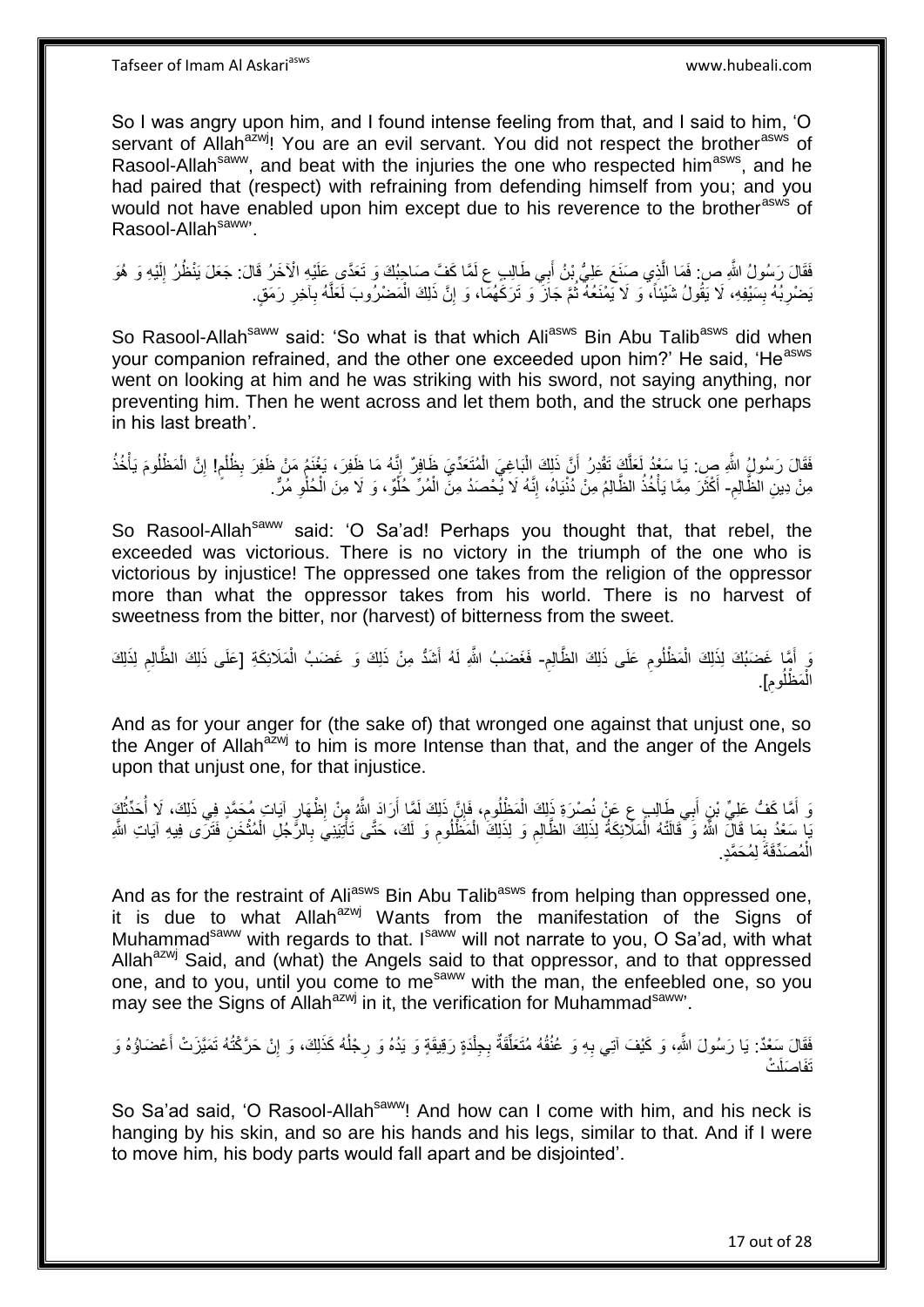فَقَالَ رَسُولُ اللَّهِ صِ: يَا سَعْدُ إِنَّ الَّذِي يُنْشِئُ السَّحَابَ- وَ لَا شَيْءَ مِنْهُ حَتَّى يَتَكَاثَفَ، وَ يُطْبِقُ أَكْنَافَ السَّمَاءِ وَ إَفَاقَهَا ثُمَّ ه ِ ِ َ ا<br>ا َ بِلَاشِيهِ مِنْ بَعْدُ حَتَّى يَصْمَحِلَّ فَلَا تَرَى مِنْهُ شَيْئاً، لَقَادِرٌ إِنْ تَمَيَّزَنَّتْ تِلْكَ الْأَعْصَاءُ أَنْ يُوَلِّفَهَا مِنْ بَعْدُ، كَمَا أَلْفَهَا إِذْ لَمْ تَكُنْ<br>. اُ ْ ِ لَ **ٔ** ه َ ِّ . َشْيئاً

So Rasool-Allah<sup>saww</sup> said: 'O Sa'ad! The One<sup>azwj</sup> Who Grows the clouds, and there is nothing from it, until they thicken and are layered in the environs of the sky and its horizons, then He<sup>azwj</sup> Disperses them afterwards until they disappear, so you cannot see anything from it, is (surely) Able upon Distinguishing those body part and Compose them afterwards, just as they were composed when nothing had happened'.

قَالَ سَعْدٌ: صَدَقْتَ يَا رَسُولَ اللَّهِ وَ ذَهَبَ، فَجَاءَ بِالرَّجُلِ، وَ وَضَعَهُ بَيْنَ يَدَيْ رَسُولِ اللَّهِ ص وَ هُوَ بِأَخِرِ رَمَقٍ فَلَمَّا وَضَعَهُ ِ ِ ِ انْفَصَلَ رَأْسُهُ عَنْ كَتِفِهِ، وَ يَدُهُ عَنْ زَنْدِهِ، وَ فَخِذُهُ عَنْ أَصَٰلِهِ. َ ْ

Sa'ad said, 'You<sup>saww</sup> speak the truth, O Rasool-Allah<sup>saww</sup>!' And he came with the man, and placed him in front of Rasool-Allah<sup>saww</sup>, and he was in his last breaths. So when he placed him, his head disjointed from his shoulders, and his hands (disjointed) from his shoulder bone, and his thigh (disjointed) from its origin.

فَوَضَعَ رَسُولُ اللَّهِ صِ الرَّأْسَ فِي مَوْضِعِهِِ، وَ الْذِدَ وَ الرِّجْلَ فِي مَوْضِعِهِمَا، ثُمَّ تَفَلَ عَلَى الرَّجُلِ، وَ مَسَحَ يَدَهُ عَلَى مَوَاضِعِ ا<br>ا ِ ان<br>المقامات المقامات المقامات المقامات المقامات المقامات المقامات المقامات المقامات المقامات المقامات المقامات<br>المقامات المقامات المقامات المقامات المقامات المقامات المقامات المقامات المقامات المقامات المقامات المقامات ِ جِرَاحَاتِهِ- وَ قَالَ: اللَّهُمَّ أَنْتَ الْمُّحْيِي لِلْأَمْوَاتِ، وَ الْمُمِيتُ لِلْأَحْيَاءِ، وَ الْقَادِرُ عَلَى مَا تَشَاءُ، وَ عَبْدُكَ هَذَا مُثْخَنٌ بِهَذَهِ ْ ْ ْ َ ِ ا<br>الأ الْجِرَاحَاتِ- لِّتَوْقِيرِهِ لِأَخِي رَسُولِ اللَّهِ عَلِيِّ بْنِ أَبِي طَالِبِ عِ، اللَّهُمَّ فَأَنْزِلْ عَلَيْهِ شِّفَاءً مِنْ شَفَائِكَ، وَ حَافِيَةً لِنَّافِيَةً وَ حَافِيَةً ِ َ ه َ ِ مر<sup>َّ</sup>، عَافَيَتَكَ.

So Rasool-Allah<sup>saww</sup> placed the head in its place, and the hand and the leg in their places, then applied saliva upon the man, and wiped his<sup>saww</sup> hand upon the places of his wounds, and said: 'O Allah<sup>azwj</sup>! You<sup>azwj</sup> are the Reviver of the dead, and the Causer of death of the living ones, and the Able upon whatever You<sup>azwj</sup> so Desire to. And this servant of yours is enfeebled by these wounds – due to his revering the brother<sup>asws</sup> of Rasool-Allah<sup>saww</sup>, Ali<sup>asws</sup> Bin Abu Talib<sup>asws</sup>. O Allah<sup>azwj</sup>! Send down a healing from Your<sup>azwj</sup> Healings upon him, and a cure from Your<sup>azwj</sup> Cures, and a wellbeing from Your<sup>azwj</sup> (Grant of) Well-beings'.

قَالَ: فَوَ الَّذِي بَعَثَهُ بِالْحَقِّ نَبِيّاً، إِنَّهُ لَمَّا قَالَ ذَلِكَ الْتَأَمَتِ الْأَعْضَاءُ، وَ الْتَصَقَتْ وَ تَرَاجَعَتِ الدِّمَاءُ إِلَى عُرُوقِهَا، وَ قَامَ قَائِماً ْ اُ ْ ِ **!** ْ ِ  $\ddot{\phantom{0}}$ ه ِ سَوِيّاً سَالِماً صَحِيحاً، لَا بَلِيَّةَ بِهِ، وَ لَا يَظْهَرُ عَلَى بَدَنِهِ أَثَرُ جِرَاحَةٍ، كَأَنَّهُ مَا أُصِيبَ بِشَيْءٍ الْبَثَّةَ ـ ِ ِ ا<br>ا َ َ َ ِ ْ

He (Imam Hassan Al-Askari<sup>asws</sup>) said: 'By the One<sup>azwj</sup> Who Sent him<sup>saww</sup> with the Truth as a Prophet<sup>saww</sup>! When he<sup>saww</sup> said that, the body parts became complete, and the blood returned to his veins, and he stood up standing, complete, safe, healthy, there being no afflictions with him nor any traces of injuries being manifested upon his body. It was as if he had not been hit by anything at all'.

نُّمَّ أَقْبَلَ رَسُولُ اللَّهِ صِ عَلَيٍ سَعْدٍ وَ أَصْحَابِهِ فَقَالَ: الْأَنَ بَعْدَ ظُهُورِ آيَاتِ اللَّهِ لِتَصْدِيقِ مُحَمَّدٍ، أُحَدِّثُكُمْ بِمَا قَالَتِ الْمَلَائِكَةُ لَكَ-**∶ ∶** َ َ لَ ْ ِ ُ وَ ٰلِصَاحِبِكَ هَذَا وَ لِذَلِكَ الظَّالِمِ، ِ **∣** 

Then Rasool-Allah<sup>saww</sup> faced towards Sa'ad and his companions, and he<sup>saww</sup> said: 'Now, after the appearance of the Signs of Allah<sup>azwj</sup> in verification of Muhammad<sup>saww</sup>, Isaww shall narrate to you all with what the Angels said to you and to this companion of your, and to that oppressor.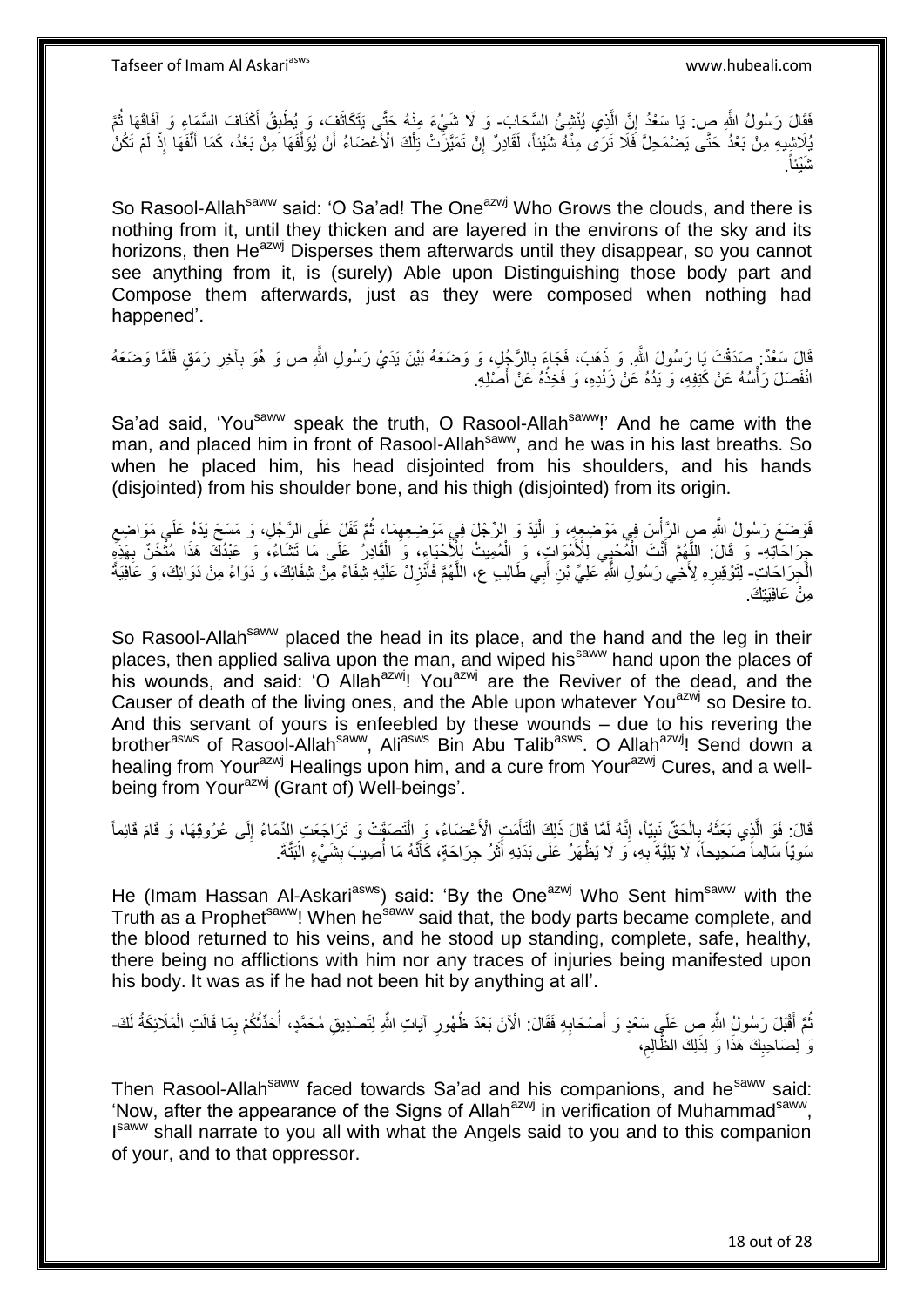إِنَّكَ لَمَّا قُلْتَ لِهَذَا الْعَبْدِ: أَحْسَنْتَ فِي كَفِّكَ عَنِ الْقِتَالِ- تَوْقِيراً لِعَلِيٍّ بِنِ أَبِي طَالِبٍ عِ أَخِي مُحَمَّدٍ رَسُولٍ الثَّمِ، كَمَا قُلْتَ ْ َ ْ ْ ِ ْ َ َ لِّصَاحِبِهِ: أَسَأْتَ فِي تَعَذِّبِكَ عَلَى مَنْ كَفَّ عَنْكَ- َتَوْقِدِراً لِعَلِيِّ بْنِ أَبِي طَالِبٍ عِ وَ قَدْ كَانَ لَكَ قَرْناً كَفِيّاً كُفُواً، قَالَتِ الْمَلَائِكَةُ<br>وَمُسَمِّدِ الْمَالَتَ فِي بَعَدُّبِكَ عَلَى ؚ<br>֦֧֡֩֟֓֟֓֟֘<u>֛</u> َ **∶** ْ َ أَةَ: بِئُِسَ مَا صَنَعْتَ [يَا عَذُوَّ اللَّهِ] وَ بِئْسَ الْعَبْدُ أَنْتَ فِي تَعَدِّيَكَ- عَلَى مَنْ كَفَّ عَنْ دَفْعِكَ عَنْ نَفْسِهِ- تَوْقِيراً لِعَلِيٍّ بْنِ أَبِي ¦ ُّ َ ْ **∣** ِ َ طَالِبِ ع أَخِي مُحَمَّدٍ رَسُولِ اللَّهِ ص

You, when you said to this servant, 'You were excellent in your refraining from the fighting as a respect for Ali<sup>asws</sup> Bin Abu Talib<sup>asws</sup>, brother<sup>asws</sup> of Muhammad<sup>saww</sup> Rasool<sup>saww</sup> of Allah<sup>azwj</sup>', just as you said to his counterpart, 'You were evil in your transgression upon the one who refrained from you as a (mark of) respect for Aliasws Bin Abu Talib<sup>asws</sup>, and he had paired for you the restraint and the refraining'  $-$  the Angels, all of them said to him, 'Evil is what you did, O enemy of Allah<sup>azwj</sup>, and you are the evil servant in your transgressing upon the one who refrained from defending himself from you as a respect for Aliasws Bin Abu Talibasws, brotherasws of Muhammad<sup>saww</sup>, Rasool<sup>saww</sup> of Allah<sup>azwj</sup>'.

> [وَ قَالَ اللَّهُ عَزَّ وَ جَلَّ: بِئْسَ الْعَبْدُ أَنْتَ يَا عَبْدِي- فِي تَعَدِّيكَ عَلَى مَنْ كَفَّ عَنْكَ تَوْقِيراً لِأَخِي مُحَمَّدٍ] َ ْ **∣**

And Allah<sup>azwj</sup> Mighty and Majestic Said: "You are the evil servant, O My<sup>azwj</sup> servant, in your transgressing upon the one who refrained from you as a respect for the brother<sup>asws</sup> of Muhammad<sup>saww</sup>!"

نُمَّ لَعَنَهُ اللَّهُ مِنْ فَوْقِ الْعَرْشِ، وَ صَلَّى عَلَيْكَ يَا سَعْدُ فِي حَثَّكَ عَلَى تَوْقِيرِ عَلِيِّ بْنِ أَبِي طَالِبِ ع وَ عَلَى صَاحِبِكَ فِي قَبُولِهِ َ ِ ِّ ْ ِ مِنْكَ.

Then Allah<sup>azwj</sup> Cursed him from above the Throne, and Sent Blessings upon you, O Sa'ad, during your urging upon the respect for Ali<sup>asws</sup> Bin Abu Talib<sup>asws</sup>, and upon your companion (as well) during his acceptance of it from you.

> ُّمَّ قَالَتِ الْمَلَائِكَةُ: يَا رَبَّنَا- لَوْ أَذِنْتَ [لَذَا] لَانْتَقَمْنَا مِنْ هَذَا الْمُتَعَدِّي. ْ ُ ْ َ لَ

Then the Angels said, 'O our Lord<sup>azwj</sup>! If You<sup>azwj</sup> could Permit for us, we shall exact revenge from this transgressor'.

فَقَالَ اللَّهُ عَزَّ وَ جَلَّ: يَا عِبَادِي- سَوْفَ أُمَكِّنُ سَعْدَ بْنَ مُعَاذٍ مِنَ الِانْتِقَامِ مِنْهُمْ، وَ أَشْفِي غَيْظَهُ حَتَّى يَنَالَ فِيهِمْ بُغْيَتَهُ، وَ أَمْكَنَ َ ِ َ ِ هَذَا الْمَظْلُومُ مِنْ ذَلِكَ الظَّالِمِ وَ ذَوِيهِ بِمَا هُوَ أَحَبُّ إِلَيْهِمَا مِنْ إِهْلَاكِكُمْ لِهَٰذَا الْمُتَعَدِّي، إِنِّي أَعْلَمُ ما لاَّ تَعْلَمُونَ لَ ِ ِ **∶ ُ** ْ َ ِ ْ ِ ِ

So Allah<sup>azwj</sup> Mighty and Majestic Said: 'O My<sup>azwj</sup> servants! Soon I<sup>azwj</sup> shall Enable Sa'ad Bin Muaz from taking revenge from them and heal his anger until he attain regarding them his seeking. And lazwj shall Enable this oppressed one upon that oppressor and his family with what is more beloved to them both (Sa'ad and the oppressed one), than your destroying this transgressor.  $I^{axmj}$  Know what you do not know!"

لْقَالَتِ الْمَلَائِكَةُ: يَا رَبَّنَا- أَ فَتَأْذَنُ لَنَا أَنْ نُنْزِلَ إِلَى هَذَا الْمُتْخَنِ بِالْجِرَاحَاتِ- مِنْ شَرَابِ الْجَنَّةِ وَ رَيْحَانِهَا- لِيَنْزِلَ بِهِ عَلَيْهِ ْ ْ ِ **ٔ** ْ ِ ِ ْ َ ْ **∶** ِ ال ِّشَعا ُء

So the Angels said, 'O our Lord<sup>azwj</sup>! Will You<sup>azwj</sup> Permit us to descend unto this one enfeebled by the injuries – from the drinks of the Paradise and its perfumes – to descend with these unto him for the healing?'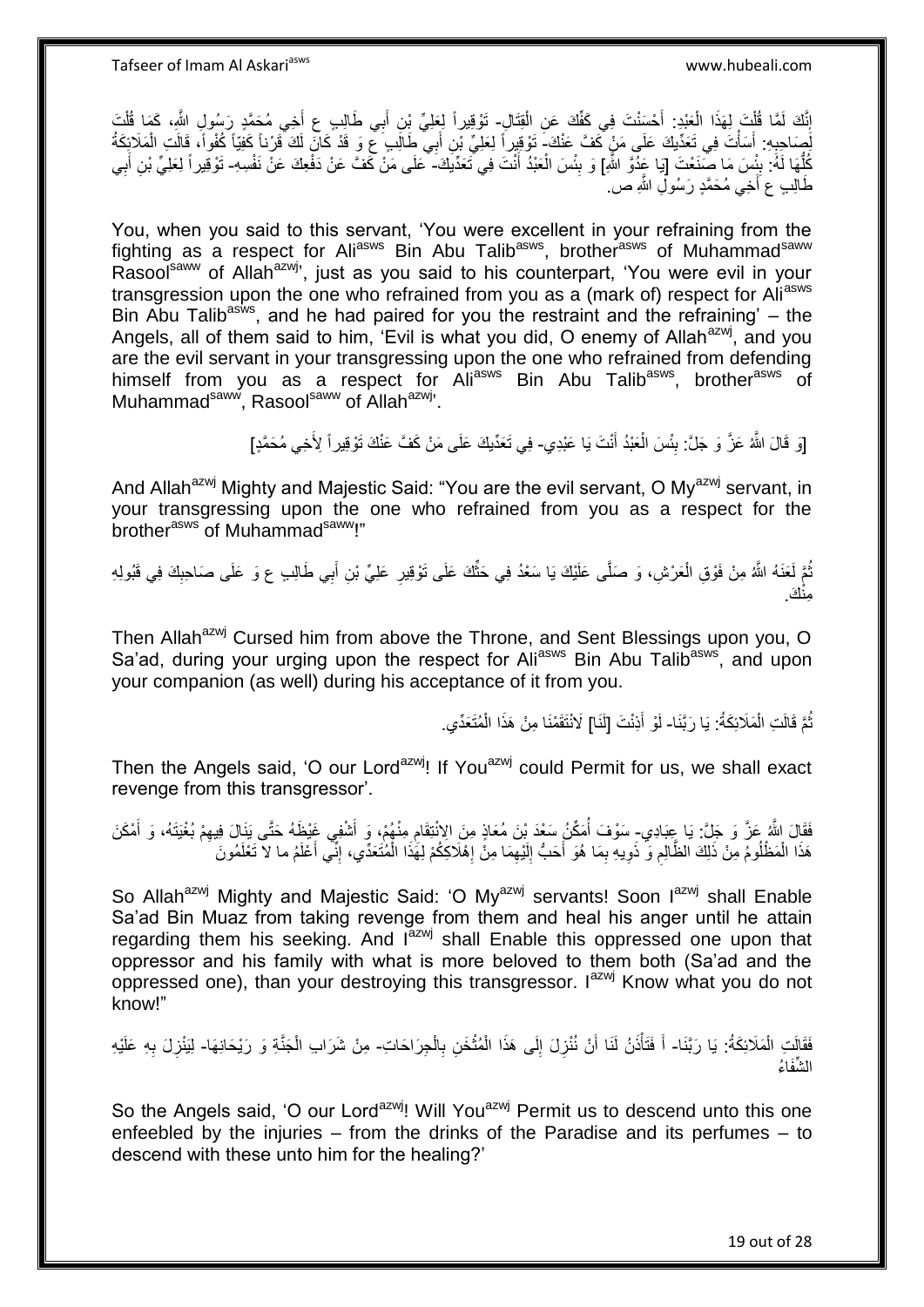فَقَالَ اللَّهُ عَزَّ وَ جَلَّ: سَوْفَ أَجْعَلُ لَهُ أَفْضَلَ مِنْ ذَلِكَ- رِيقَ مُحَمَّدٍ يَنْفُثُ مِنْهُ عَلَيْهِ وَ مَسَحَ يَدَهُ عَلَيْهِ، فَيَأْتِيهِ الشَّفَاءُ وَ الْعَافِيَةُ، يَا َ َ ِ ر<br>فما ْ ْ عِبَادِي إِنِّي أَنَا الْمَالِكُ لِلشَّفَاءِ، وَ الْإِحْيَاءِ وَ الْإِمَاتَةِ، وَ الْإِغْنَاءِ وَ الْإِفْقَارِ، وَ الْإِسْقَامِ، وَ الصَّحَّةِ، وَ الرَّفْعِ، وَ الْخَفْضِ، وَ ِ ْ َ ِ ْ ِ ِ الْإِهَانَـٰةِ وَ ٱلْإِعْزَازِ دُونَكُمْ وَ دُونَ سَائِرِ خَلْقِي. ْ ِ ِ

So Allah<sup>azwj</sup> Mighty and Majestic Said: "Soon l<sup>azwj</sup> shall Make to be for him superior than that – The application by Muhammad<sup>saww</sup> of his<sup>saww</sup> saliva upon him, and wiping his<sup>saww</sup> hand upon him, so l<sup>azwj</sup> Gave him the healing and the well-being. O My<sup>azwj</sup> servants! I<sup>azwj</sup> am the Owner of the healing, and the life, and the death, and the riches, and the poverty, and the diseases, and the health, and the elevation (of status) and the dropping (of status), and the disgrace, and the honour, besides you all, and besides the rest of My<sup>azwj</sup> creatures!"

> قَالَتِ الْمَلَائِكَةُ: كَذَلِكَ أَنْتَ يَا رَبَّنَا. َ ْ

The Angels said: 'You<sup>azwj</sup> are like that, O our Lord<sup>azwj</sup>!'

فَقَالَ سَعْدٌ: يَا رَسُولَ اللَّهِ قَدْ أُصِيبَ أَكْحَلِي هَذَا، وَ رُبَّمَا يَنْفَجِرُ مِنْهُ الدَّمُ وَ أَخَافُ الْمَوْتَ وَ الضَّعْفَ- قَبْلَ أَنْ أَشْفِيَ مِنْ بَنِي َ ُ ْ َ َ َ قُرَيْظَةَ.

So Sa'ad said, 'O Rasool-Allah<sup>saww</sup>! I am suffering from this wound of mine, and sometimes the blood spurts out from it, and I fear the death and the weakness (from it), before I confront the clan of Qureyza'.

َ [فَمَسَحَ عَلَيْهِ رَسُولُ اللَّهِ ص يَدَهُ فَبَرَأَ- إِلَى أَنْ شَفَى اللَّهُ صَدْرَهُ مِنْ بَنِي قُرَيْظَةَ] فَقُتِلُوا عَنْ آخِرِ هِمْ. وَ غُنِمَتْ أَمْوَالُهُمْ وَ سُبِيَتْ ِ ُ َ **∶**  $\frac{1}{2}$ ذُرَارِيُّهُمْ، ثُمَّ انْفَجَرَ كَلْمُهُ وَ مَاتَ، وَ صَالَ إِلَى رِضْوَانِ اللَّهِ عَزَّ وَ جَلَّ. ْ ُ **∶ ∶** ِ

So Rasool-Allah<sup>azwj</sup> wiped his<sup>saww</sup> hand, and he was cured – until Allah<sup>azwj</sup> Healed his chest from the clan of Qureyza. So he fought them until the last of them, and seized their wealth, and captured their offspring. Then his wound erupted and he died, and came to the Pleasure of Allah<sup>azwj</sup> Mighty and Majestic.

فَلَمَّا رَقَأَ دَمُهُ [مِنْ جِرَاحَاتِهِ] قَالَ رَسُولُ اللَّهِ ص: يَا سَعْدُ سَوْفَ يَشْفِي اللَّهُ [بِكَ] غَيْظَ الْمُؤْمِنِينَ، وَ يَزْدَادُ لَكَ غَيْظَ الْمُنَافِقِينَ. َ ِ ْ ْ

So when his blood dried up from his wound, Rasool-Allahsaww said, 'O Sa'ad! Soon Allah<sup>azwj</sup> would Heal the anger of the Momineen by you, and the anger of the hypocrites would be increased towards you'.

فَلَمْ يَلْبَثْ [إِلَا] يَسِيرِاً حَتَّى كَانَ حُكِّمَ سَعْدٌ فِي بَنِي قُرَيْظَةَ لَمَّا نَزَلُوا [بِحُكْمِهِ] وَ هُمْ تِسْعُ مِائَةٍ وَ خَمْسُونَ رَجُلًا جَلْداً. شَبَاباً  $\ddot{\phantom{a}}$ :<br>ا **∶** ْ ضُرَّ ابِينَ بِٱلسَّيْفِ فَقَالَ: أَ رَضِيتُمْ بِحُكْمِي قَالُوا: بَلَى. ِ َ **∶ !** 

It was only a little while before Sa'ad was a ruler among the clan of Qureyza. When he went down with his rulings, and they were nine hundred and fifty men, strong, young, strikers with the swords. So he said, 'Are you pleased with my rule?' They said, 'Yes'.

رَ هُمْ يَتَوَ هَمُونَ أَنَّهُ يَسْتَبْقِيهِمْ لِمَا كَانَ بَيْنَهُ وَ بِيْنَهُمْ- مِنَ الرَّحِمِ وَ الرَّضَاع وَ الصِّهْرِ قَالَ: فَضَعُوا أَسْلِحَتَكُمْ. فَوَضَعُوهَا، قَالَ: َ ِ َ **∶** ِ ِ اعْتَزِلُوا. فَاعْتَزَلُوا، قَالَ: سَلِّمُوا حِصْنَكُمْ. فَسَلَّمُوهُ ه ِّ **∶** 

And they were assuming that he would let them live due to what was between him and them, from the womb relationships, and the breast-feeding (connections), and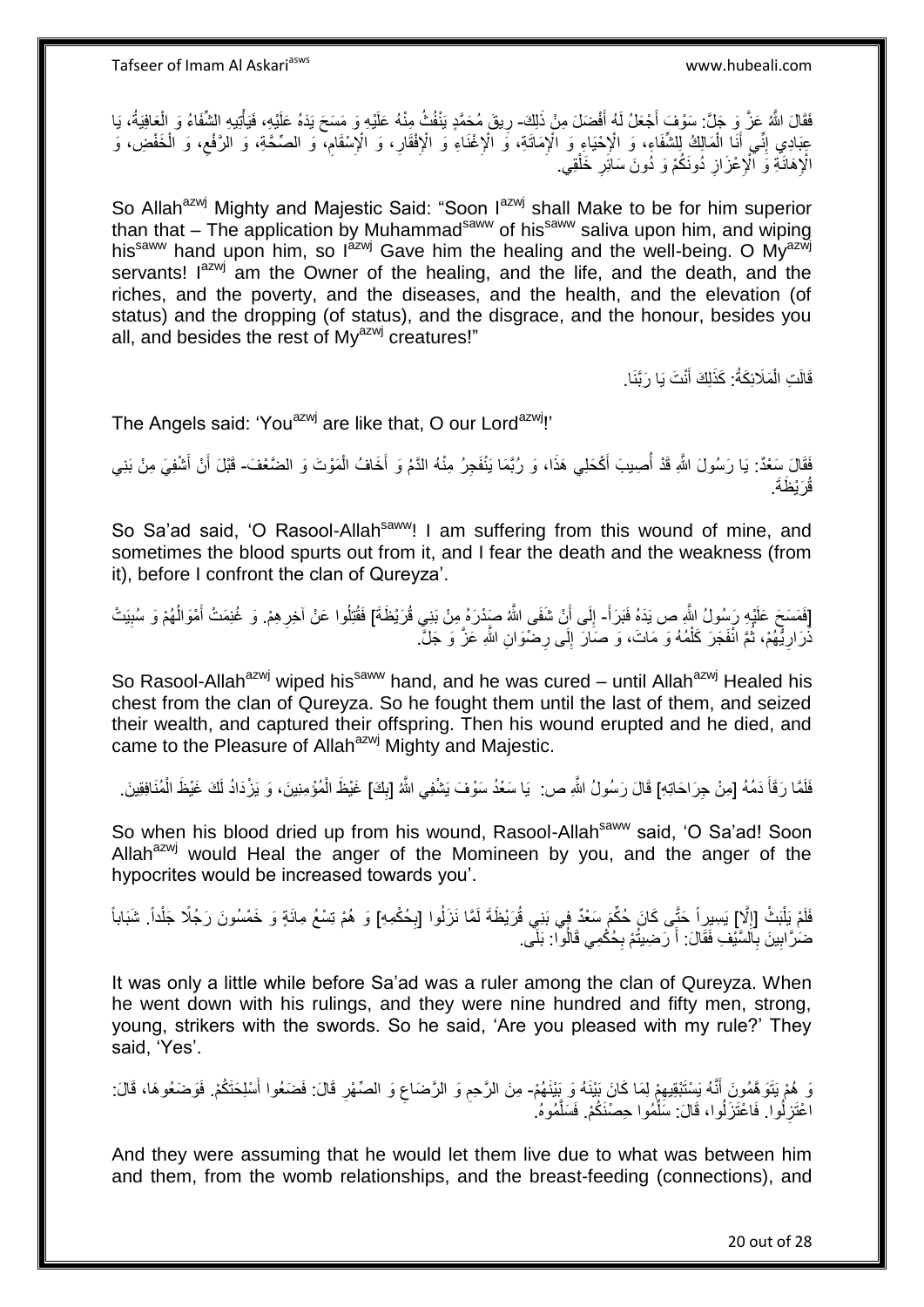the in-law (intermarriages). He said, 'Lay down your weapons'. So they placed them down. He said, 'Isolate (from these)'. They isolated. He said, 'Submit your fortress. They submitted it.

قَالَ رَسُولُ اللَّهِ ص: احْكُمْ فِيهِمْ يَا سَعْدُ. فَقَالَ: قَدْ حَكَمْتُ فِيهِمْ بِأَنْ يُقْتَلَ رِجَالُهُمْ، وَ تُسْبَى نِسَاؤُهُمْ وَ ذَرَارِيُّهُمْ وَ تُغْنَمُ أَمْوَالُهُمْ ِ ُ َ ِ ُ ِ َ ِ ِ

Rasool-Allah<sup>saww</sup> said: 'Order with regards to them, O Sa'ad!' He said, 'I have decided regarding that their men be killed, and their womenfolk and their offspring be held captive, and their wealth be confiscated'.

فَلَمَّا سَلَّ الْمُسْلِمُونَ سُيُوفَهُمْ لِيَضعُوا عَلَيْهِمْ قَالَ: سَعْدٌ: لَا أُرِيدُ هَكَذَا يَا رَسُولَ اللَّهِ قَالَ رَسُولُ اللَّهِ ص: كَيْفَ تُرِيدُ افْتَرِحْ، وَ ْ ِ **∶** ُ ِ ِ لَا نَقْتَرِ حِ الْعَذَابَ، فَإِنَّ اللَّهَ كَٰتَبَ الْإِحْسَانَ فِي كُلِّ شَيْءٍ حَتَّىَ فِي الْقَتْلِ. ِ ْ ِ ْ

But when the Muslims unsheathed their swords in order to attack upon them, Sa'ad said, 'I do not want it like this, O Rasool-Allah<sup>saww</sup>!' Rasool-Allah<sup>saww</sup> said: 'How do you want it? Suggest, and do not suggest the punishment, for Allah<sup>azwj</sup> has Prescribed the favouring in everything, to the extent in the killing (as well)'.

َالَ: يَا رَسُولَ اللَّهِ لَا أَقْتَرِحُ الْعَذَابَ إِلَّا عَلَى وَاحِدٍ، وَ هُوَ الَّذِي تَعَدَّى عَلَى صَاحِبِنَا هَذَا، لَمَّا كَفَّ عَنْهُ تَوْقِيراً لِعَلِيِّ بْنِ أَبِي **∶** ه ِ ْ **∶** َ ِ َ طَالِبِ عِ، وَ رَدَّهُ نِفَاقُهُ إِلَى إِخْوَانِهِ مِنَ الْيَهُودِ فَهُوَ مِنْهُمْ، يُؤْتَى وَّاحِدٌ وَاحِدٌ مِنْهُمْ نَضْرِبُهُ بِسَيْفٍ مُرْهَفٍ إِلَّا ذَاكَ فَإِنَّهُ يُعَذِّبُ بِهِ :<br>ا ·<br>∶ ِ ِ ِ ِ ا∣<br>ِ∘ِ ِ

He said, 'O Rasool-Allah<sup>saww</sup>! I do not suggest the punishment except upon one, and he is the one who transgressed upon this companion of our, when he restrained from him out of respect for Ali<sup>asws</sup> Bin Abu Talib<sup>asws</sup>, and his hypocrisy to his brethren from the Jews, for he is from them. They should be brought one by one from them, (and) we would strike him with a slender sword, except that one, for he would be punished by it'.

> فَقَالَ رَسُولُ اللَّهِ ص: يَا سَعْدُ، أَلَا مَنِ اقْتَرَحَ عَلَى عَدُوِّهِ عَذَاباً بَاطِلًا، فَقَدِ اقْتَرَحْتَ أَنْتَ عَذَاباً حَقّاً. َ َ

Rasool-Allah<sup>saww</sup> said: 'O Sa'ad! It is not for one to suggest false punishment upon an enemy. You have suggested punishment rightfully'.

> فَقَالَ سَعْدٌ لِلْفَتَى: قُمْ بِسَيْفِكَ هَذَا- إِلَى صَاحِبِكَ الْمُتَعَدِّي عَلَيْكَ فَاقْتَصَّ مِنْهُ. **∣** ْ ْ **ِ**  $\frac{1}{2}$

So Sa'ad said to the youth, 'Arise with this sword of yours to your counterpart, the one who transgressed upon you, and retaliate from him!'

قَالَ: تَقَدَّمَ إِلَيْهِ فَمَا زَالَ يَضْرِبُهُ بِسَيْفِهِ- حَتَّى ضَرَبَهُ بِنَيِّفٍ وَ عِِشْرِينَ ضَرْبَةً- كَمَا كَانَ ضَرَبَهُ [هُوَ] فَقَالَ: هَذَا عَدَدُ مَا **∣** ِ لَ ∣l<br>∶  $\frac{1}{2}$ ِ ضَرَبَنِي بِهِ فَقَدْ كَفَانِي. ثُمَّ ضَرَبَ عُنُقَهُ، ثُمَّ جَعَلَ الْفَتَى َيَصْرِبُ أَعْنَاقَ قَوْمٍ يَبْعُدُونَ عَنْهُ، وَ يَتْرُكُ قَوْماً يَقْرَبُونَ فِي الْمَسَافَةِ ْ ֧֖֖֖֧֧֧֧֧֦֧֧֧֛֛֧֧֛֧֛֪֧֛֚֚֚֚֚֚֚֚֚֚֚֚֚֚֩֘֝֝֝֓֝֓֝֓֝֓֜֡֓֝֬֜֜֓֓֜֜֡֜֝֬֜ َ **∶** ْ ان<br>المقام المقام المقام المقام المقام المقام المقام المقام المقام المقام المقام المقام المقام المقام المقام المقا مِنْهُ، ثُمَّ كَفَّ وَ قَالَ: دُونَكُمْ. ان<br>سا

He<sup>asws</sup> said: 'He proceeded to him and did not cease striking him with his sword until he had struck twenty seven strikes – just as he had struck him (before). He said, 'This is the number what he had struck me with, so it suffices me'. Then he struck off his neck. Then the youth went on to strike off the necks of the people at a distance from him, and left the people who were nearby distance from him. Then he stopped and said, 'I leave it for you'.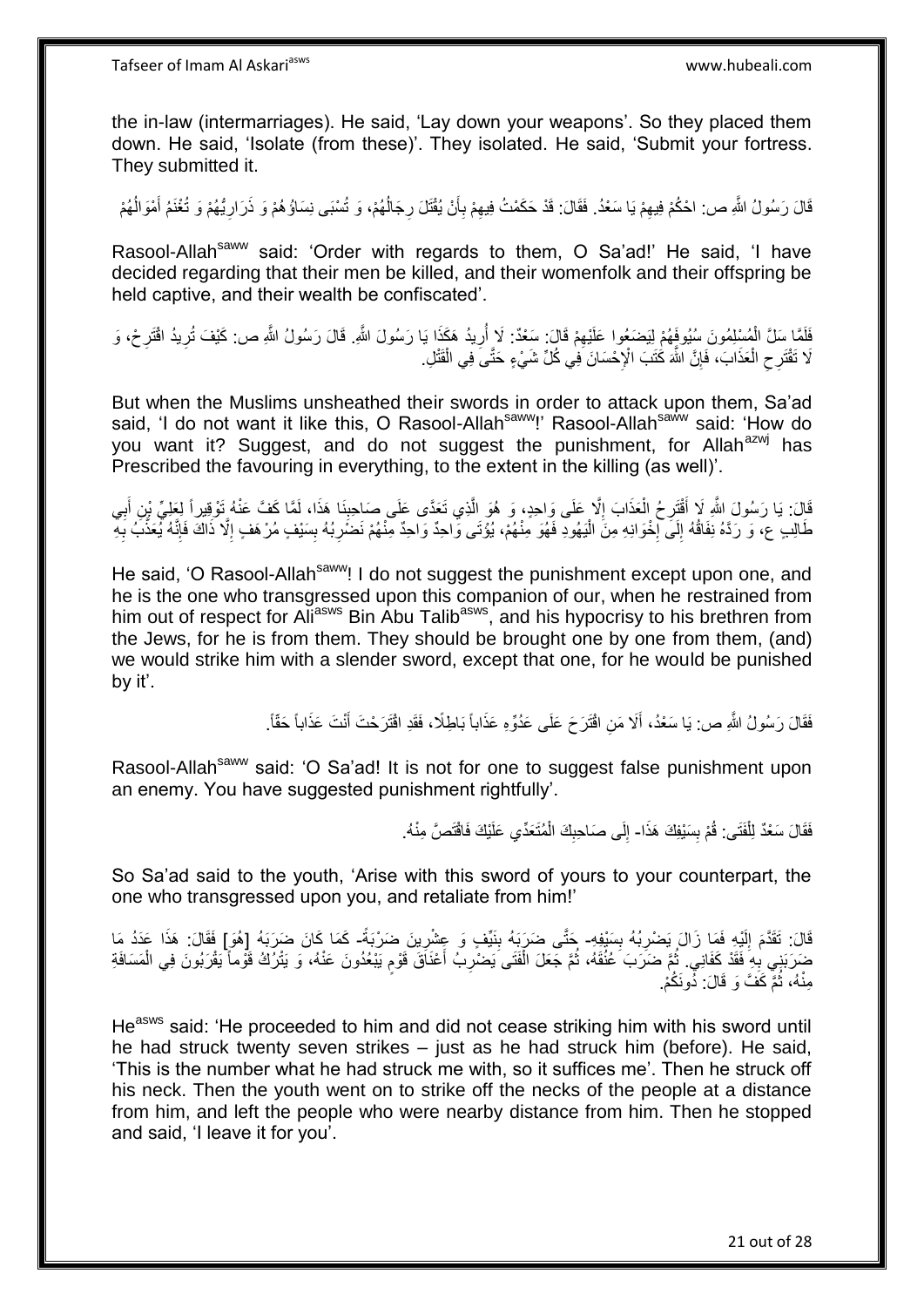فَقَالَ سَعْدٌ: فَأَعْطِنِي السَّيْفَ. فَأَعْطَاهُ- فَلَمْ يُمَيِّزْ أَحَداً، وَ قَتَلَ كُلَّ مَنْ كَانَ أَقْرَبَ إِلَيْهِ- حَتَّى قَتَلَ عَدَداً مِنْهُمْ، ثُمَّ مَلَ وَ رَمَى َ َ لَ ِ َ ا<br>ا ا<br>المقام بِالسَّيْفِ وَ قَالَ: دُونَّكُمْ. **∶** 

So Sa'd said, 'Give me the sword'. So he gave it to him, and he did not differentiate anyone, and killed every one who was near to him – until he had killed a number of them. Then he stopped and threw down the sword and said, 'I leave it to you all'.

> فَمَا زَالَ الْقَوْمُ يَقْتُلُونَهُمْ حَتَّى قُتِلُوا عَنْ آخِرِ هِمْ. ِ ْ

So the people did not cease to kill them until they had killed the last one of them.

فَقَالَ رَسُولُ الثَّهِ ص لِلْفَتِّـي: مَا بَالُكَ قَتَلْتَ مَنْ بَعُدَ فِي الْمَسَافَةِ عَنْكَ- وَ تَرَكْتَ مَنْ قَرُبَ فَقَالَ: يَا رَسُولَ اللَّهِ كُنْتُ أَتَتَكَّبُ عَنِ ْ ْ ْ َ الْقَرَابَاتِ-ۚ وَ آخُذُ فِي الْأُجْنَبِيِّ. ْ **∶** 

Rasool-Allah<sup>saww</sup> said to the youth: 'What is the matter you killed the ones at a distance from you and left the ones nearby?' He said, 'O Rasool-Allah<sup>saww</sup>! I avoided the relatives and took to the strangers'.

قَالَ رَسُولُ اِللَّهِ صِ وَ قَدْ كَانَ فِيهِمْ مَنْ كَانَ- لَيْسَ لَكَ بِقَرَابَةٍ وَ تَرَكْتَهُ. قَالَ: يَا رَسُولَ اللَّهِ كَانَ لَهُمْ عَلَيَّ أَيَادٍ فِي الْجَاهِلِيَّةِ، ِ ْ َ فَكَرِ هْتُ أَنْ أَتَوَلَّى قَتْنَهُمْ وَ لَهُمْ عَلَيَّ ٰنِلْكَ الْأَيَادِي. ْ لَ َ ِ

Rasool-Allah<sup>saww</sup> said: 'And there were the one who weren't your relatives and you left them'. He said, 'O Rasool-Allah<sup>saww</sup>! There were hands (of favours) for them upon me during the pre-Islamic period, so I disliked that I should take on their killing, and for them were those hands (of favours) upon me'.

فَقَالَ رَِسُولُ اللَّهِ صٍ: أَمَا إِنَّكَ لَوْ شَفَعْتَ إِلَيْنَا فِيهِمْ لَشَفَّعْنَاكَ. فَقَالَ: يَا رَسُولَ اللَّهِ مَا كُنْتُ لِأَدْرَأَ عَذَابَ اللَّهِ عَنْ أَعْدَائِهِ، وَ إِنْ ِ لَ  $\frac{1}{2}$ ֺ֧֖ׅ֧ׅ֧֧֚֚֚֚֚֚֚֚֚֚֚֚֚֚֝֝֬֓֡֡֓֡֟֡֡֡֡֡֡֬֓֡֟֓֡֟֓֡֟֓֡֡֡֬֩֓֓֩ َ ِ َ َ كُنْتُ أَكْرَهُ أَنْ أَتَوَلَّاهُ بِنَفْسِيَ. َ َ

So Rasool-Allah<sup>saww</sup> said: 'But you, if you had sought intercession to us<sup>saww</sup> regarding them, we<sup>saww</sup> would have interceded for you'. He said, 'O Rasool-Allah<sup>saww</sup>! I was not going to stave the Punishment of Allah<sup>azwj</sup> from His<sup>azwj</sup> enemies, and even though I dislike it to take it one with myself'.

نُّمَّ قَالَ رَسُولُ اللَّهِ ص لِسَعْدٍ: وَ أَنْتَ فَمَا بَالُكٍ لَمْ تُمَيِّزْ أَحَداً فَالَ: يَا رَسُولَ اللَّهِ عَادَيْتُهُمْ فِي اللَّهِ، وَ أَبْغَضْتُهُمْ فِي اللَّهِ، فَلَا أُرِيدُ َ ُ َ ِ اُ َ مُرَ اقَبَةَ غَيْرِكَ وَ غَيْرِ مُحِبِّيكَ ۚ قَالَ رَسُولُ اللَّهِ صٰ يَا سَعْدُ أَنْتَ مِنَ الَّذِينَ لَا تَأْخُذُهُمْ فِي اللَّهِ لَوْمَةُ لَائِم ة<br>أ ه َ **∶** ِ م<br>م لَ

Then Rasool-Allah<sup>saww</sup> said to Sa'ad: 'And you! So what is the matter you did not differentiate anyone (and killed everyone)?' He said, 'O Rasool-Allah<sup>saww</sup>! I was inimical to them for the Sake of Allah<sup>azwj</sup>, and I hated them for the Sake of Allah<sup>azwj</sup>. So I did not want to consider other than you<sup>saww</sup> and other than your<sup>saww</sup> love'. Rasool-Allah<sup>saww</sup> said: 'O Sa'ad! You are from those who would not be taking for the Sake of Allah<sup>azwj</sup>, an accusation from an accuser'.

نَاهَا فَرَغَ مِنْ آخِرٍ هِمْ انْفَجَرَ كَلْمُهُ وَ مَاتَ. فَقَالٍ رَسُولُ اللَّهِ ص: هَذَا وَلِيٌّ مِنْ أَوْلِيَاءِ اللَّهِ حَقَّاً، اهْتَزَّ عَرْشُ الرَّحْمَنِ لِمَوْتِهِ وَ ْ ॄ<br>∕ َ لَمَنْزِلُهُ فِي الْجَنَّةِ أَفْضُلُ مِنَ الدُّنْيَا وَ مَا فِيهَا، إِلَى سَائِرِ مَا يُكْرَمُ بِهِ فِيهَا، خَبَاهُ اللَّهُ مَا حَبَاهُ.. **∶** ِ ِ َ ْ ا<br>ا ِ

So when he was free from the last of them, his wound burst out and he died. So Rasool-Allah<sup>saww</sup> said: 'This is a friend from the friends of Allah<sup>azwj</sup> truly. The Throne of the Beneficent Shook at his death, and his house in the Paradise is superior than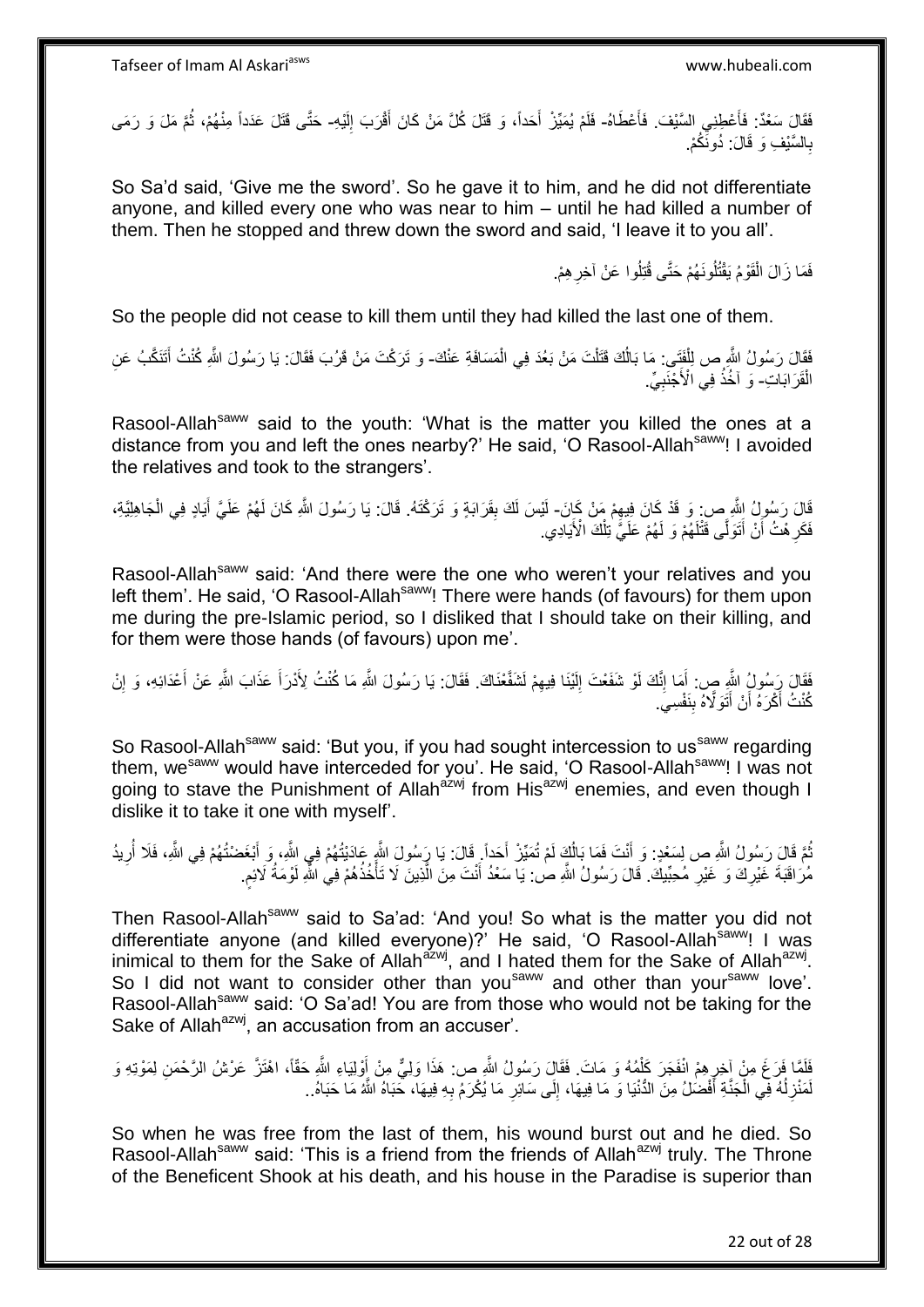the world and whatever is in it, up to the rest of whatever would happen to be in it. Allah<sup>azwj</sup> would Gift him what He<sup>azwj</sup> would Gift him".

> قَوْلُهُ عَزَّ وَ جَلَ مِمَّنْ تَرْضَوْنَ مِنَ الشَّهَداءِ ا<br>ا

The Words of the Mighty and Majestic: *from the ones you are agreeing with from the witnesses [2:282]*

375 قَالَ أَمِيرُ الْمُؤْمِنِينَ ع مِمَّنْ تَرْضَوْنَ مِنَ الشُّهَداءِ مِمَّنْ تَرْضَوْنَ دِينَهُ وَ أَمَانَتَهُ، وَ صَلَاحَهُ وَ عِقَّتَهُ، وَ تَيَقُّظَهُ فِيمَا يَشْهَدُ َ ْ َ بِهِ، وَ تَحْصِيلَهُ وَ تَمْيِيزَهُ، فَمَا كُلُّ صَالِحٍ مُمَيِّزٌ، وَ لَا مُحَصِّلٌ، وَ لَا كُلُّ مُحَصِّلٍ مُمَيِّزٍ صَالِحٌ، Ç **!** ِ

**S 375 -** Amir Al-Momineen<sup>asws</sup> said: '*from the ones you are agreeing with from the witnesses* – from the ones who are happy with his Religion, and his trustworthiness, and his righteousness, and his chastity, and his alertness regarding what he is testifying with, and his composure, and his discernment. But, every righteous one is not a discerning one, nor every composed one is discerning, righteous.

يَا مِنْ عِبَادِ اللَّهِ لَمَنْ هُوَ أَهْلُ [الْجَنَّةِ] لِصَلَاحِهِ وَ عِقَّتِهِ- أَوْ شَهِدَ لَمْ تُقْبَلْ شَهَادَتُهُ لِقِلَّةِ تَمْيِيزِهِ. فَإِذَا كَانَ صَالِحاً عَفِيفاً، مُمَيِّزاً ْ َ ِ ِ ِ ه ِ مُحَصِّلًا، مُجَانِباً لِلْمَعْصِيَةِ وَ الْهَوَّى وَ الْمَيْلِ وَ التَّحَامُلِ فَذَلِكُمُ الرَّجُلُ الْفَاضِلُ، فَبِهِ فَتَمَسَّكُوا، وَ بِهُذَاهُ فَاقْتَدُوا، ْ ْ ْ ِ ْ **∶** 

And that from the servants of Allah<sup>azwj</sup> is one who is deserving of the Paradise due to his righteousness and his chastity, (but) if he were to testify, his testimony would not be acceptable. So when he was righteous, chaste, discerning, composed, keeping aside from the disobedience and the personal desires and the inclining and the prejudices, so that would be the preferable man with regards to it. So cling to him, and follow his guidance.

َوَ إِنِ انْقَطَعَ عَنْكُمُ الْمَطَرُ فَاسْتَمْطِرُوا بِهِ، وَ إِنِ امْتَنَعَ عَلَيْكُمُ النَّبَاتُ فَاسْتَخْرِجُوا بِهِ النَّبَاتَ، وَ إِنْ تَعَذَّرَ عَلَيْكُمُ الرِّزْقَ ِ **∶** ِ ِ لَ فَاسْتَدِرُّوا بِهِ الرِّزْقُ، فَإِنَّ ذَلِكَ مِمَّنْ لَا يَخِيَبُ طَلَبُهُ، وَ لَا نُرَدُّ مَسْأَلَٰتُهُ. لَ Í ِ **∶** 

And if the rains are cut off from you, so seek the rains by him (his supplication), and the vegetation is prevented upon you, so bring the vegetation forth by him (his supplication), and if the sustenance is restricted upon you, so turn the sustenance around by him (his supplication), for that one is from the ones whose seeking is not disappointed with, nor is his asking rejected.

وَ قَالَ: كَانَ رَسُولُ اللَّهِ صِ يَحْكُمُ بَيْنَ النَّاسِ- بِالْبَيِّنَاتِ وَ الْأَيْمَانِ فِي الدَّعَاوِيِ، فَكَثُرَتِ الْمُطَالَبَاتُ وَ الْمَظَالِمُ, فَقَالَ رَسُولُ اللَّهِ ْ ان<br>مانانا ْ ِ ْ ص: يَا أَيُّهَا النَّاسُ إِنَّما أَنَا بَشَرٌ \*، وَ أَنْتُمْ تَخَّتَصِمُونَ، وَ لَعَلَّ بَعْضِيَكُمْ يَكُونُ أَلْحَنَ بِمُحَّتِهِ إِمِنْ بَعْضٍ] وَ إِنَّمَا أَقْضِي عَلَى نَحْوِ ْ َ ه ِ ِ **المناسب** َ ه ِ مَا أَسْمَعُ مِنْهُ، فَمَنْ قَضَيْتُ لَهُ مِنْ حَقِّ أَخِيهِ بِشَيْءٍ فَلَا يَأْخُذَنَّهُ، فَإِنَّمَا أَقْطَعُ لَهُ قِطْعَةً مِنَ النِّالِ **!** ِ َ ِ ْ

And he (Amir-Al-Momineen<sup>asws</sup>) said: 'Rasool-Allah<sup>saww</sup> used to give judgment between people based on the evidences and the oaths regarding the claims, and the claims and grievances became numerous. So Rasool-Allah<sup>saww</sup> said: 'O you people! But rather, Isaww am a human being, and you are in disputes, and perhaps some of you would happen to be more composed with his arguments than others, and rather Isaww would judge upon what Isaww hear from him. So the one Isaww have judged for him, from the rights of his brother, so he should not take it. But rather, Isawi have cut out for him a piece from the Fire'.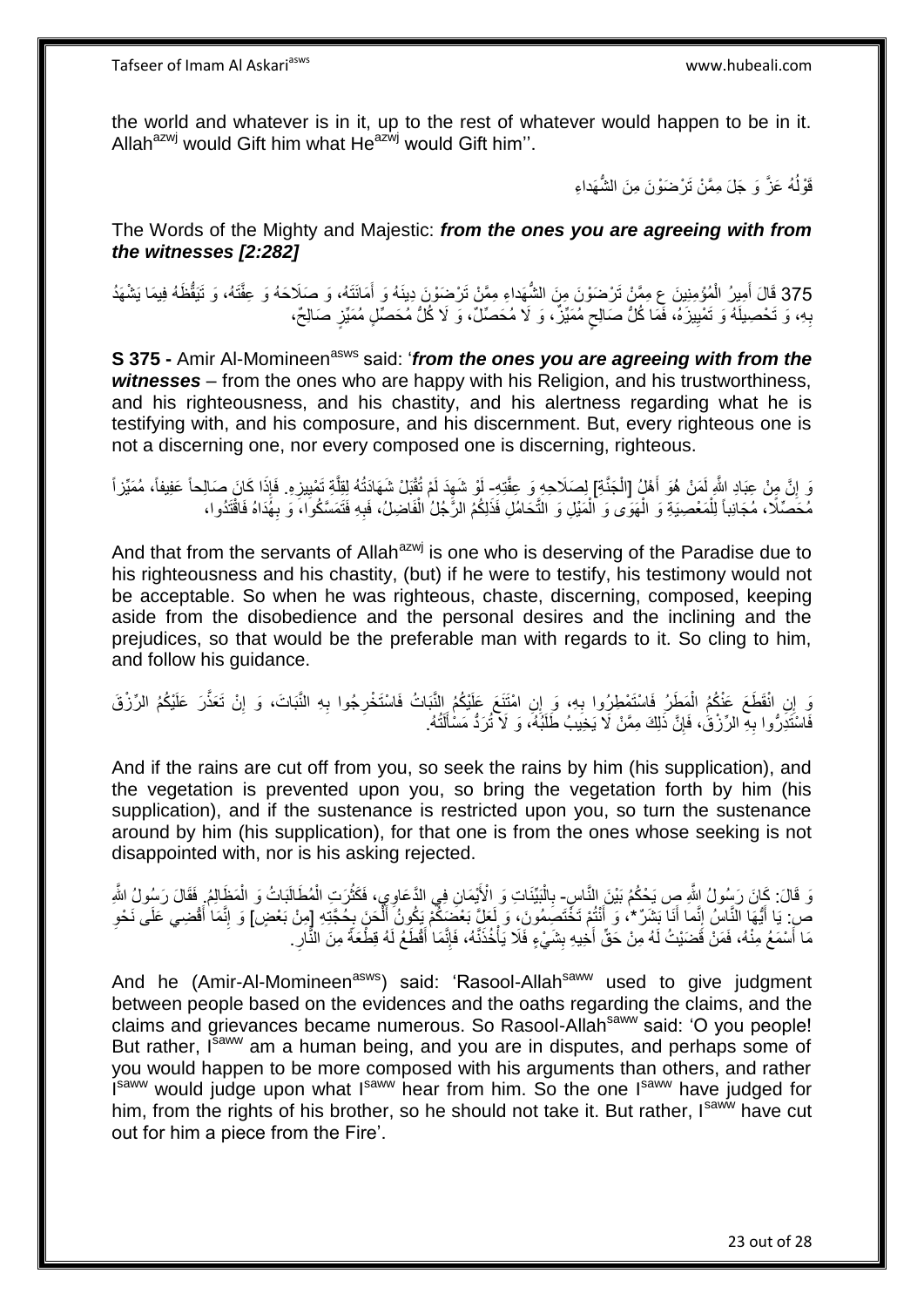Tafseer of Imam Al Askariasws www.hubeali.com

### **َر ُسو ِل ََّّللاِ ص:[ ]فِي َكْيفَِّي ِة ُحْكم ِ**

### **Re: The mannerisms of the judgments of Rasool-Allahsaww**

376 وَ كَانَ رَسُولُ اللَّهِ صِ إِذَا تَخَاصَمَ إِلَيْهِ رَجُلَانِ فِي حَقٍّ، قَالَ لِلْمُدَّعِيِ ۚ لَكَ بَيِّنَةٌ فَإِنْ أَقَامٍ بَيِّنَةٌ يَرْضَاهَا وَ يَعْرِفُهَا، أَمْضَى َ ً َ ِ ْ لَ  $\frac{1}{2}$ اً<br>ا ِ الْحُكْمَ عَلَى الْمُدَّعَى عَلَيْهِ، وَ إِنْ لَمْ يَكُنْ لَهُ بَيِّنَةٌ، حَلَفَ الْمُدَّعَى عَلَيْهِ بِاللَّهِ- مَا لِهَذَا قِبَلَهُ ذَلِكَ الّْذِي ادَّعَاهُ وَ لَا شَيْءٌ مِنْهُ، ْ ِ ِ ه

**S 376** - And Rasool-Allah<sup>saww</sup> was such that whenever two men brought a dispute to him<sup>as</sup> regarding a right, he<sup>saww</sup> said to the claimant: 'Is there any evidence for you?' So if he did establish evidence he<sup>asws</sup> was happy with it and recognised it, he<sup>saww</sup> pass judgment against the defendant. And if there did not happen to be any evidence for him, he<sup>saww</sup> got the defendant to swear an oath by Allah<sup>azwj</sup>, not accepting what this one is claiming for, nor anything from it.

وَ إِذَا جَاءَ بِشُهُودٍ لَا يَعْرِفُهُمْ بِخَيْرٍ وَ لَا شَرٍّ، قَالَ لِلشُّهُودِ: أَيْنَ فَبَائِلُكُمَا فَيَصِفَانِ، أَيْنَ سُوقُكُمَا فَيَصِفَانِ، أَيْنَ شَوْتُكُمَا فَيَصِفَانِ. َ َ ِ ِ **∣** ِ َ

And when they came with witnesses, not being recognised by being good or evil, he<sup>saww</sup> said to the witnesses: 'Where are your tribes?' So they would describe. 'Where are your markets?' So they would describe. 'Where are your houses?' So they would describe.

َ ُمَّ يُقِيمُ الْخُصِمُومَ وَ الشُّهُودَ بَيْنَ يَدَيْهِ، ثُمَّ يَأْمُرُ فَيُكْتَبُ أَسَامِي الْمُدَّعِي وَ الْمُدَّعَى عَلَيْهِ وَ الشُّهُودِ- وَ يَصِفُ مَا شَهِدُوا بِهِ- ثُمَّ ْ ُ ْ **∶** ِ ر<br>: َدْفَعُ ذَٰلِكَ إِلَى رَجُلٍ مِنْ أَصْحَابِهِ الْخِيَارِ ، ثُمَّ مِثْلَ ذَلِكَ إِلَى [رَجُلٍ] آخَرَ مِنْ خِيَارِ أَصْحَابِهِ، فَيَقُولُ: لِيَذْهَبْ كُلُّ وَاحِرِ مِنْكُمَا ِ ْ ان<br>سال **∶** ْ **∶** َ  $\frac{1}{2}$ ِ َ **∶ ٔ** مِنْ حَيْثُ لَا يَشْعُرُ الْآخَرُ - إِلَى قَبَائِلِهِمَا وَ أَسْوَٰاقِهِمَا أَوْ مَحَالِّهِمَا وَ الرَّبَضِ الَّذِي يَنْزَِلَانِهِ، فَلْيَسْأَلْ عَنْهُمَا. فَيَذْهَبَانِ وَ يَسْأَلَانِ. ِ ِّ اُ ِ اُ ِ ِ َ **ٔ** Í ْ **∶** ه

Then he<sup>saww</sup> would assess the litigants and the witnesses in front of him<sup>saww</sup>. Then he would instruct, so the names of the claimant, and the defendant, and the witnesses would be written, along with the details of what they are testifying with. Then he<sup>saww</sup> would hand that over to a man from his<sup>saww</sup> good companions. Then similar to that to another man from his<sup>saww</sup> good companions, and he<sup>saww</sup> would be saying: 'Each one of you should go, without the others being aware of it, to their tribes and they markets, or to their neighbourhoods, and the quarters which they were lodging in, and ask about them'. So they would go and ask around.

ه فَإِنْ أَتَوْا خَيْراً، أَوْ ذَكَرُوا فَضْلِاً، رَجَعَا إِلَى رَسُولِ اللَّهِ ص فَأَخْبَرَاهُ بِهِ، وَ أَحْضَرَ الْقَوْمَ الَّذِينَ أَثْنَوْا عَلَيْهِمَا، وَ أَحْضَرَ ْ َ **∶** ا<br>است  $\frac{1}{2}$ َ َ ِ َ ِ ْ الَشُّهُودَ، وَ قَالَ لِلْقَوْمِ الْمُثْنِينَ عَلَيْهِمَا: هَذَا فُلَانُ بْنُ فُلَانٍ، وَ هَذَا فُلَانُ بِنُ فُلَانٍ إِنَّ فَلَاناً وَلَا يَقْدَلْ بَنُ فَلَانٍ وَ هَذَا فُلَانُ بِنُ فَلَانٍ وَلَا فَلا فَلا يَهْزَ فَلا نقَل ْ اُ ِ َ ِ ֦֘<u>֓</u>֖֦֧֦֦֦֧֦֟֝֝֝ ْ ِ ِ ׀ו<br>ِ∘ وَ فُلَاناً جَاءَنِي مِنْكُمْ فِيهِمَا بِنَبَإٍ جَمِيلٍ، وَ ذِكْرٍ صَالِحٍ، أَ فَكَمَا قَالا فَإِذَا قَالُوا: نَعَمْ فَضَىَ حِينَئِذٍ بِشَهَادَتِهِمَا عَلَى الْمُدَّعَى عَلَيْهِ. َ ļ  $\frac{1}{2}$ **!** ِ ْ ِ ِ

So if they came back with good (news), or mention of virtues, they would return them Rasool-Allah<sup>saww</sup> and inform him<sup>saww</sup> with it, and the people would be present, and the witnesses would be present (during the reporting). And he<sup>saww</sup> would say to the people praising upon them: 'This is so and so, son of so and so, and this is so and so, son of so and so, do you recognise them?' So they would be saying, 'Yes'. So he<sup>saww</sup> would be saying to them: 'So and so, and so and so came to me<sup>saww</sup> from you with good news about these ones, and mentioned them as righteous. Have you said this? So if they said, 'Yes', he<sup>saww</sup> would give judgment right then with their testimonies against the defendant'.

وَ إِنْ رَجَعَا بِخَبَرٍ سَنِّيءٍ، وَ نَبَإٍ قَبِيحٍ دَعَا بِهِمْ، فَقَالَ لَمُهُمْ: أَ تَعْرِفُونَ فُلَاناً وَ فُلَاناً فَيَقُولُونَ: نَعَمْ. فَيَقُولُ: اقْعُدُوا حَتَّى يَحْضُرَا.<br>وَ إِنْ رَجَعَا بِخَبَرٍ سَنِّيءٍ كَلِّي **∶** َ ِ Ç  $\frac{1}{2}$  $\frac{1}{2}$ **∶** ِ فَيَقْعُدُونَ، فَيُخۡضِرَۢ هُمَا، ۚ فَيَقُولُ لِلْقَوۡمِ ۖ أَ هُمَاَ هُمَا فَيَقُولُونَ ۚ نَعَمْ ِ َ ِ ْ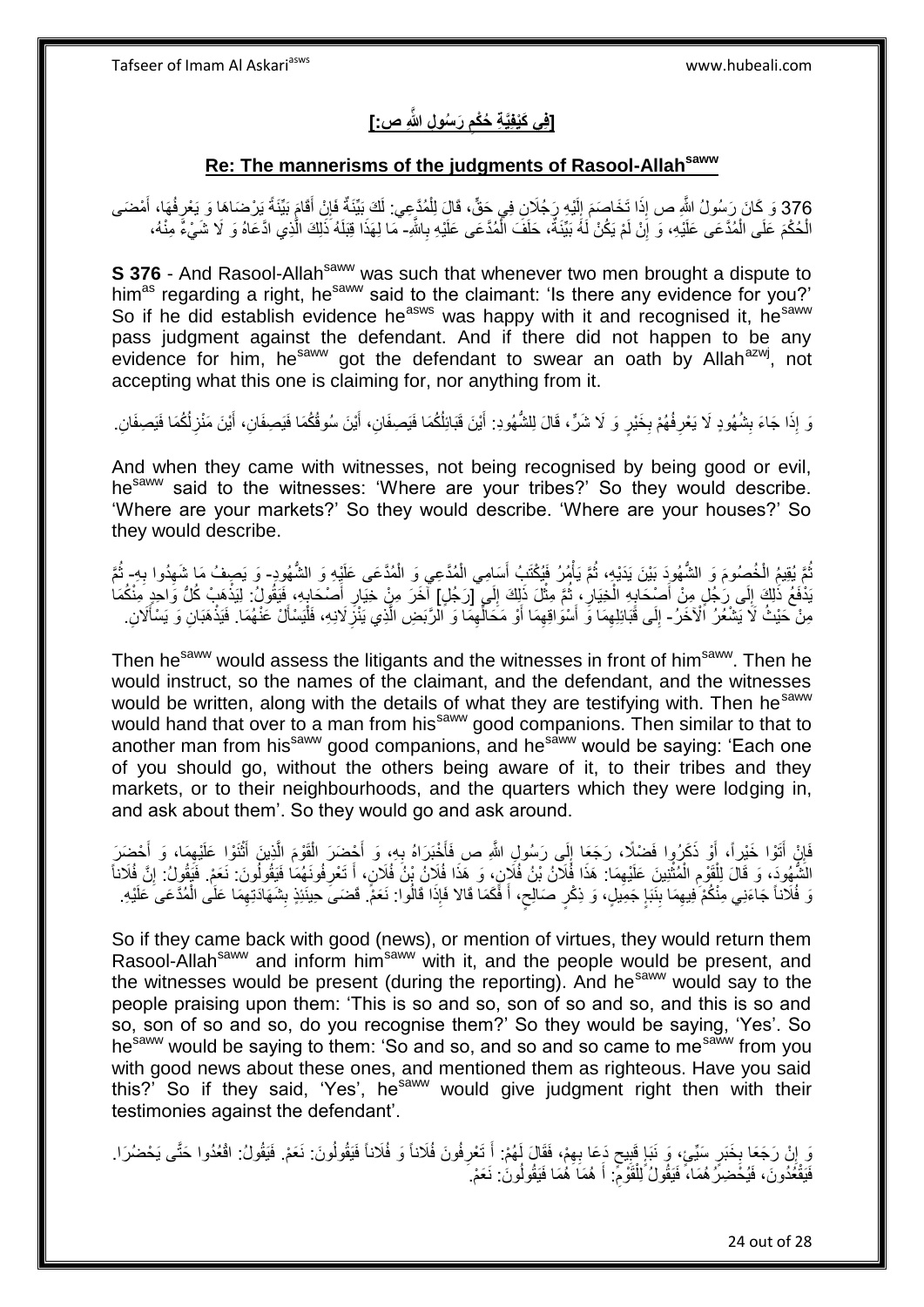And if they returned with evil news, and ugly news, he<sup>saww</sup> would call them, and say to them: 'Are you recognising so and so, and so and so?' So they would be saying, 'Yes'. He<sup>saww</sup> would say: 'Be seated until they are presented'. So they would be seated, and they would be presented, and he<sup>saww</sup> would be saying to the people: 'Are these the two?' So they would be saying, 'Yes'.

فَإِذَا ثَبَتَ عِنْدَهُ ذَلِكَ، لَمْ يَهْتِكْ سِنْزَ الشَّاهِدَيْنِ، وَ ِلَا عَابَهُمَا وَ لَا وَبَّخَهُمَا، وَ لَكِنْ يَدْعُو الْخُصُومَ إِلَى الصُّلْحِ، فَلَا يَزَالُ بِهِمْ **ٔ** ِ ِ ِ حَتَّى يَصْطَلِحُوا لِئَلَّا يَفْتُضِحَ الشُّهُودُ، وَ يَسْتُرُ عَلَيْهِمْ، وَ كَانَ رَءُوفاً عَطُوفاً مُتَحَنِّناً عَلَى أُمَّتِهِ. ِ ا<br>ا

So when that was affirmed with him<sup>saww</sup>, he<sup>saww</sup> would not uncover the veil of the two witnesses, nor would he<sup>saww</sup> fault them, nor deride them. But, he<sup>saww</sup> would call the litigant to the reconciliation. So he<sup>saww</sup> would not cease to be with them until they reconcile, lest the witnesses be exposed. And he<sup>saww</sup> veiled upon them, and he<sup>saww</sup> was kind, warm-hearted, affectionate upon his<sup>saww</sup> community.

فَإِنْ كَانَ الشُّهُودُ مِنْ أَخْلَاطِ النَّاسِ، غُرِبَاءَ لَا يُعْرَفُونَ، وَ لَا قَبِيلَةَ لَهُمَا- وَ لَا سُوقَ وَ لَا ذَارَ أَقْبَلَ عَلَى الْمُدَّعَى عَلَيْهِ فَقَالَ:<br>. **∣** َ ِ ْ َ مَا تَقُولُ فِيهِمَا. فَإِنْ قَالَ: مَا عَرَفْتُ إِلَّا خَيْراً، غَيْرَ أَنَّهُمَا قَدْ غَلِطَا فِيمَا شَهَدَا عَلَيَّ، أَنْفَذَ عَلَيْهِ شَهَادَتَهُمَا. فَإِنْ جَرَحَهُمَا، وَ َ ِ َ ِ ِ ِ طَعَنَ عَلَيْهِمَا، أَصْلَحَ بَيْنَ الْخَصْمِ وَ خَصْمِهِ، وَ أَحْلَفَ الْمُدَّعَى عَلَيْهِ، وَ قَطَعَ الْخُصُوْمَةَ بَيْنَهُمَا. ْ َ ِ ْ َ ِ

So if it was so that the witnesses were a mixture of people, unknown strangers, neither there being a tribe for them nor a market place, nor a house, he<sup>saww</sup> would face towards the defendant and say: 'What are you saying regarding them?'. So if he says, 'I do not recognise except for goodness (in them), apart from that they as mistaken with regards to what they are testifying upon me', he<sup>saww</sup> would implement both their testimonies. But if he cross-examined the witnesses and criticised upon them, he<sup>saww</sup> would effect a reconciliation between the disputant and his disputant, and get the defendant to swear an oath upon it, and cut off the dispute between the two.

> أَنْ تَضِلَّ إِحْداهُما فَتُذَكِّرَ إِحْداهُمَا الْأُخْرِي **∶**  $\cdot$ اً

(The Words of the Mighty and Majestic): *If one of the two errs, so the other one should remind him [2:282]*

377 قَالَ أَمِيرُ الْمُؤْمِنِينَ ع فِي قَوْلِهِ: أَنْ تَضِلَّ إِحْداهُما فَتُذَكِّرَ إِحْداهُمَا الْأُخْرى قَالَ: إِذَا ضَلَّتْ إِحْدَاهُمَا عَنِ الشَّهَادَةِ وَ َ ْ َ יֲ<br>י  $\frac{1}{2}$ יֲ<br>י نَسِيَتْهَا، ذَكَّرَتْ إِحْدَاهُمَا بِهَا الْأُخْرَى فَاسْتَقَامَتَا فِي أَدَاءِ الشَّهَادَةِ. َ ِ ·<br>∶

S 377 - Amir Al-Momineen<sup>asws</sup> said: 'Regarding His<sup>azwj</sup> Words *If one of the two errs,* **so the other one should remind him** – he<sup>asws</sup> said: 'When one of them erred from the testimony and forgot it, the other ones reminds the other one with it, so they would both we straight in the giving of the testimony. Allah<sup>azwj</sup> Equated the testimonies of two women with the testimony of one man, due to the deficiency of their intellects and their Religion'.

عَدَلَ اللَّهُ شَهَادَةَ امْرَأَتَيْنِ بِشَهَادَةِ رَجُلٍ، لِنُقْصَانِ عُقُولِهِنَّ وَ ِدِينِهِنَّ. ثُمَّ قَالَ ع: مَعَاشِرَ النِّسَاءِ- خُلِقْتُنَّ نَاقِصَاتِ الْعُقُولِ،<br>مَيْنَ اللَّهُ شَهَاءَ مَنْ أَيْضِ بِشَهَادَةِ رَ ِ ِ ِ َ ُ ْ فَاحْتَرِ زْنَ مِنَ الْغَلَطِ فِي اَلشَّهَادَةِ فَإِنَّ اللَّهَ تَعَالَى يُعَظِّمُ ثَوَابَ الْمُتَحَفِّظِينَ وَ الْمُتَحَفِّظَاتِ فِي الشَّهَادَةِ. ْ  $\ddot{\phantom{0}}$ ِ ْ ِ ْ

Then he<sup>asws</sup> said: 'Community of women! You have been Created deficient of the intellects; therefore preserve yourselves from the mistakes in the testimonies, for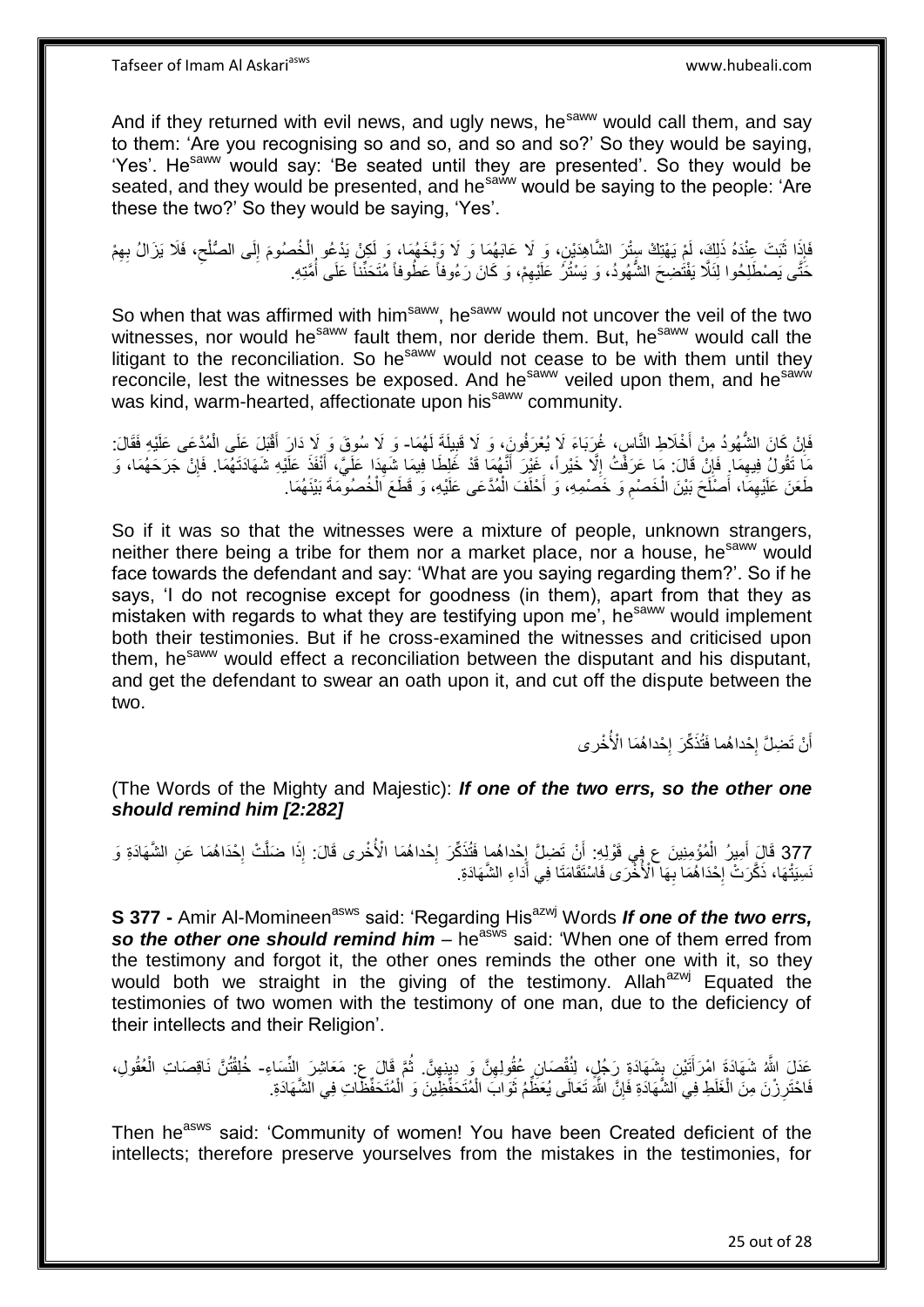Allah<sup>azwj</sup> the Exalted Grants great Rewards to the male preserves and the female preserves of the testimonies.

يَ لَقَدْ سَمِعْتُ مُحَمَّداً رَسُولَ اللَّهِ ص يَقُولُ: مَا هِنِ امْرَأَتَيْنِ احْتَرَرَتَا فِي الشَّهَادَةِ فَذَكَّرَتْ إِحْدَاهُمَا الْأُخْرَى حَتَّى تُقِيمَا الْحَقَّ، وَ ْ **∶** َ َبْلَظِلَ إِلَّا إِذَا بَعَثَهُمَا اللَّهُ يَوْمَ الْقِيَامَةِ عَظَمَ ثَوَابَهُمَا، وَ لَا يَزَإِلُ يَصِبُبُّ عَلَيْهِمَا النَّغِيغَ- وَ يُذَكِّرُهُمَا الْمَلَانِكَةُ مَا كَانَ مِنْ ٔ, ْ َ ِ ا<br>ا ْ طَاعَنِهِمَا فِي اَلدُّنْيَا، وَ مَا كَانَتَا فِيهِ مِنْ أَنْوَاعِ الْهُمُومِ فِيهَا، وَ [مَا] أَزَالَهُ اللَّهُ عَنْهُمَا حَتَّى خَلَّدَهُمَا فِي الْجِنَانِ اُ ِ ْ ِ َ ِ ْ ه

And l<sup>asws</sup> have heard Rasool-Allah<sup>saww</sup> saying: 'There are none from the two women who are preserving regarding the testimonies, so one of them reminds the others until the truth is established, and the falsehood is negated, except when Allah<sup>azwj</sup> Resurrects them both on the Day of Judgment with Great Rewards. He<sup>azwj</sup> will not Cease to Pour the Bounties upon them, and He<sup>azwj</sup> would Mention to the Angels what their obedience was in the world, and what they were in the varieties of worries in it  $$ and Allah<sup>azwj</sup> will not Cease from them until He<sup>azwj</sup> Makes them abide eternally in the Gardens'.

وَ إِنَّ فِيهِنَّ لَمَنْ تُبْعَثُ يَوْمَ الْقِيَامَةِ، فَيُوْتَى بِهَا قَبْلَ أَنْ تُعْطَى كِتَابَهَا، فَتَرَى السَّيِّئَاتِ بِهَا مُحِيطَةً، وَ تَرَى حَسَنَاتِهَا قَلِيلَةً، فَيُقَالُ اُ ِ ْ ِ ِ ِ نَهَا: يَا أَمَةَ اللَّهِ هَذِهِ سَيِّئَاتُكِ فَأَيْنَ حَسَنَاتُكِ فَتَقُولُ: لَا أَذْكُرُ حَسَنَاتِي. فَيَقُولُ اللَّهُ لِحَفَظَتِهَا: يَا مَلَائِكَتِي- تَذَاكَرُوا حَسَنَاتِهَا وَ َ َ **ٔ** َ َ تَذْكُرُوا خَيْرَاتِهَا. فَيَتَذَاكَرُونَ حَسَنَاتِهَا. **ٔ** 

And that among them would be one who would be Resurrected on the Day of Judgment, so they would come with her before she is given her book. So she would see the evil deeds having encompassed it, and she would see her good deeds as being few. So it would be said to her: 'O maid of Allah $a^{2}$ , These are your evils deeds, so where are your good deeds?' She would be saying, 'I don't remember my good deeds'. So Allah<sup>azwj</sup> would be Saying to her recorders: "O My<sup>azwj</sup> Angels! Mention her good deeds, and mention her goodness!" So they would be mentioning her good deeds.

بَقُولُ الْمَلَكُ الَّذِي عَلَى الْيَمِينِ لِلْمَلَكِ الَّذِي عَلَى الشِّمَالِ: أَ مَا تَذْكُرُ مِنْ حَسَنَاتِهَا كَذَا وَ كَذَا وَ فَقُولُ: بَلَى، وَ لَكِنِّي أَذْكُرُ مِنْ **ٔ** َ ه ْ :<br>إ ه ْ **ٔ** َ سَّيِّئَاتِهَا كَذَا وَ كَذًا. فَيُعَدِّدُ. فَيَقُولُ الْمَلَكُ الَّذِي عَلَى الْيَمِينِ لَهُ: أَ فَمَا تَذْكُرُ نَوْيَتَهَا مِنْهَا قَالَ: لَا أَذْكُرُ. ه ْ **ٔ** َ **ٔ** َ اُ

The Angel who is upon her right would be saying to the Angel upon the left: 'But, do you remember from her good deeds, such and such?' He would say, 'Yes, but remember from her evils deeds, such and such'. So they would count, and the Angel upon her right would say to him: 'But, do you not remember her repentance from it?' He would say, 'I don't remember'.

قَالَ: أَ مَا تَذْكُرُ أَنَّهَا وَ صَاحِبَتَهَا تَذَاكَرَتَا الشَّهَادَةَ- الَّتِي كَانَتْ عِنْدَهُمَا حَتَّى اتَّفَقَتَا وَ شَهِدَتَا [بِهَا] وَ لَمْ يَأْخُذْهُمَا فِي اللَّهِ لَوْمَةُ َ **ٔ** َ **ٔ** ْ ِ ِ ه لَائِمِ فَيَقُولُ: بَلَى. فَيَقُولُ الْمَلَكُ الَّذِي عَلَى الْيَمِينِ لِلَّذِي عَلَى الشَّمَالِ. أَمَا إِنَّ تِلْكَ الشَّهَادَةَ مَِنْهُمَا ۖ تَوْبِّةٌ مَاحْيَةٌ لِسَالِفِ ذُنُّوبِهِمَا، أ ْ ِ َ ه ْ ه ْ ِ

He would say, 'But, do you remember that she and her companions both mentioned the testimony which was with them until the testimony until they concurred, and gave the testimony with it, and they did not take for the Sake of Allah<sup>azwj</sup>, the accusation of an accuser?' So he would be saying, 'Yes'. So the Angel upon the right would say to the one upon the left: 'But that testimony from them both is (sufficient) as a repentance for the deletion of their past sins'.

> َّمَّ تُعْطَيَانِ كِتَابَهُمَا بِأَيْمَانِهِمَا، فَتَجِدَانِ حَسَنَاتِهِمَا كُلَّهَا مَكْتُوبَةً [فِيهِ] وَ سَيِّئَاتِهِمَا كُلَّهَا. ه ِ ِ َ ِ ُ ه ِ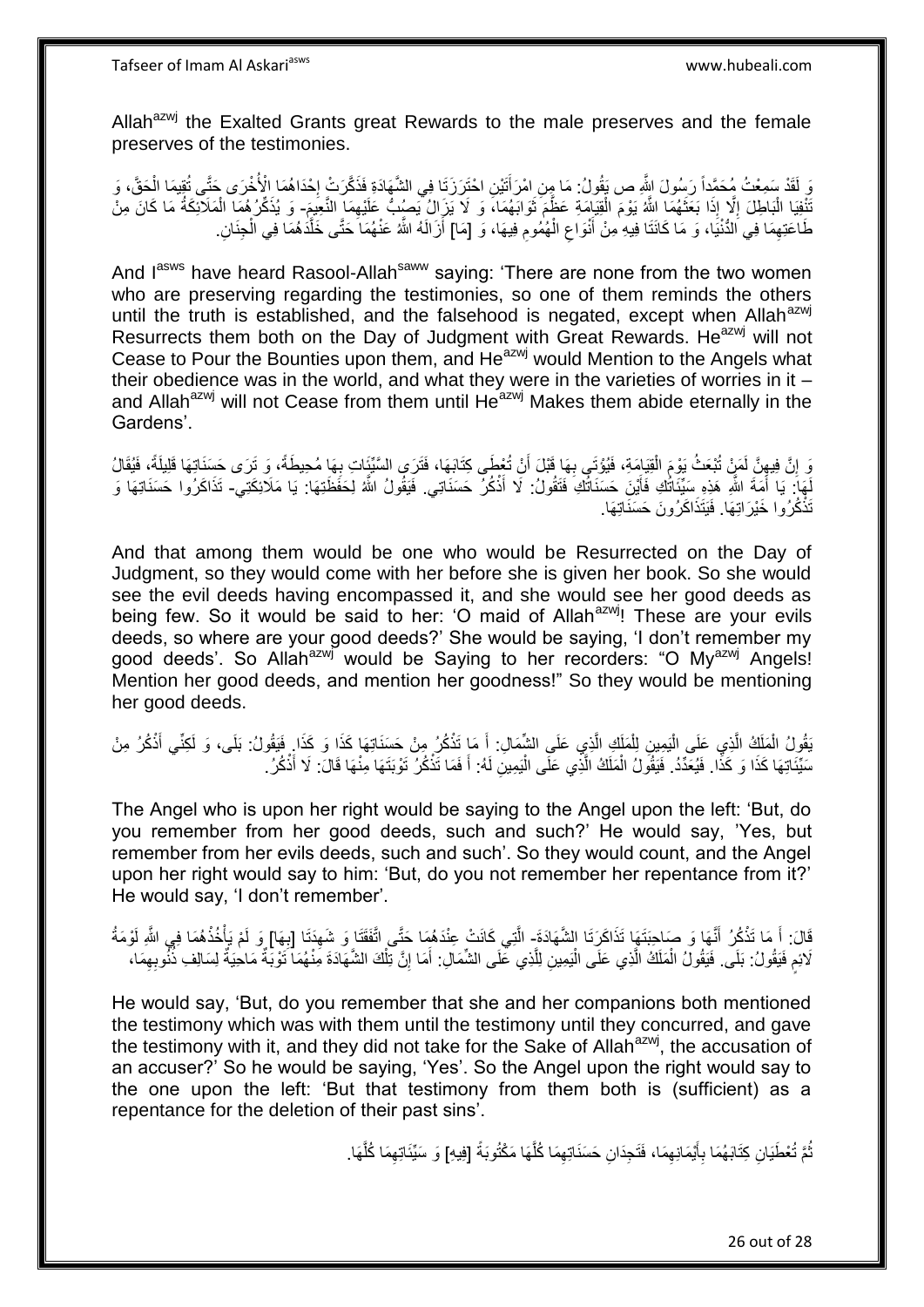Then they would both be given their book in their right hands, and they would find their good deeds, all of them to be written therein, and their evil deeds, all of them.

ثُمَّ تَجِدُ فِي آخِرِهِ: يَا أَمَتِي أَقَمْتٍ الشَّهَادَةَ بِالْحَقِّ لِلضُّعَفَاءِ عَلَى الْمُبْطِلِينَ، وَ لَمْ تَأْخُذْكِ فِي اللَّهِ لَوْمَةُ لَائِمٍ، فَصَيَّرْتُ لَكِ ذَلِكِ **ٔ** ْ ْ ْ ِ َ ِ كَفُّارَةً لِذُنُوبِكِ الْمَاضِيَةِ، وَ ۖ مَحَواً لِخَطِينَاتِكِ السَّالِّفَةِ. ْ ِ

Then they would find written at the end of it: "O My<sup>azwj</sup> maid! You established the testimony with the truth for the weak ones against the false ones, and did not take for the Sake of Allah<sup>azwj</sup>, the accusation of an accuser. Thus, that has become an expiation for you for your sins of the past and a deletion of your past mistakes".

> وَ لا يَأْبَ الشَّهَداءُ إِذا ما دُعُوا ْ

(The Words of the Mighty and Majestic): *And the witnesses should not refuse when they are summoned (for it) [2:282]*

ِ 378 قَالَ أَمِيرُ الْمُؤْمِنِينَ عٍ فِي قَوْلِهِ عَزَّ وَ جَلَّ: وَ لا يَأْبَ الشُّهَداءُ إِذا ما دُعُوا قَالَ: مَنْ كَانَ فِي عُنُقِهِ شَهَادَةٌ، فَلَا يَأْبَ إِذَا ْ َ ْْ ُدْعِيَ لِإِقَامَتِهَا، وَ لْيُقِمْهَا وَ لّْيَنْصَحْ فِيهَا وَ لَا يَأْخُذْهُ فِيهَا لَوْمَةُ لَائِمٍ، وَ لْيَأْمُرْ بِالْمَعْرُوفِ، وَ لْيَنْهَ عَنِّ الْمُنْكَرِ . :<br>ا ِ ْ ْ ْ ِ ْ ْ **ٔ:** ْ ْ ِ

**S 378 -** Amir Al-Momineen<sup>asws</sup> said: 'Regarding the Words of the Mighty and Majestic And the witnesses should not refuse when they are summoned (for it) – he<sup>asws</sup> said: 'The one who happens to have a testimony upon his neck, so he should not refuse when summoned to establish it, and let him assess it and be correct in it, and he should not take any accusation from an accuser with regards to it, and let him enjoin with the goodness, and let him forbid from the evil''.

379 وَ فِي خَبَرٍ آخَرَ وَ لا يَأْبَ الشُّهَداءُ إِذا ما دُعُوا. قَالَ: نَزَلَتْ فِيمَنْ إِذَا دُعِيَ لِسَمَاعِ الشَّهَادَةِ أَبَى، وَ نَزَلَتْ فِيمَنِ امْتَنَعَ َْ ِ َ عَنْ أَدَاءِ الشَّهَادَةِّ- إِذَا كَانَتْ عِنْدَهُ.

**S 379 –** And in another Hadeeth *And the witnesses should not refuse when they are summoned (for it) [2:282]* – He<sup>asws</sup> said: 'It was Revealed regarding the one who is called for hearing the testimony, he refuses, and it was Revealed regarding the one who abstains from giving the testimony, when it was with him'.

> نَ لا تَكْتُمُوا الشَّهادَةَ، وَ مَنْ يَكْتُمْها فَإِنَّهُ آثِمٌ قَلْبُهُ يَعْنِي كَافِرٌ قَلْبُهُ. ِ ْ ْ

*And do not conceal the testimony, and the one who conceals it, so he is of a sinful heart [2:283]* – Meaning, of a Kafir heart'.